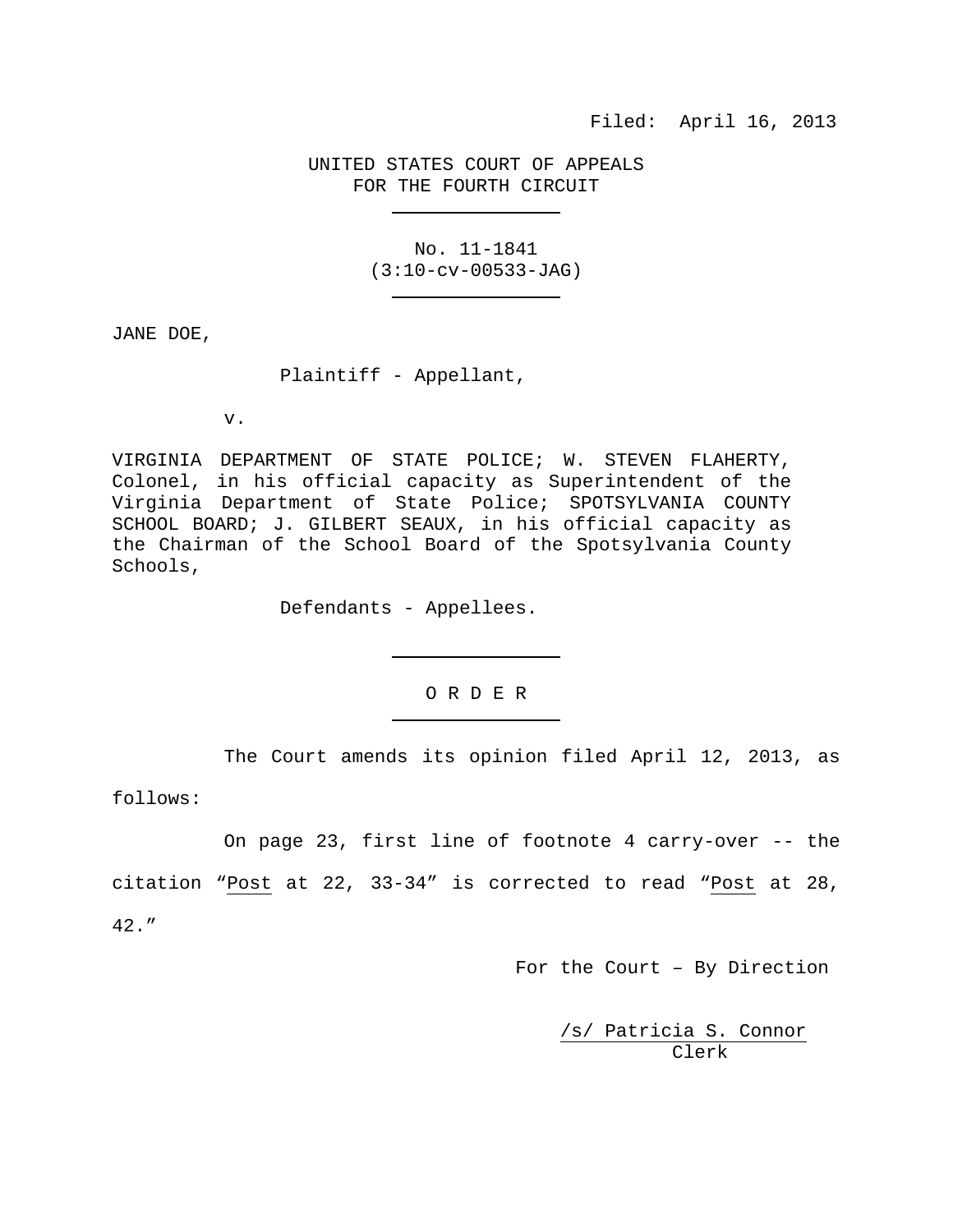## **PUBLISHED**

# **UNITED STATES COURT OF APPEALS FOR THE FOURTH CIRCUIT**

| JANE DOE,                                                                                                                                                                                                                                                                  |             |
|----------------------------------------------------------------------------------------------------------------------------------------------------------------------------------------------------------------------------------------------------------------------------|-------------|
| Plaintiff-Appellant,                                                                                                                                                                                                                                                       |             |
| V.                                                                                                                                                                                                                                                                         |             |
| VIRGINIA DEPARTMENT OF STATE<br>POLICE; W. STEVEN FLAHERTY,<br>Colonel, in his official capacity as<br>Superintendent of the Virginia<br>Department of State Police;<br>SPOTSYLVANIA COUNTY SCHOOL<br>BOARD; J. GILBERT SEAUX, in his<br>official capacity as the Chairman | No. 11-1841 |
| of the School Board of the<br>Spotsylvania County Schools,                                                                                                                                                                                                                 |             |
|                                                                                                                                                                                                                                                                            |             |

*Defendants-Appellees.*

Appeal from the United States District Court for the Eastern District of Virginia, at Richmond. John A. Gibney, Jr., District Judge. (3:10-cv-00533-JAG)

Argued: September 18, 2012

Decided: April 12, 2013

Before KING, DUNCAN, and KEENAN, Circuit Judges.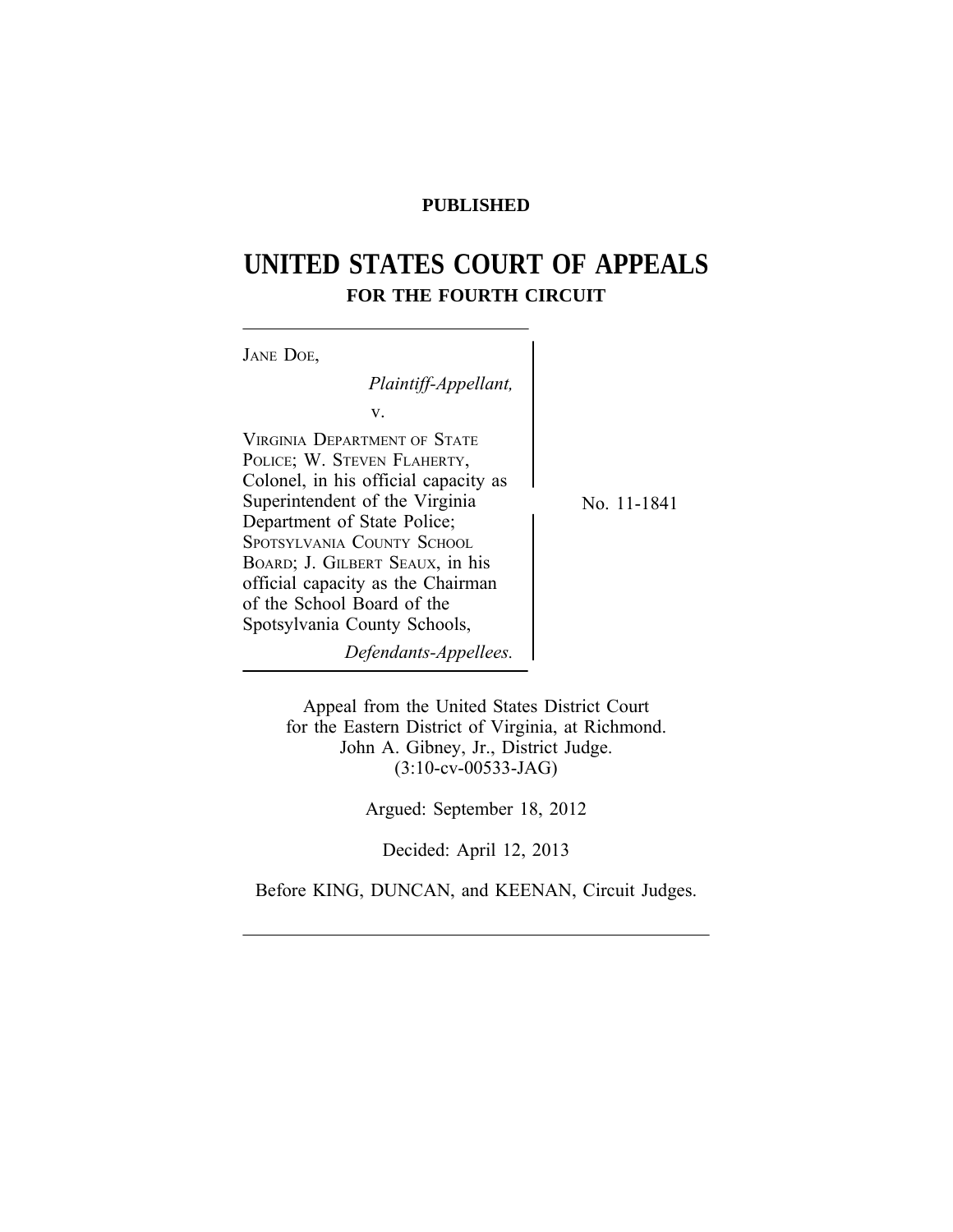Affirmed by published opinion. Judge Duncan wrote the majority opinion, in which Judge Keenan joined. Judge Keenan wrote a separate concurring opinion. Judge King wrote a dissenting opinion.

#### **COUNSEL**

**ARGUED:** Marvin David Miller, Alexandria, Virginia, for Appellant. Charles Antony Quagliato, OFFICE OF THE ATTORNEY GENERAL OF VIRGINIA, Richmond, Virginia, for Appellees. **ON BRIEF:** Kenneth T. Cuccinelli, II, Attorney General of Virginia, Richmond, Virginia, for Appellees Virginia Department of State Police and W. Steven Flaherty; Jennifer Lee Parrish, PARRISH, HOUCK & SNEAD, PLC, Fredericksburg, Virginia, for Appellees Spotsylvania County School Board and J. Gilbert Seaux.

## **OPINION**

DUNCAN, Circuit Judge:

Jane Doe brought a challenge to Va. Code sections 9.1–900 *et seq.* and 18.2-370.5, which, together, classify her as a sexually violent offender and prevent her from entering the grounds of a school or daycare without first gaining permission from a Virginia circuit court and the school board or the owner of the daycare. She also challenged the policy of the Spotsylvania County School Board (the "Board"), which she alleges does not allow her to petition anonymously for entry onto school property. The district court dismissed all but one of her claims on the grounds that they were unripe and that she lacked standing. It determined that her remaining claim failed to allege grounds upon which relief could be granted, and dismissed it under Federal Rule of Civil Procedure  $12(b)(6)$ .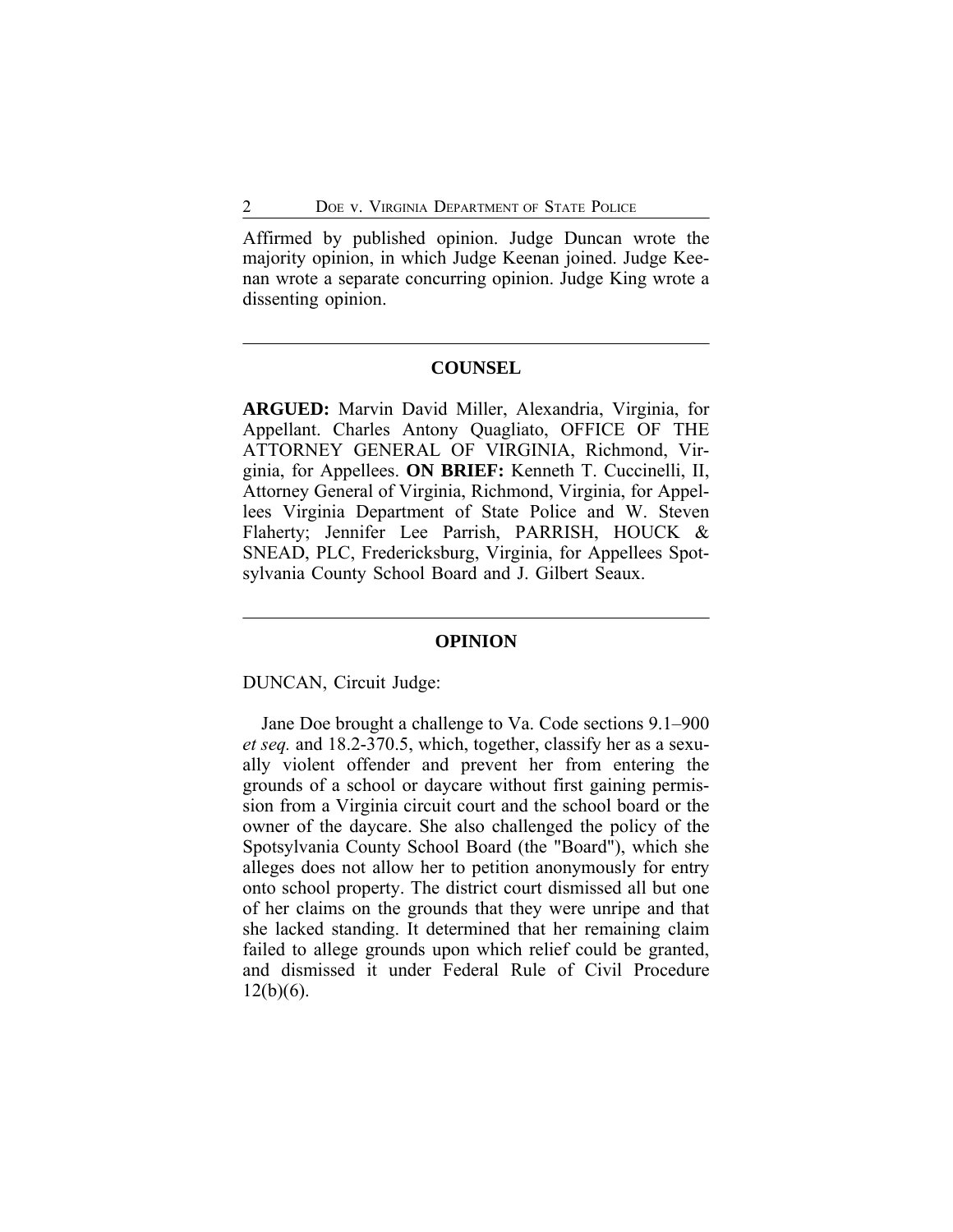Doe's complaint includes four counts: she alleges that the defendants have violated her substantive due process, procedural due process, associational, and free exercise rights. The injuries she alleges with respect to the first, third, and fourth of these counts stem from impediments the Virginia statute and the Board policy place on her ability to access school and church property. However, because she has not yet attempted to undertake the requisite steps to access these properties, she cannot demonstrate that these claims are justiciable at this juncture. One component of her second count, her challenge to the law stemming from an alleged denial of procedural due process, on the other hand, is justiciable. However, she fails to state a procedural due process claim upon which relief may be granted. Accordingly, we affirm the district court's dismissal of her claims.

## I.

#### A.

Doe was convicted in 1993 of carnal knowledge of a minor without the use of force in violation of Va. Code section 18.2- 63. Under Virginia law, she was required to register on the Virginia Sex Offender and Crimes Against Minors Registry (the "Registry"), Va. Code section 9.1-902 (formerly Va. Code section 19.2-298.1), but she would have been able, after a period of time, to petition a Virginia circuit court to have her name removed from the Registry, Va. Code section 9.1- 910. However, a 2008 amendment reclassified Doe's crime as a "sexually violent offense," 2008 Va. Acts 877; *see* Va. Code section 9.1-902(E)(1), and because Virginia law does not provide an avenue for sexually violent offenders to petition for removal from the Registry, Doe must now remain on the Registry for life, Va. Code section 9.1-910(A).

As an individual classified as a sexually violent offender, Doe is required to register with the Virginia Department of State Police (the "Department"), which publishes sex offend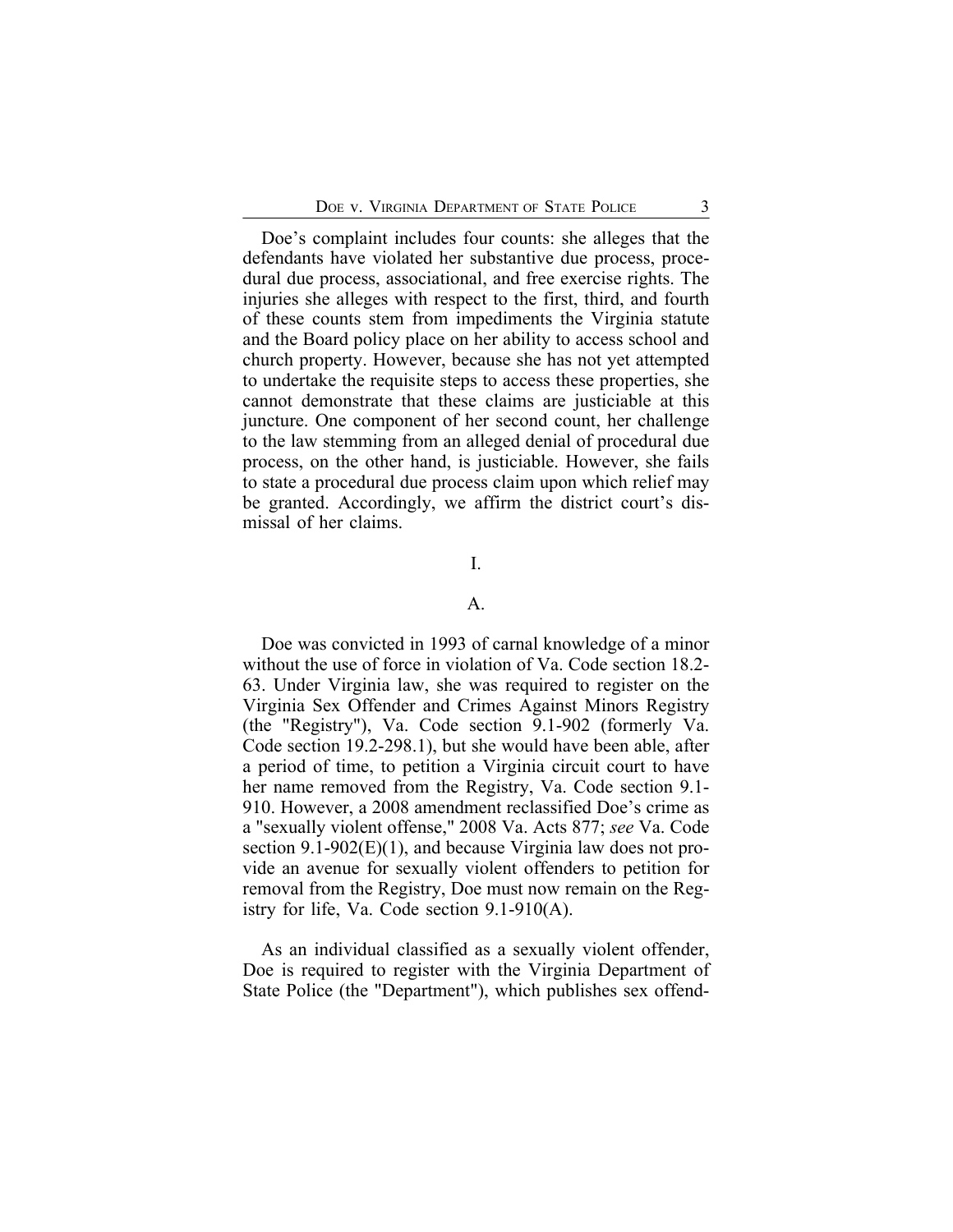ers' names, photographs, and certain other personal information on a website accessible to anyone browsing the internet. This information is indexed by the zip codes in which the offenders work and live. In addition, and of more consequence in this case, the law prohibits Doe, as a sexually violent offender, from "entering or being present, during school hours, and during school-related or school-sponsored activities upon any property [s]he knows or has reason to know is a public or private elementary or secondary school or child day center property." Va. Code section 18.2-370.5(A). She may, however, gain access through a successful petition to both (1) a circuit court and (2) a school board or owner of a private daycare. Va. Code section 18.2-370.5(B).

Doe lives in Spotsylvania County, Virginia with her husband, eleven-year-old stepson, and two children, who are nearing school age. Unless she gains permission from a Virginia circuit court and the Board, she is not able to meet with her stepson's teachers at school, attend his school functions, or drop him off at or pick him up from school. She contends that these restrictions will require her to homeschool her younger children. According to Doe, the Board provides her with no procedure whereby she may request permission for entry onto school property without revealing her identity and her classification as a violent sex offender. As a result, she claims, any petition she would make to the Board would expose her as a sexually violent offender to members of the school community, which would have dire social consequences for her children. Significantly, Doe may apply under an anonymous pseudonym to the circuit court. *See* Va. Code section 8.01-15.1. She acknowledges that "[a]pplication to the courts is not at issue." Appellant's Br. at 19 n.4. Doe also claims that all the local churches of her faith have Sunday schools, so the prohibition from entering daycare property prevents her from going to church.

It is undisputed that Doe has not attempted to gain permission for entry either from a Virginia circuit court, the Board, or any church or church Sunday school.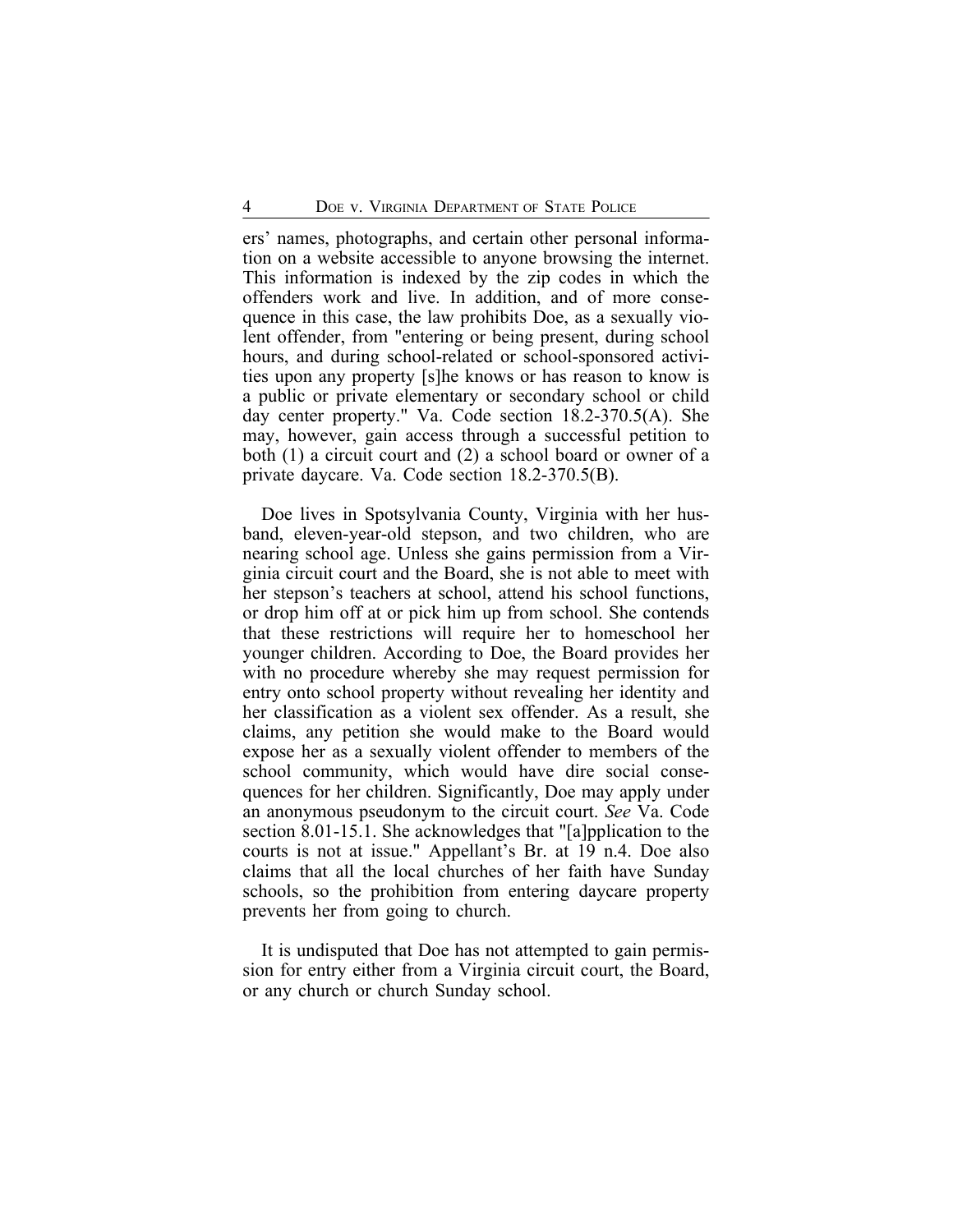#### B.

Rather than petition any of these entities, Doe brought a complaint under 42 U.S.C. § 1983 against, *inter alia*, Colonel W. Steven Flaherty, in his official capacity as Superintendent of the Department, and the Board.**<sup>1</sup>** She alleged violations of her substantive due process, procedural due process, associational, and free exercise rights. Doe claimed that, by maintaining the Registry with her name and information on it and by failing to provide her with a means of petitioning anonymously for access to school grounds, the defendants infringed upon her fundamental right to raise and educate her children. *See Pierce v. Soc'y of Sisters*, 268 U.S. 510 (1925); *Meyer v. Nebraska*, 262 U.S. 390 (1923). She also argued that Flaherty violated her right to procedural due process under the Fourteenth Amendment by reclassifying her and by publicizing her status as a sexually violent offender on the Registry without affording her a procedure through which to challenge this action, thereby preventing her from entering school and day center property, and that the Board violated her right to procedural due process by failing to provide her with a procedure by which she may anonymously petition to enter school property. Doe's third claim was that the defendants violated her right under the First and Fourteenth Amendments to associate with members of the school community. Finally, Doe argued that Flaherty violated her right under the First and Fourteenth Amendments to the free exercise of religion, because she is prohibited from entering churches of her faith in her area, all of which have Sunday schools.

She asked the district court to declare unconstitutional Va. Code section 18.2–370.5 governing access to schools and the petition process, the 2008 reclassification, and the Board policy; to order the Board to implement a procedure by which she could anonymously petition to enter and remain on school

<sup>&</sup>lt;sup>1</sup>The other parties named in Doe's original complaint are no longer involved in the litigation.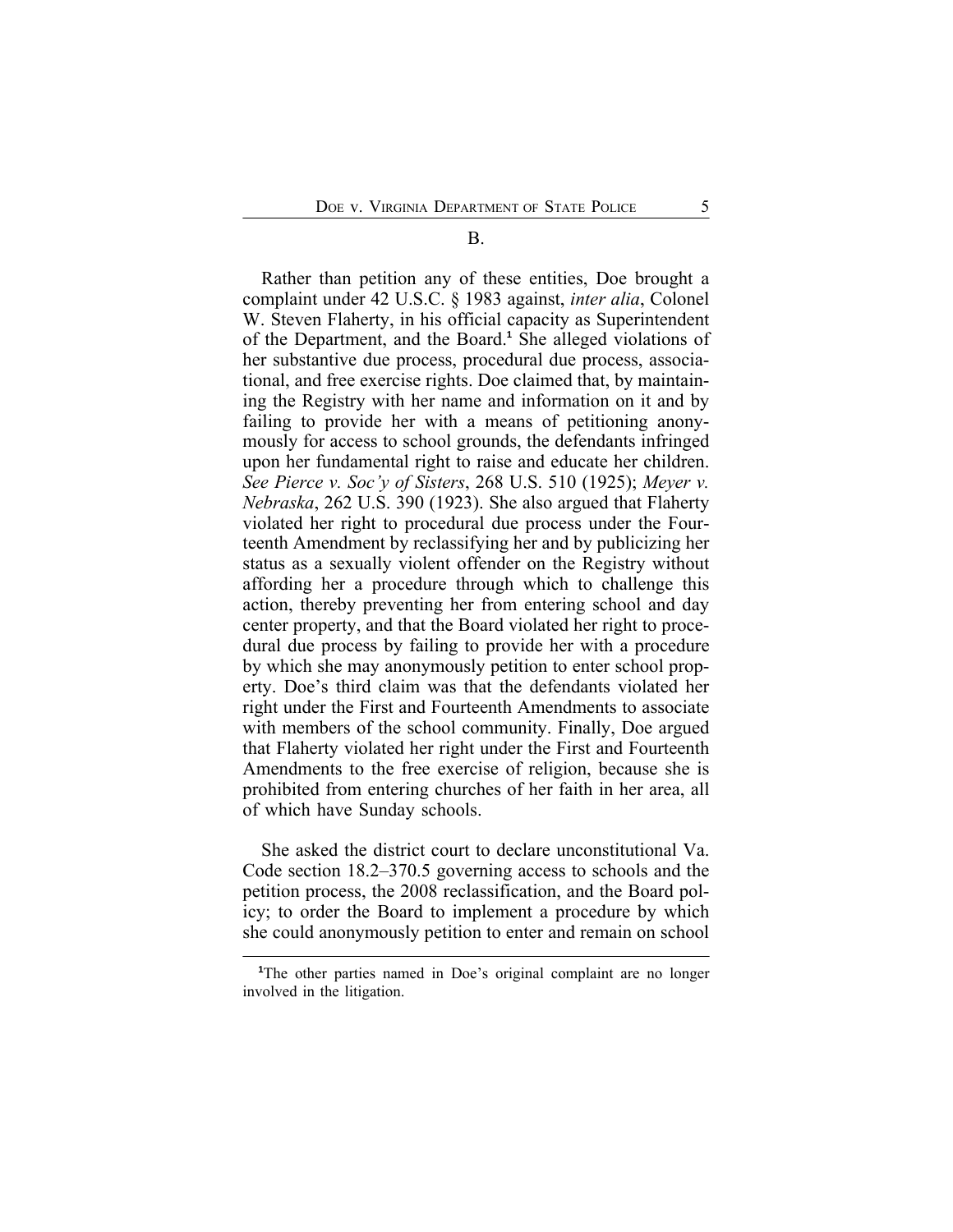property; to enjoin the Board from exercising its authority to prevent her from entering school property; to enjoin Flaherty from enforcing Va. Code section 9.1–900 *et seq.*, classifying her as a violent sex offender, and collecting, maintaining, and making publicly available her information in the Registry; and to order Flaherty to provide her with a procedure to prove that she is not a dangerous person and, therefore, should not be classified as a sexually violent offender.**<sup>2</sup>**

The district court dismissed all but one of Doe's claims because they were unripe and because Doe lacked standing. It found that her claim against Flaherty challenging her placement on the Registry met the tests for both ripeness and standing, but ultimately dismissed it under Federal Rule of Civil Procedure 12(b)(6).**<sup>3</sup>**

#### II.

#### A.

We review the district court's dismissal of Doe's claims de novo. *See Miller v. Brown*, 462 F.3d 312, 316 (4th Cir. 2006) (de novo review of dismissal for lack of ripeness or standing); *Goldstein v. Moatz*, 364 F.3d 205, 211 (4th Cir. 2004) (de novo review of dismissal for failure to state a claim under Rule 12(b)(6)). In reviewing the district court's dismissal, we must accept all properly pled factual allegations in the complaint as true and construe all facts in the light most favorable to the plaintiff. *See Nemet Chevrolet, Ltd. v. Consumeraffairs.com, Inc.*, 591 F.3d 250, 253 (4th Cir. 2009).

**<sup>2</sup>**For clarity, this list only includes the defendants that are still involved in the litigation.

**<sup>3</sup>**Alternatively, it concluded that it must dismiss all of Doe's claims under Federal Rule of Civil Procedure 12(b)(6).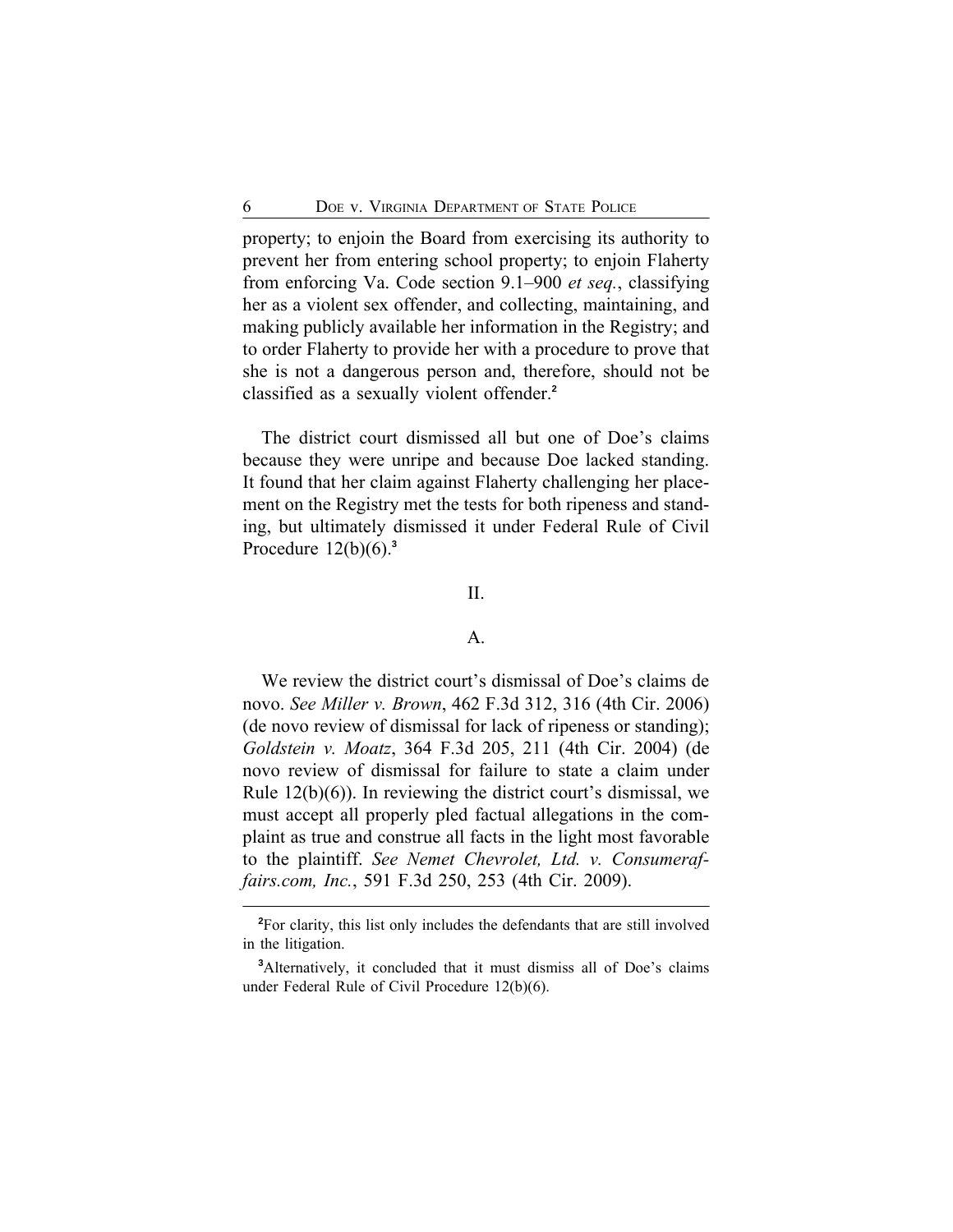B.

There exist two strands of standing: Article III standing, which ensures that a suit presents a case or controversy as required by the Constitution, and "prudential standing," which encompasses "judicially self-imposed limits on the exercise of federal jurisdiction." *Allen v. Wright*, 468 U.S. 737, 751 (1984).

To have Article III standing, Doe must be able to show that (1) she suffered an actual or threatened injury that is concrete, particularized, and not conjectural; (2) the injury is fairly traceable to the challenged conduct; and (3) the injury is likely to be redressed by a favorable decision. *Miller*, 462 F.3d at 316 (citing *Lujan v. Defenders of Wildlife*, 504 U.S. 555, 560–61 (1992)). "The party invoking federal jurisdiction bears the burden of establishing these elements." *Lujan*, 504 U.S. at 561. With the exception of her procedural due process claim against Flaherty, Doe's claims do not satisfy any of these three prongs.

Federal courts also face judicially imposed prudential limits on their jurisdiction "founded in concern about the proper—and properly limited—role of the courts in a democratic society." *Warth v. Seldin*, 422 U.S. 490, 498 (1975). Standing doctrine's prudential dimensions are not as definite as its constitutional dimensions, but the Supreme Court has explained that "prudential standing encompasses 'the general prohibition on a litigant's raising another person's legal rights, the rule barring adjudication of generalized grievances more appropriately addressed in the representative branches, and the requirement that a plaintiff's complaint fall within the zone of interests protected by the law invoked.'" *Elk Grove Unified School Dist. v. Newdow*, 542 U.S. 1, 12 (2004) (quoting *Allen*, 468 U.S. at 751). Because we conclude that Doe is unable to meet the requirements for Article III standing for the bulk of her claims, we need not engage in prudential standing analysis. We do note that while none of the pruden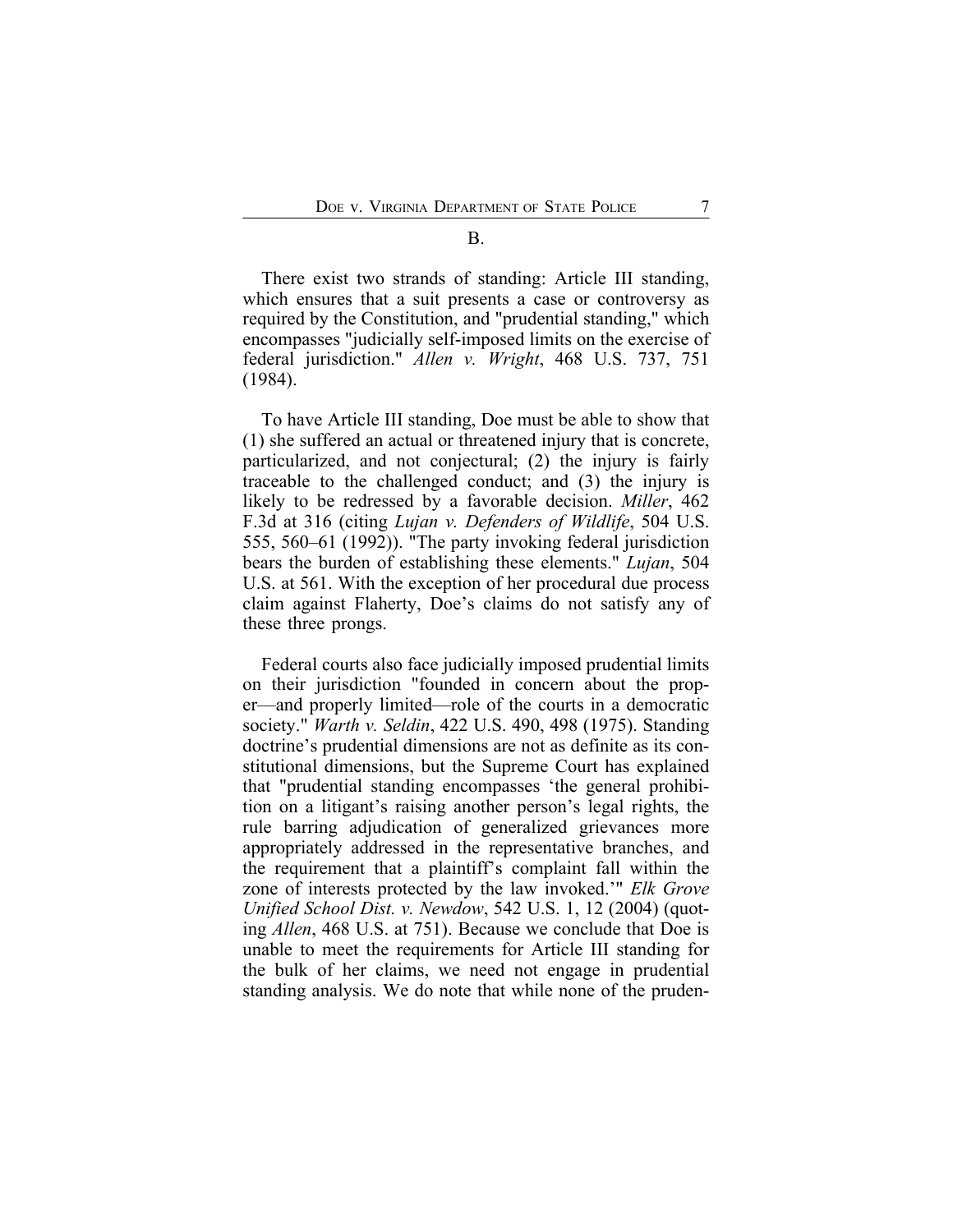tial standing limitations appear directly applicable to the current case, the types of concerns underlying them are present.**<sup>4</sup>**

1.

In this case, federalism concerns and our respect for Virginia's processes dictate special caution in evaluating the requirement of standing. The principles of federalism and comity counsel in favor of providing at the least an opportunity for the processes provided for by Virginia's statute to address Doe's claims before intervening. We have no reason to presume that Virginia circuit courts are anything but competent, reasonable, and fair in making determinations regarding whether and under what conditions individual sex offenders should be allowed onto school or daycare property. Those courts, which handle cases such as Doe's with relative frequency, are much better equipped than we to make such determinations in the first instance. Furthermore, to prevent cases such as Doe's from being heard by Virginia state courts would threaten to undermine the consistency with which we presume Virginia courts treat similarly situated sex offenders petitioning for access to school or daycare property. It would also deprive us of a developed factual basis on which to assess her claims.**<sup>5</sup>**

<sup>&</sup>lt;sup>4</sup>It should also be noted that some courts have dismissed indirect injuries under a theory of prudential rather than constitutional standing. *See Frank Krasner Enters., Ltd. v. Montgomery County*, 401 F.3d 230, 236 n.7 (4th Cir. 2005).

**<sup>5</sup>** Indeed, far from abandoning our judicial mandate, we advance here only the unremarkable proposition that a plaintiff avail herself of state remedies at her disposal, and be in a position to benefit from the specific relief she seeks, before coming into district court. Our insistence that Doe seek permission from state entities prior to bringing suit in federal court does not amount to requiring exhaustion of state remedies for her constitutional claims. Rather, we are required to wait until Doe obtains a decision from the Virginia authorities in order to contend with an injury—if it still exists after Doe petitions those entities—that affects her with finality. *See Williamson Cnty. Reg'l Planning Comm'n v. Hamilton Bank of Johnson*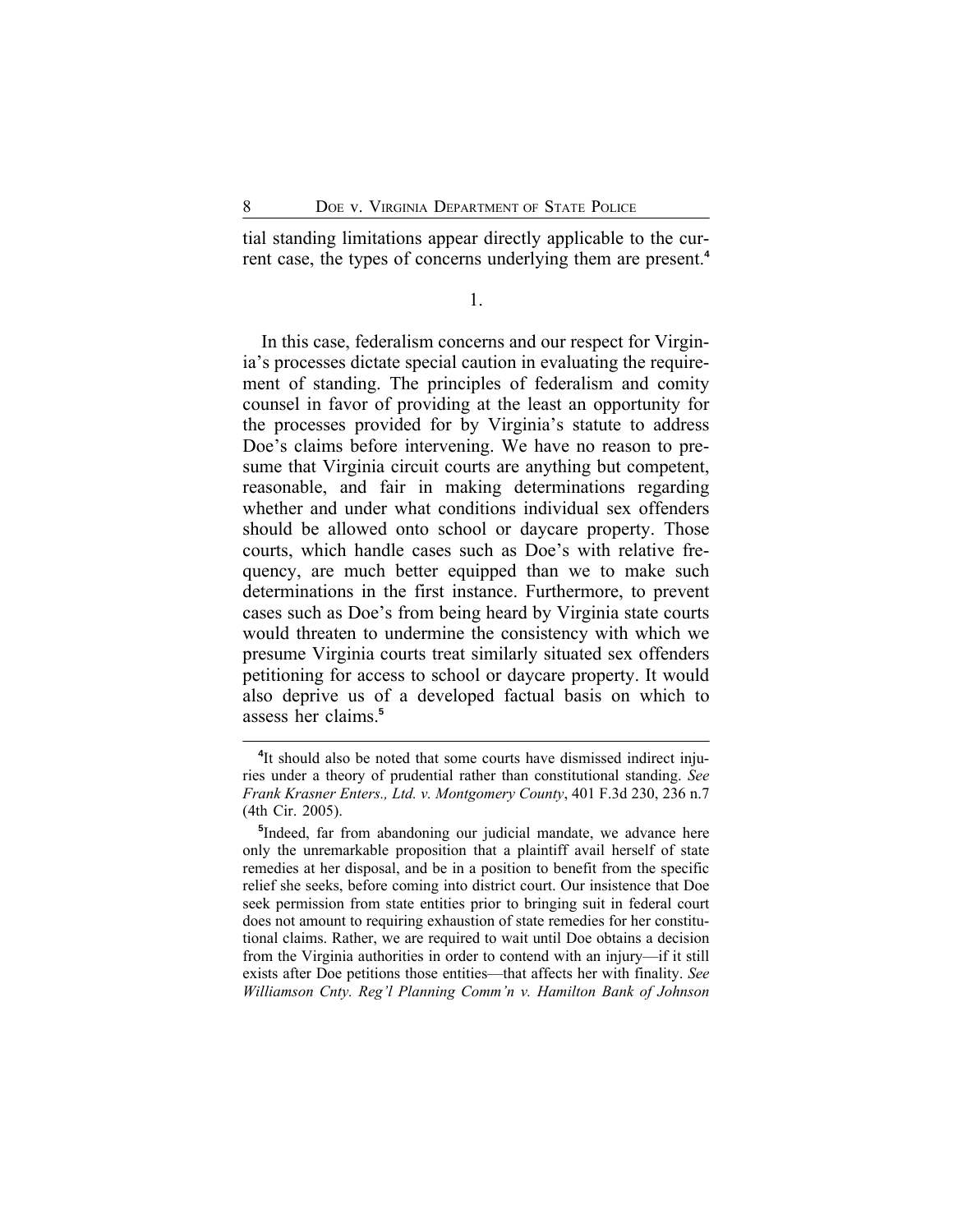2.

Doe's claims challenging the constitutionality of Va. Code sections 18.2–370.5 and 9.1–900 *et seq.* based on alleged violations of her substantive due process, associational, and free exercise rights fail under the first prong of our standing analysis. She does not allege an injury in fact, because the harm she alleges is not "actual or imminent," but "conjectural [and] hypothetical." *Lujan*, 504 U.S. at 560. When it comes to her claims regarding her substantive due process, associational, and free exercise rights, she does not allege harm merely from being placed on the Registry, but rather from the consequences her categorization entails for her ability to access school and church property. However, as of yet, these consequences do not affect her with finality, as she has not taken any of the steps necessary to access those properties. Because Doe has not attempted to petition a Virginia circuit court, the Board, or any church, it is far from clear whether she will ultimately be barred from entering these properties. Therefore, any injury to her substantive due process, associational, or free exercise rights she would suffer from not being able to enter a school or a church remains hypothetical. *See Valero Terrestrial Corp. v. Paige*, 211 F.3d 112, 122–23 (4th Cir. 2000) (where it was speculative that a referendum would be called, plaintiff was not injured by provisions allowing for it).

Doe's substantive due process claim against the Board suffers from a lack of specificity and concreteness that makes it unsuitable for determination by this court. While, in consider-

*City*, 473 U.S. 172, 193 (1985) ("While the policies underlying the two concepts often overlap, the finality requirement is concerned with whether the initial decisionmaker has arrived at a definitive position on the issue that inflicts an actual, concrete injury; the exhaustion requirement generally refers to administrative and judicial procedures by which an injured party may seek review of an adverse decision and obtain a remedy if the decision is found to be unlawful or otherwise inappropriate. *Patsy [v. Bd. of Regents*, 457 U.S. 497 (1982),] concerned the latter, not the former.").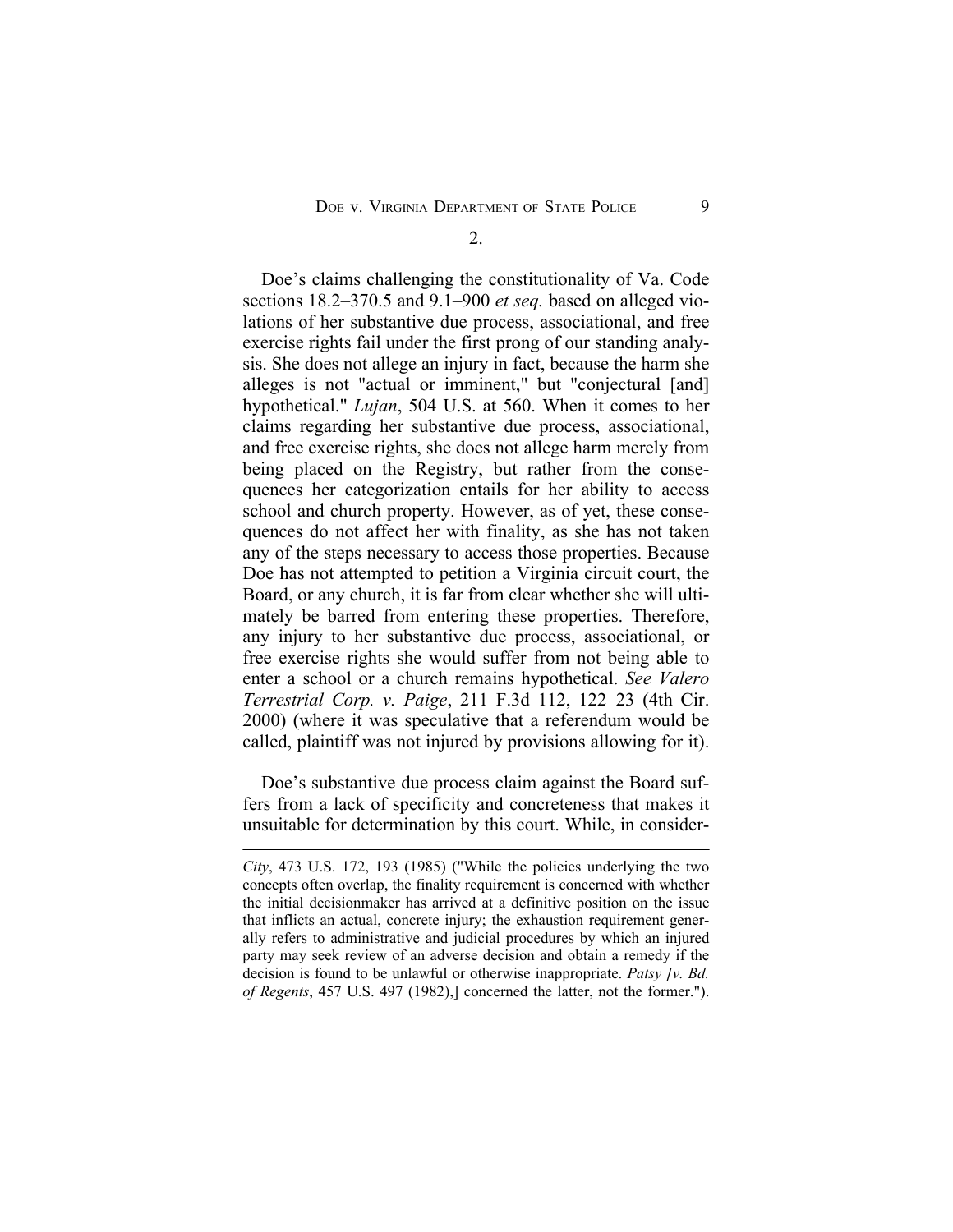ing a motion to dismiss, we accept properly pled factual allegations as true and construe them in the light most favorable to the plaintiff, "wholly vague and conclusory allegations are not sufficient to withstand a motion to dismiss." *Catholic League for Religious and Civil Rights v. City and County of San Francisco*, 624 F.3d 1043, 1080 (9th Cir. 2010) (quoting *Mann v. City of Tucson*, 782 F.2d 790, 793 (9th Cir. 1986) (per curiam)). We do not have an obligation to make Doe's complaint for her.

From a reading of Doe's complaint, it appears that the injury she alleges arises from an outright denial of her ability to enter school property. In her brief to this court and at oral argument, however, the gravamen of this claim took on a more nuanced character—she alleged injury arising from the lack of a policy by which she could petition for entry to the school anonymously, which she claimed would reveal her to be a sexually violent offender and cause her children to be subject to ridicule at school. With such a shifting characterization of her injury, "there can be no confidence of 'a real need to exercise the power of judicial review' or that relief can be framed 'no (broader) than required by the precise facts to which the court's ruling would be applied.'" *Warth*, 422 U.S. at 508 (quoting *Schlesinger v. Reservists to Stop the War*, 418 U.S. 208, 221-222, (1974)). As pled, her alleged substantive due process injury at the hands of the Board is thus insufficiently concrete to be addressed by this court.

Doe's procedural due process claim against Flaherty, on the other hand, alleges an injury in fact. Doe asserts that Flaherty violated her right to procedural due process under the Fourteenth Amendment by reclassifying her as a sexually violent offender and making her reclassification publicly available in the Registry without affording her a procedure by which to challenge these actions. Unlike other consequences of the law, which have not yet taken effect with finality, Doe has been reclassified as a sexually violent offender and placed on the Registry already. She has no mechanism internal to the Vir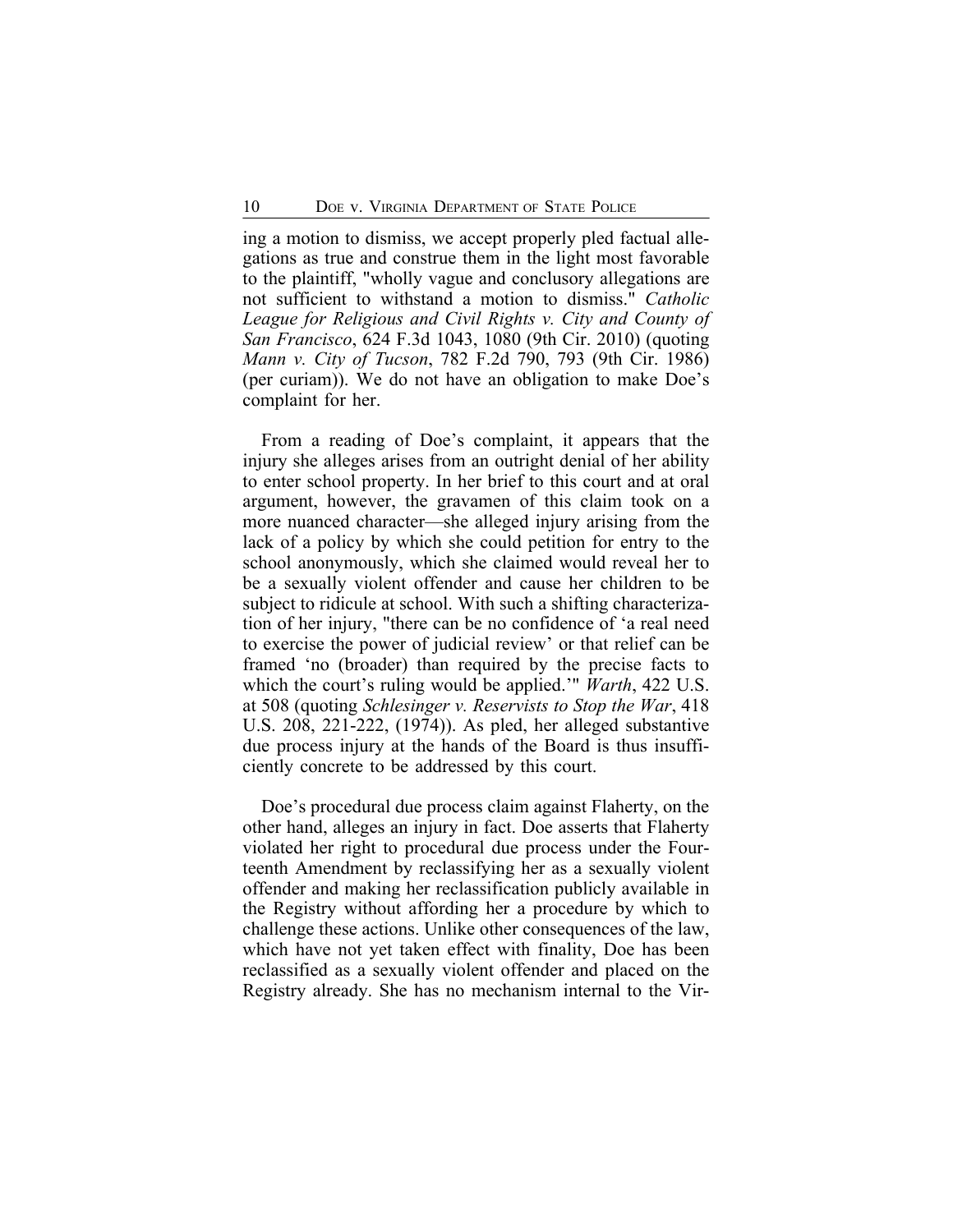ginia statutory scheme by which to challenge this reclassification. Her alleged injury to her right to procedural due process is thus in no way hypothetical, and it is sufficiently concrete for a federal court to address it.

3.

The second and third prongs of our standing inquiry require us to determine whether Doe's alleged injuries are fairly traceable to a defendant's conduct, and whether a favorable decision would be likely to redress these injuries.**<sup>6</sup>** Traceability is established if it is "likely that the injury was caused by the conduct complained of and not by the independent action of some third party not before the court." *Friends of the Earth, Inc. v. Gaston Copper Recycling Corp.*, 204 F.3d 149, 154 (4th Cir. 2000) (citing *Lujan*, 504 U.S. at 561). An injury is redressable if it is "likely, as opposed to merely speculative, that the injury will be redressed by a favorable decision." *Friends of the Earth, Inc. v. Laidlaw Envtl. Servs. (TOC), Inc.*, 528 U.S. 167, 181, (2000). Still, "no explicit guarantee of redress to a plaintiff is required to demonstrate a plaintiff's standing." *Equity in Athletics, Inc. v. Dep't of Educ.*, 639 F.3d 91, 100 (4th Cir. 2011).

The traceability and redressability prongs become problematic when third persons not party to the litigation must act in order for an injury to arise or be cured. "An injury sufficient to meet the causation and redressability elements of the standing inquiry must result from the actions of the respondent, not from the actions of a third party beyond the Court's control." *Mirant Potomac River, LLC v. EPA*, 577 F.3d 223, 226 (4th Cir. 2009) (citing *Krasner*, 401 F.3d 230 at 234-35); *see Lujan*, 504 U.S. at 568–71 (plurality opinion) (no redressability where other federal agencies not bound by the Secretary

**<sup>6</sup>**We discuss the traceability and redressability prongs of the standing analysis jointly, because "they rise or fall together in this case." *Friends for Ferrell Parkway, LLC v. Stasko*, 282 F.3d 315, 323 n.1 (4th Cir. 2002).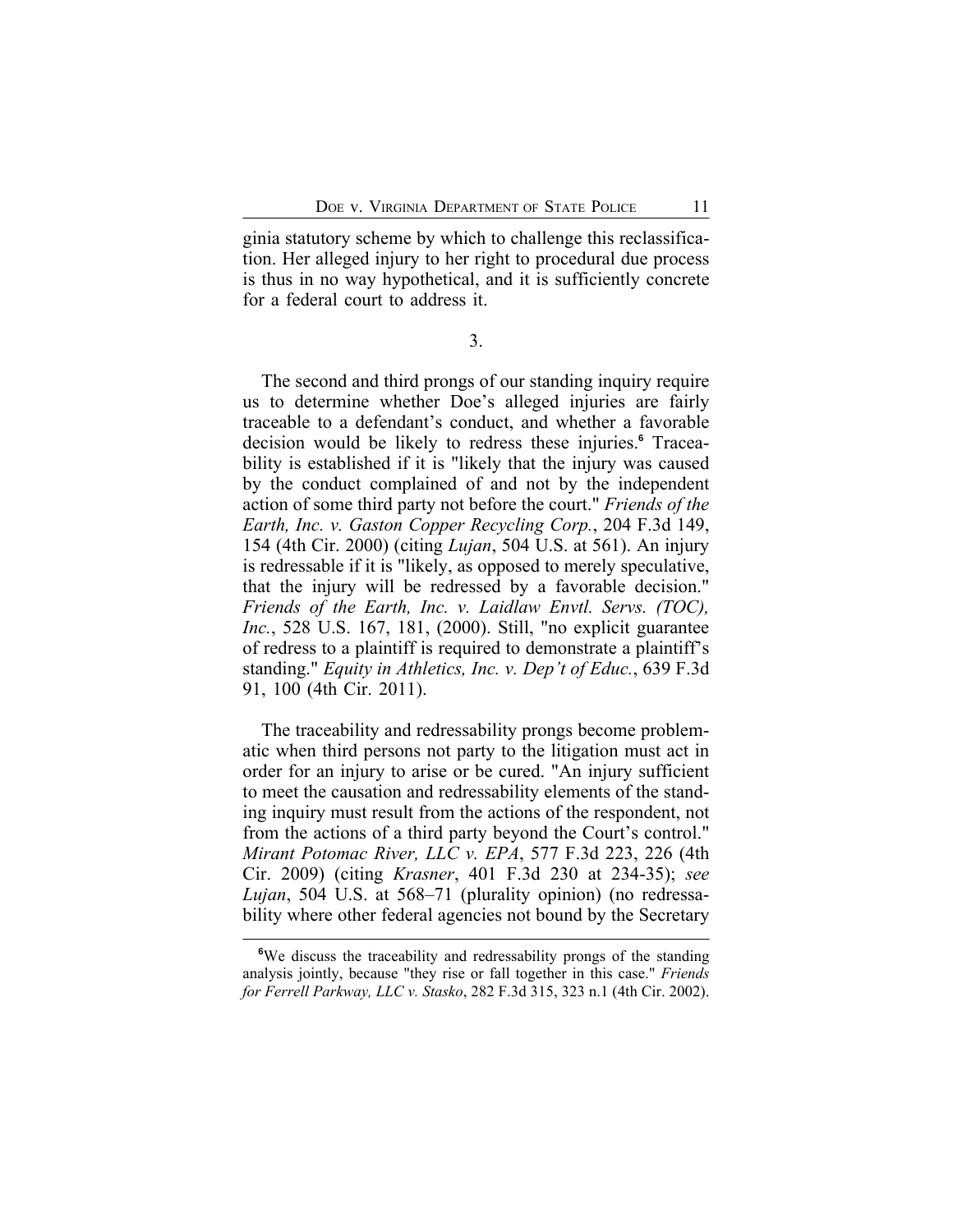of the Interior's regulations would have to act in order for the plaintiffs' alleged injury to be remedied); *Allen*, 468 U.S. at 758-59 (conclusion that withdrawal of tax exemptions would lead to a school changing its policies was "entirely speculative," making "[t]he links in the chain of causation between the challenged Government conduct and the asserted injury . . . far too weak for the chain as a whole to sustain [plaintiffs'] standing"); *Simon v. E. Ky. Welfare Rights Org.*, 426 U.S. 26, 41-42 (1976) (injury to plaintiffs must "be traced to the challenged action of the defendant, and not injury that results from the independent action of some third party not before the court").

A plaintiff faces a related obstacle to establishing traceability and redressability when there exists an unchallenged, independent rule, policy, or decision that would prevent relief even if the court were to render a favorable decision. For example, we have held that where the free speech rights of a fraternity's members may have been infringed when they were punished for singing and marching in front of a university library, because other "adequate and independent" grounds for the sanctions existed, the fraternity's claim was "not redressable because a ruling on that claim would not alter that conclusion." *Iota Xi Chapter of Sigma Chi Fraternity v. Patterson*, 566 F.3d 138, 148-49 (4th Cir. 2009) (citation omitted). Similarly, where an unchallenged regulation would prevent a plaintiff from installing a billboard even if we struck down the challenged regulation, we have found redressability lacking. *Covenant Media of S.C., LLC v. City Of N. Charleston*, 493 F.3d 421, 430 (4th Cir. 2007).

Doe's challenges to the Virginia statute based on Flaherty's alleged violations of her substantive due process, associational, and free exercise rights fail under the final two prongs of our standing analysis. Because the harm that forms the basis for these counts arises from her inability to access school or church property, and because the statute allows for third parties to grant her permission to enter these properties,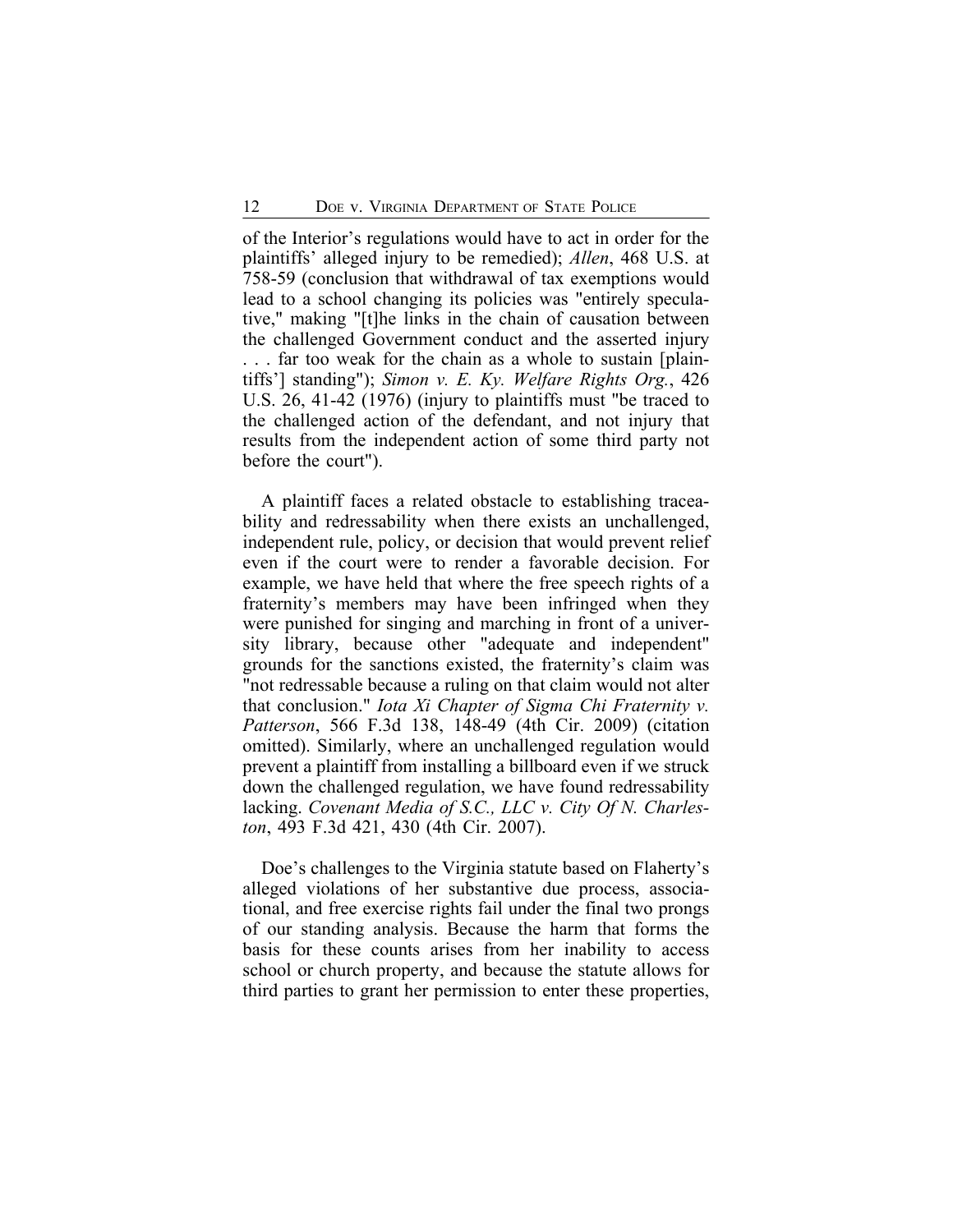she cannot demonstrate traceability or redressability. As Doe has not yet tried to petition a Virginia circuit court, the Board, or any church, we have no way of knowing whether she will ultimately be unable to enter her children's school or a church of her faith, and it is purely speculative whether action by this court would have any effect on her ability to enter school or church property.**<sup>7</sup>** She has thus failed to establish either traceability or redressability with respect to the law's impact on her substantive due process right to raise and educate her children, her right to associate with members of the school community, and her right to the free exercise of religion.

Doe's claims against the Board also fail under the traceability and redressability prongs of our standing inquiry. Doe alleges that she is injured by not being able to enter school grounds without going through a process that would reveal her status as a "sexually violent offender," arguing that she "ought to be allowed to proceed under a pseudonym with the School Board so as not to subject her small children to ridicule, debasement, and embarrassment, which they would suffer, if labeled the children of a sex offender by their peers and in the school community." Appellant's Br. at 21. Alternatively, one may read her complaint as alleging that she is harmed by not being able to enter the school at all—that the Board violated her substantive due process right by exercising

<sup>&</sup>lt;sup>7</sup>It should be noted that where a plaintiff "seek[s] immediate relief from a federal court as a necessary antecedent to the ultimate relief he seeks from a different entity, like an administrative agency," that plaintiff can meet the redressability prong by "demonstrat[ing] that a favorable decision from the federal court likely would provide him immediate relief, but need not demonstrate that it likely would provide him the ultimate, discretionary relief sought from the agency." *Townes v. Jarvis*, 577 F.3d 543, 547- 548 (citing *Fed. Election Comm'n v. Akins*, 524 U.S. 11, 25 (1998)). Here, although Doe must obtain permission from both the Virginia circuit court and the Board, obtaining permission from the Board is not a "necessary antecedent" to obtaining permission from the court; the statute does not specify any particular order in which a petitioner must proceed. *See* Va. Code section 18.2-370.5(B).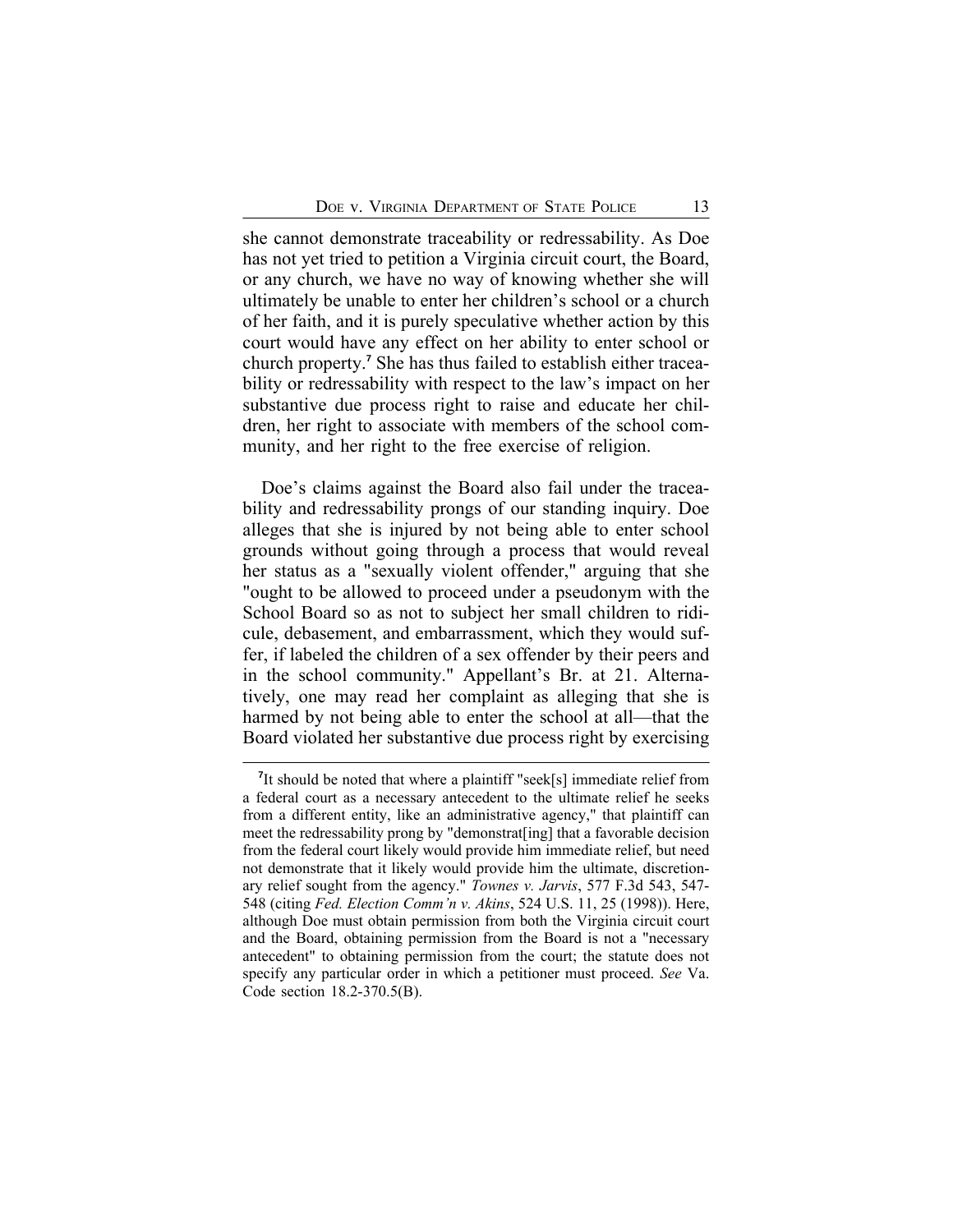its "authority to decide whether a registrant classified as a sexually violent offender . . . may enter school property and under what conditions," J.A. 15, and by banning her "from school grounds, parent-teacher conferences, dropping off or picking up her children from school, and school-sponsored activities." Appellant's Br. at 20. She also alleges that the Board's policy violates her right to procedural due process and that being banned from school property violates her right to associate with members of the school community. Even if we were to order the Board to implement a procedure by which she could anonymously petition to enter and remain on school property, or to require it to admit her without any petition at all, Doe would still need permission from a Virginia circuit court. We have no way of knowing, and Doe is obviously unable to assert, how that court would respond to such a petition; nor have we any control over its decision. Moreover, Doe does not challenge the requirement that she obtain permission from the Virginia court. The circumstances here are thus in line with our precedent declining to find redressability where an additional, unchallenged rule could prevent a plaintiff from having her injury cured. It therefore remains purely speculative whether any action by this court with respect to the Board's policy would redress Doe's alleged injury of not being able to obtain entry into school property, or of not being able to do so with anonymity.**<sup>8</sup>**

<sup>&</sup>lt;sup>8</sup>We note that if Doe were to successfully petition the Virginia circuit court, she would be able to demonstrate traceability and redressability with respect to her claim that the Board's policy against anonymous petitions to enter school grounds infringes her right to raise and educate her children. If, on the other hand, her petition to that court were unsuccessful, the adjudication would leave us with a set of facts that more adequately crystallizes the issue for federal judicial review. *Cf. Nuclear Energy Inst., Inc. v. EPA*, 373 F.3d 1251, 1313 (D.C. Cir. 2004) ("In examining the fitness of an issue for our consideration, we are primarily concerned with whether . . . the court and the agency would instead benefit from postponing review until the agency's policy has 'crystallized' through implementation in a concrete factual setting."). Neither has occurred, and the injury is not sufficiently final for our review.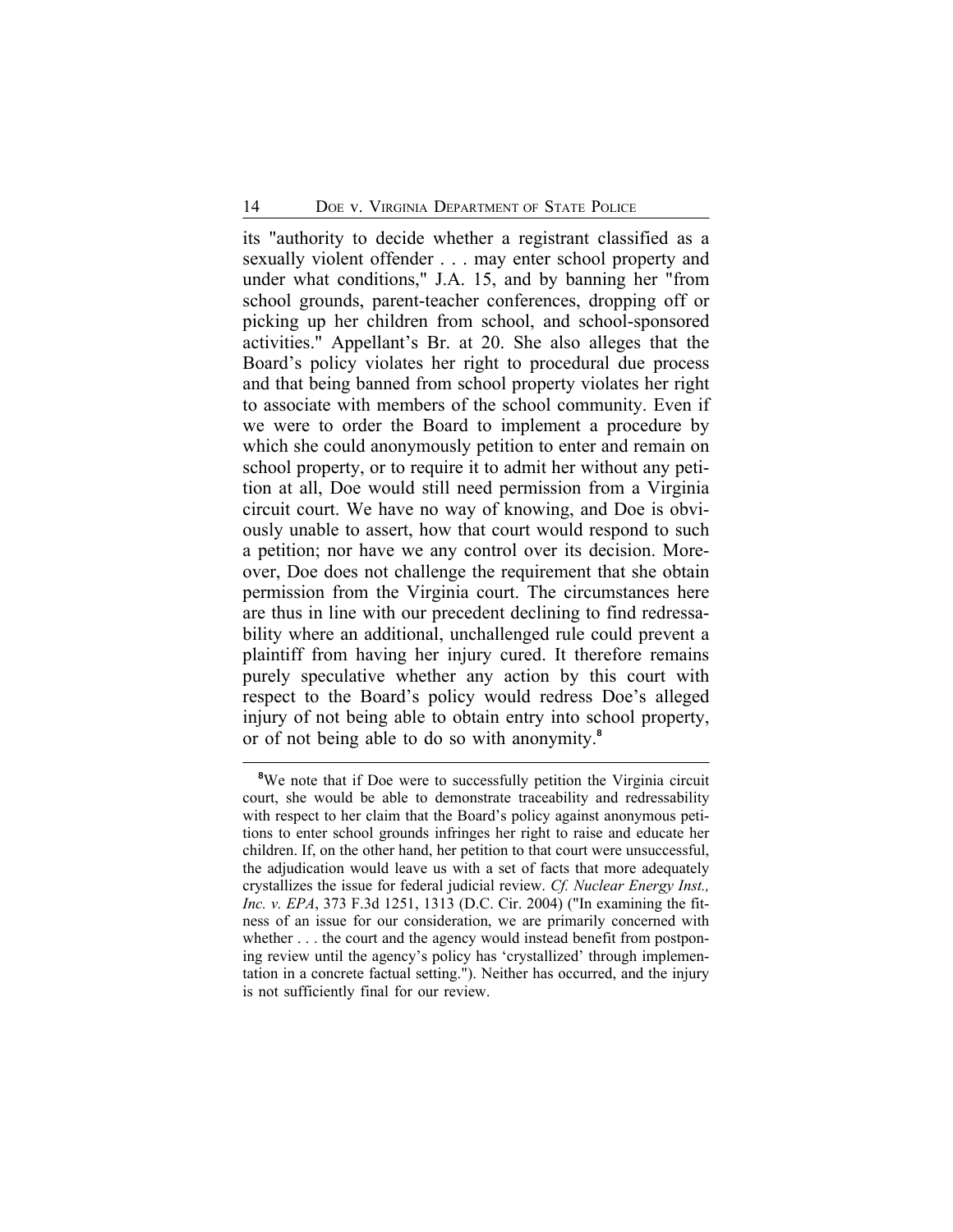With respect to her procedural due process claim against Flaherty, on the other hand, Doe is able to demonstrate traceability and redressability. She alleges an injury to her right to adequate process to challenge her reclassification and the publication of her status as a sexually violent offender on the Registry. This injury is directly traceable to Va. Code sections 9.1–900 *et seq.*, which Flaherty has implemented. Where the injury complained of is the reclassification itself, Doe meets the requirements of traceability and redressability, because she has already been reclassified and is afforded no procedure by which to challenge her reclassification.**<sup>9</sup>** If we were to agree with Doe and hold that the law is unconstitutional, the alleged injury to her procedural due process right would be removed.

**<sup>9</sup>** In contrast, a plaintiff cannot establish standing when the alleged injury stems originally from the law complained of but its effect is mediated by a third party, *see Krasner*, 401 F.3d 230 at 234-35, or where we are uncertain whether the injury would be removed were we to rule in the plaintiff's favor, *see Iota Xi*, 566 F.3d at 148-49. Although we find that Doe's alleged procedural due process injury is engendered by the challenged law directly, we cannot agree with the dissent that the alleged injury to her substantive due process right to raise and educate her children is linked to the law or to the Board's policy in a similarly proximate manner. In coming to the conclusion that the alleged substantive due process injury is directly linked to the challenged law, the dissent's analysis conflates Doe's procedural due process and substantive due process arguments. While the procedural injury of classification without redress is directly traceable to the Virginia statute, the intermediate roles that the state's regulatory scheme for dealing with sex offenders lays out for the Board and the Virginia circuit court prevent us from finding traceability or redressability at this stage of Doe's travails. Having not sought to anonymously petition the Board or requested permission from a Virginia circuit court to enter school property, Doe cannot show that her alleged inability to access her childrens' school free of stigma is a result of the Board's policy or, directly, of the Virginia statute. Moreover, were we to declare the Board's procedure—or lack thereof—unconstitutional, Doe would nonetheless have to petition a Virginia circuit court for permission to enter school property. If she were to do so and be denied permission, we would be confronted with an injury traceable to the Board or to officers of the state of Virginia and, as a result, a firmer factual record upon which to base a holding.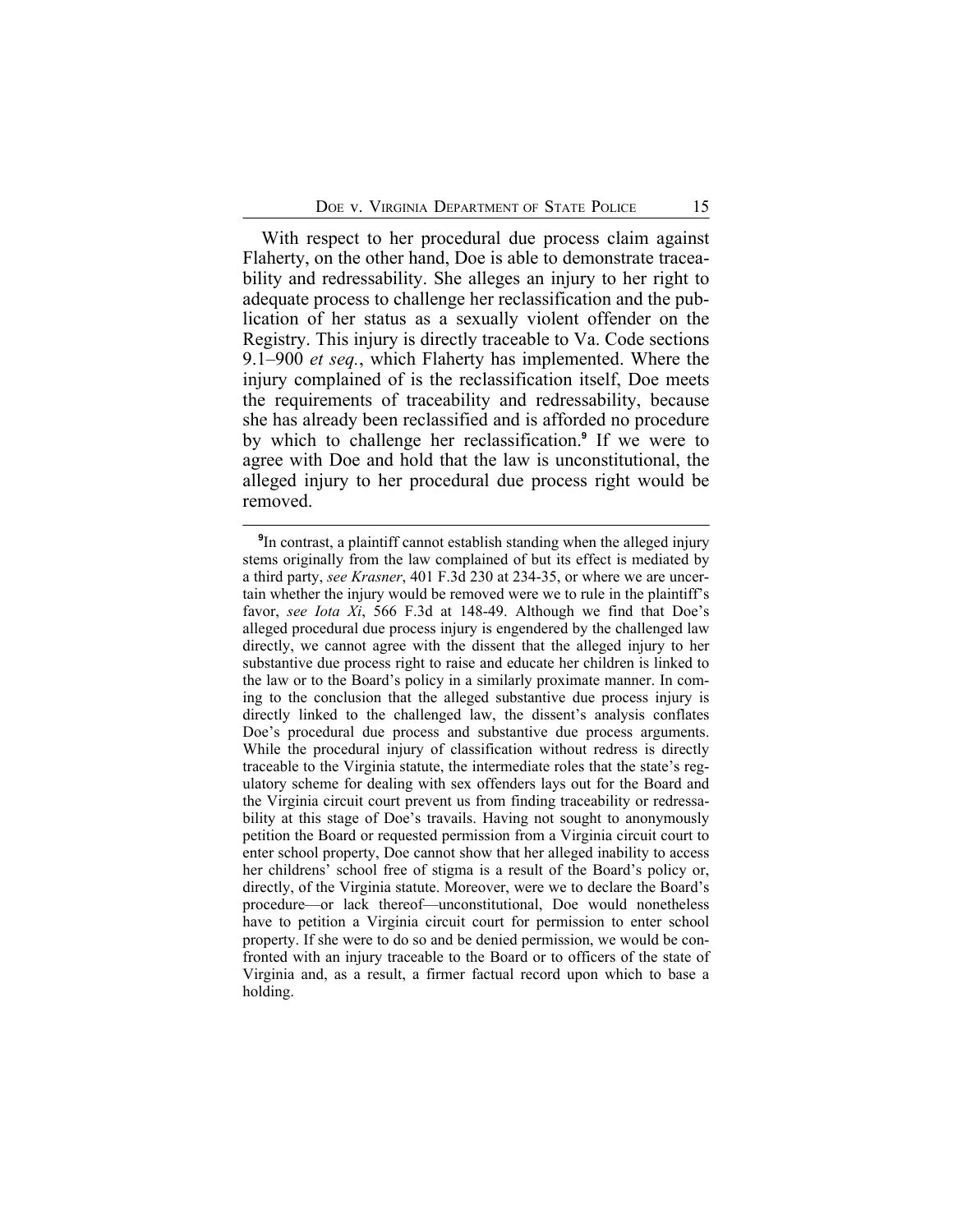#### C.

Along with lacking traceability and redressability, and for similar reasons, the majority of Doe's claims are not ripe for judicial determination. A claim should be dismissed as unripe if the plaintiff has not yet suffered injury and any future impact "remains wholly speculative." *Gasner v. Bd. of Supervisors*, 103 F.3d 351, 361 (4th Cir. 1996). In determining ripeness, "we balance the fitness of the issues for judicial decision with the hardship to the parties of withholding court consideration. A case is fit for judicial decision when the issues are purely legal and when the action in controversy is final and not dependent on future uncertainties." *Miller*, 462 F.3d at 319 (citations and internal quotation marks omitted). Like the redressability requirement for standing, ripeness doctrine prevents us from considering a controversy until it is presented in "clean-cut and concrete form." *Rescue Army v. Mun. Ct. of Los Angeles*, 331 U.S. 549, 584 (1947).**<sup>10</sup>** As with standing, the party bringing the suit bears the burden of proving ripeness. *See Miller*, 462 F.3d at 319.

Where an injury is contingent upon a decision to be made by a third party that has not yet acted, it is not ripe as the subject of decision in a federal court. *See Franks v. Ross*, 313 F.3d 184, 195 (4th Cir. 2002) (where county and state agency had "interwoven involvement" in a permitting process, controversy was not ripe until the completion of the final step of the process); *Charter Fed. Sav. Bank v. Office of Thrift Supervision*, 976 F.2d 203, 208-09 (4th Cir. 1992) (where an agency was required to make multiple decisions and take sev-

**<sup>10</sup>**Ripeness analysis holds much in common with standing analysis. *See Miller*, 462 F.3d at 319 (quoting Erwin Chemerinsky, *Federal Jurisdiction* § 2.4 (4th ed. 2003) ("Although the phrasing makes the questions of who may sue and when they sue seem distinct, in practice there is an obvious overlap between the doctrines of standing and ripeness.")). While we discuss ripeness separately from standing, the reasons for which the majority of Doe's claims are not ripe are essentially the same as the reasons for most of her alleged injuries are not redressable.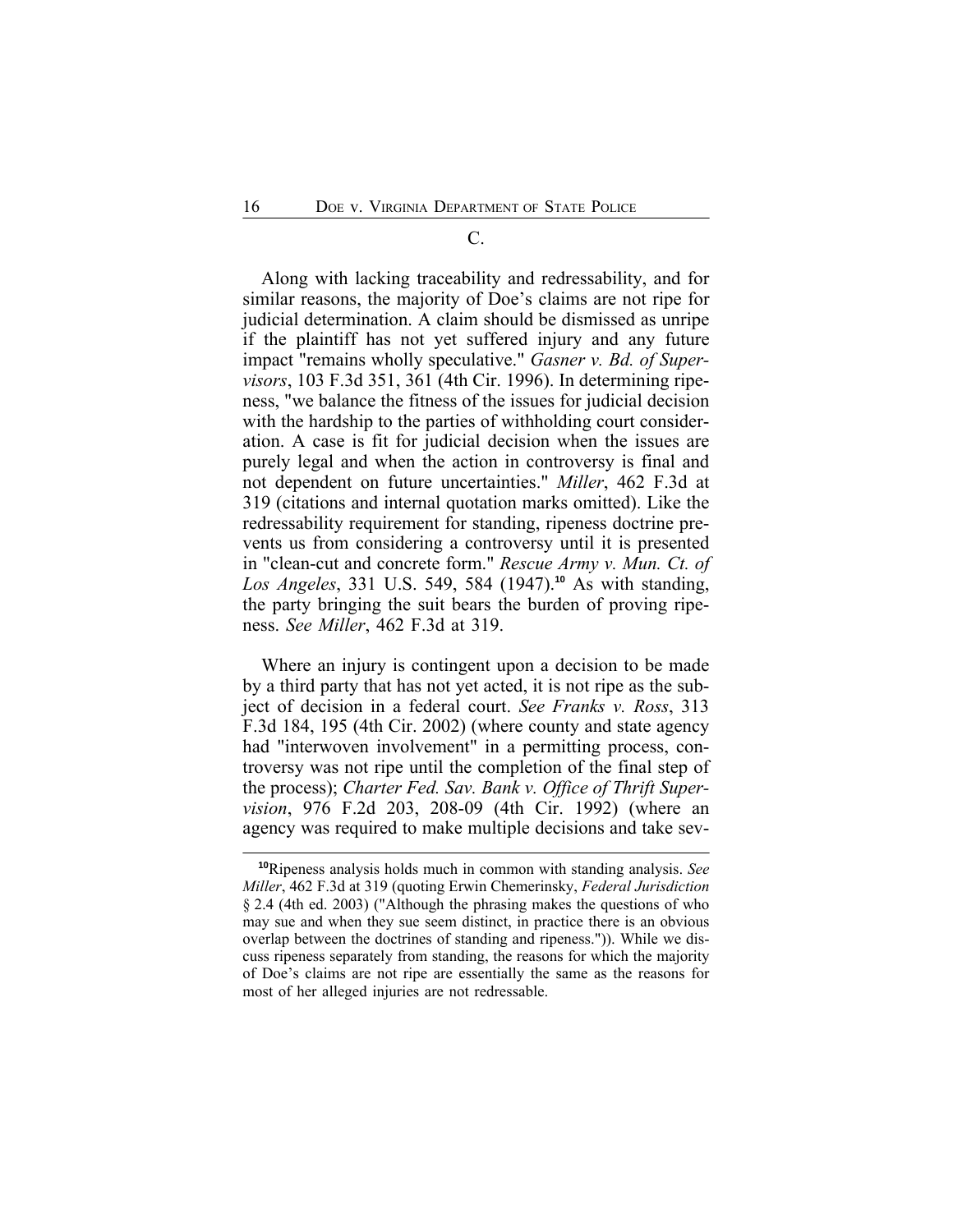eral actions before an injury could occur, the issues at hand were not ripe for judicial decision). Because Doe has yet to petition a Virginia circuit court for permission to enter school or church property, all of her constitutional claims except that arising from Flaherty's alleged violation of her right to procedural due process are dependent on future uncertainties and thus not ripe for judicial decision.

The hardship prong of our ripeness analysis is "measured by the immediacy of the threat and the burden imposed on the petitioner who would be compelled to act under threat of enforcement of the challenged law." *Charter Fed. Sav. Bank*, 976 F.2d at 208-09. In considering the hardship to be balanced against the fitness of the issues for review, we may consider the cost to the plaintiff of delaying review. *Miller*, 462 F.3d at 319. While the Virginia law itself is harsh on Doe, requiring her to wait to bring this case to federal court until after she has sought permission from a Virginia circuit court will not cause her undue hardship.<sup>11</sup>

In concluding that the majority of Doe's claims are not ripe for decision, we note the limited nature of our determination: it would appear that were Doe to petition a Virginia circuit court, the traceability, redressability, and ripeness concerns we have noted here would be addressed.**<sup>12</sup>**

Doe's procedural due process claim against Flaherty, on the other hand, is ripe. Because she has already been reclassified as a sexually violent offender and this reclassification has been publicized on the Registry, and because Doe currently

**<sup>11</sup>**This is particularly true when it comes to Doe's claims stemming from the Board's policy. Although we recognize the burden inherent in further litigation, the fact remains that even if we were to strike down that policy at this juncture, Doe would have to petition a Virginia court.

<sup>&</sup>lt;sup>12</sup>We note that Doe is a sympathetic plaintiff who may be able to obtain a mechanism for anonymous process of appeal to the Board when she is in a position to benefit from it. We expect that if she does not succeed in doing so, we will see her back in federal court in short order.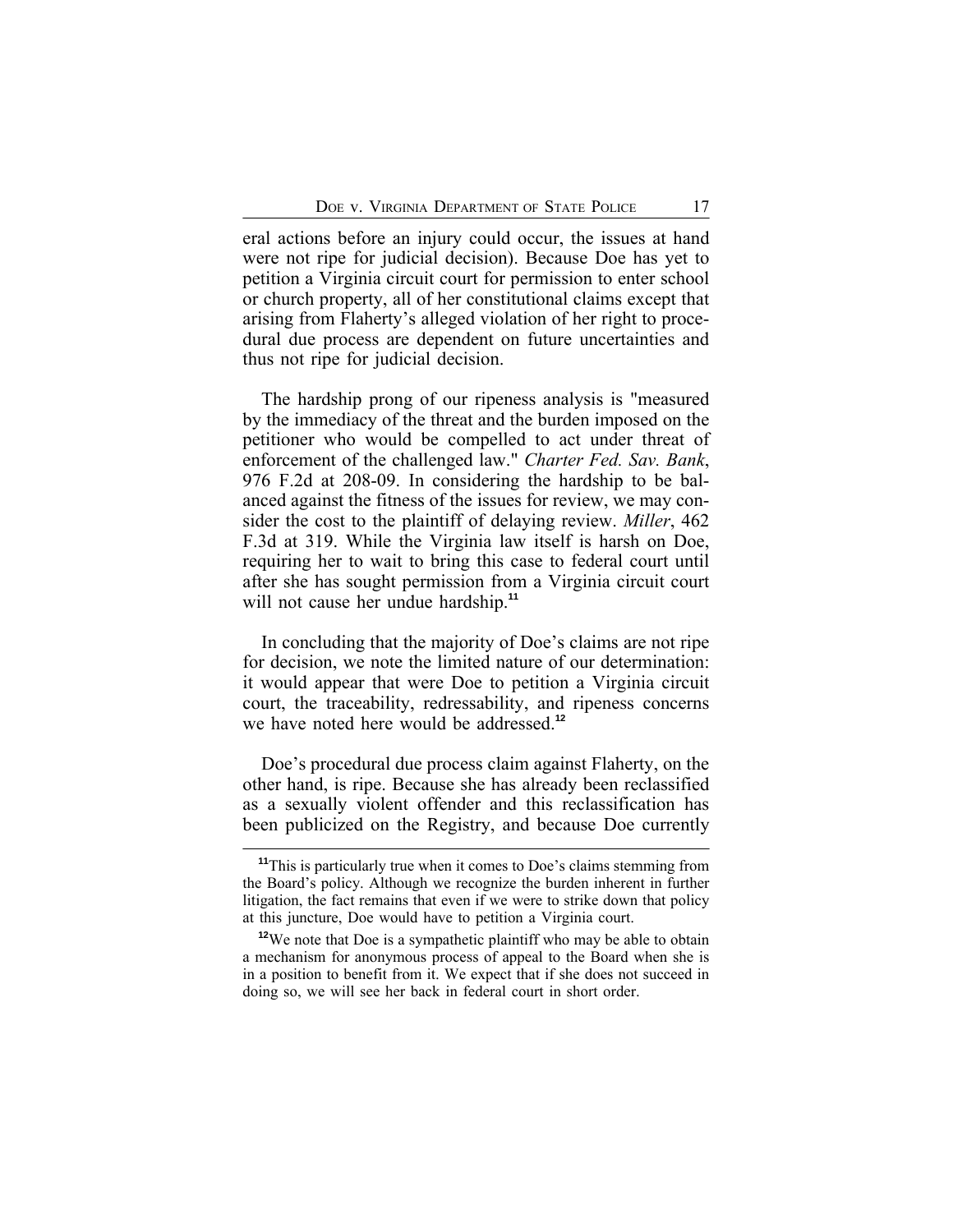lacks any means internal to Virginia's statutory scheme to challenge her reclassification, the injury she alleges has already occurred and is not merely speculative.

#### D.

The only claim for which Doe can demonstrate standing and ripeness is her procedural due process claim against Flaherty. That claim, however, cannot withstand Flaherty's motion to dismiss under Federal Rule of Civil Procedure  $12(b)(6)$ .

Doe argues that her reclassification and the publication of her status as a sexually violent offender on the Registry without an opportunity to challenge these actions violates her right to due process. The Supreme Court foreclosed this argument in *Conn. Dep't of Pub. Safety v. Doe*, 538 U.S. 1 (2003). In that case, a sex offender made essentially the same argument that Doe now makes: that inclusion in an online registry without a hearing violated his right to due process. The Supreme Court held that "even if [the sex offender] could prove that he is not likely to be currently dangerous, Connecticut has decided that the registry information of all sex offenders—currently dangerous or not—must be publicly disclosed. . . . [A]ny hearing on current dangerousness is a bootless exercise." *Id.* at 7-9.**<sup>13</sup>** Because *Conn. Dep't of Pub. Safety* controls

**<sup>13</sup>**Doe attempts to distinguish this case from *Conn. Dep't of Pub. Safety*, arguing that both the statutory scheme and her claims are distinct. She posits that Virginia's law, unlike Connecticut's, makes an offender's dangerousness a material part of the statute, citing the section of the Virginia statute laying out its purpose, which is to protect communities, families and children from sex offenders. *See* Va. Code § 9.1-900. The cases are not distinguishable on this ground: the Supreme Court recognized that the Connecticut statute was likewise "designed to protect its communities from sex offenders," *Conn. Dep't of Pub. Safety*, 538 U.S. at 4. As with the Virginia statute, the registry Connecticut's statute provided for was based on "an offender's conviction alone—a fact that a convicted offender has already had a procedurally safeguarded opportunity to contest." *Id.* at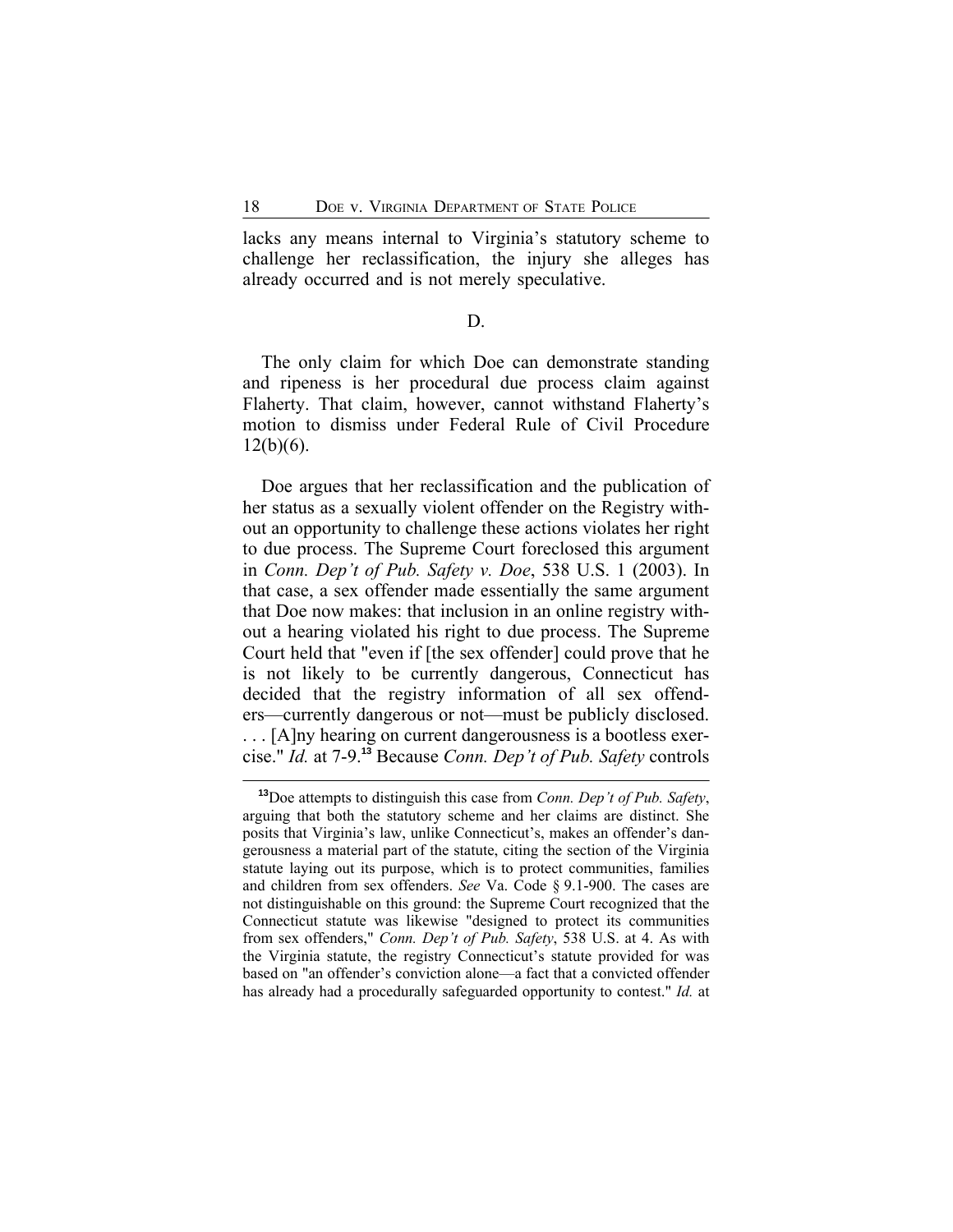in this case, we must conclude that Doe's allegation that Flaherty violated her right to procedural due process fails to allege grounds upon which relief could be granted.

#### III.

For the foregoing reasons, the judgment of the district court is

#### *AFFIRMED*.

#### BARBARA MILANO KEENAN, Circuit Judge, concurring:

Jane Doe had a sexual relationship with a minor child who was a student under her supervision. For this offense, Doe was convicted of the felony of having carnal knowledge of a minor child between thirteen and fifteen years of age. Va. Code § 18.2-63.

In 2008, a change in Virginia law resulted in Doe's offense being classified as a "sexually violent offense." Va. Code § 9.1-902(E). This change had significant adverse consequences for Doe that lie at the heart of this appeal. Notably, after 2008, individuals classified as sexually violent offenders in Virginia may enter onto school property during school hours or school-related activities only after having obtained permission from a Virginia circuit court and the local school board or private school owner. Va. Code § 18.2-370.5.

<sup>7.</sup> Doe further argues that in contrast to the plaintiffs in *Conn. Dep't of Pub. Safety*, she alleges not mere harm to reputation, but infringement on her fundamental right to rear her children. *Conn. Dep't of Pub. Safety* bars this argument as well. Regardless of the nature of her allegations, Doe has been afforded due process in the form of a trial for her underlying offense. *See id.* ("[E]ven assuming, *arguendo*, that respondent has been deprived of a liberty interest, due process does not entitle him to a hearing to establish a fact that is not material under the Connecticut statute.").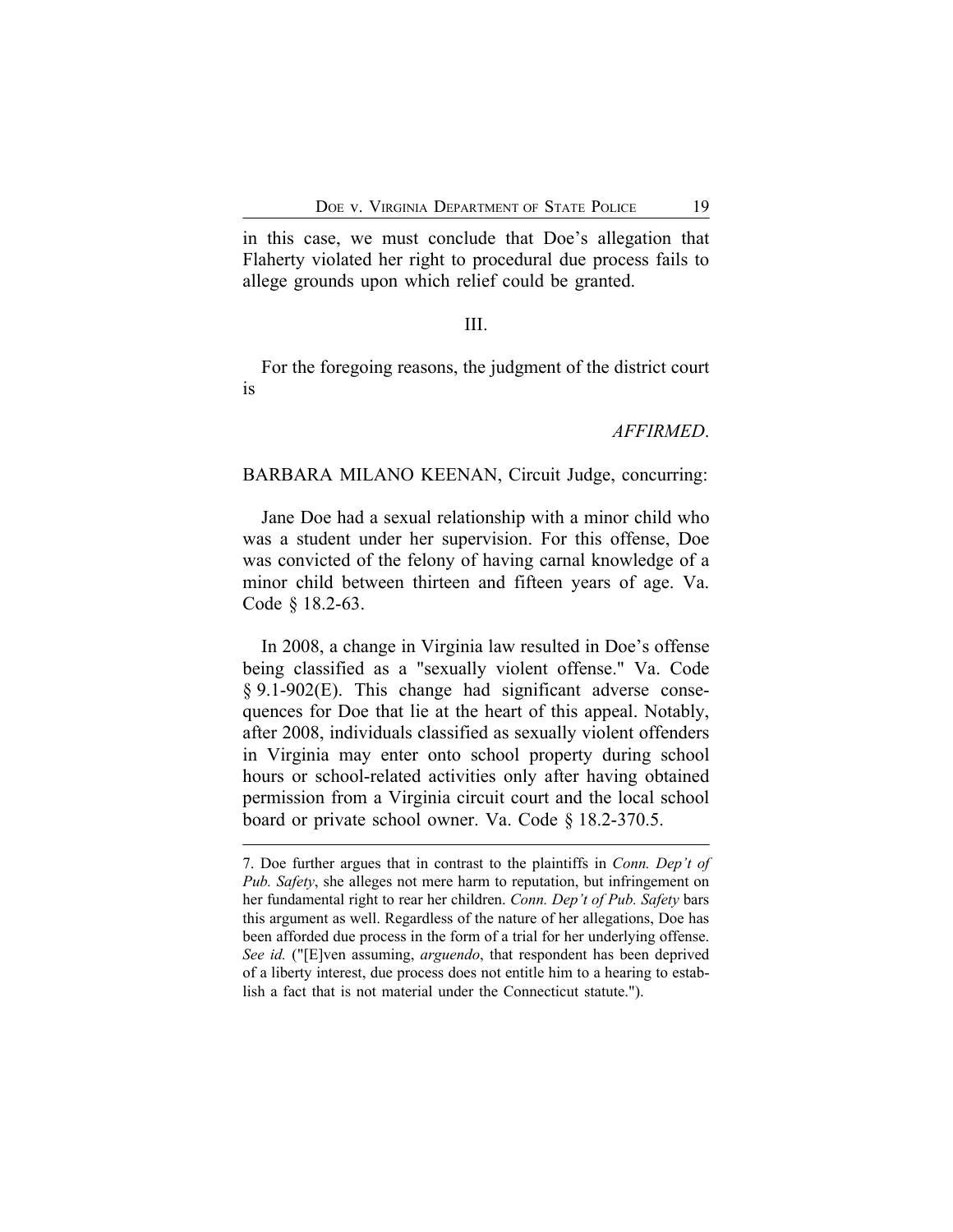Doe presently has three children. She alleges that she is unable to direct their educational upbringing as she sees fit because she is classified as a sexually violent offender and, therefore, is prohibited under Virginia law from entering onto school or daycare property. She also alleges that she will be forced to "home school" her children due to the logistical difficulties in transporting them to and from school as a result of this classification.

Admittedly, this classification may strike some as unfair. It might appear that Virginia has subjected Doe to additional punishment after she has "served her time." Or, one might argue that Doe at least should have had the chance to prove that she never was "sexually violent," considering the facts of her conviction and given that she has not been convicted of any other offenses.

But Doe was not entitled to any such hearing before her classification. As the majority opinion recognizes, Doe's procedural due process argument is foreclosed by the Supreme Court's holding in *Connecticut Department of Public Safety v. Doe*, 538 U.S. 1 (2003). Moreover, the dissent does not dispute this conclusion. Virginia classified Doe as a sexually violent offender based solely on the fact of her conviction, and she received sufficient process regarding her actions when she initially was convicted. Also, Doe has not asserted that her classification imposed additional punishment after her conviction, in violation of the Ex Post Facto Clause.**<sup>1</sup>**

Instead, Doe's allegation is limited to her contention that she cannot raise her children as she sees fit because, having been classified as a sexually violent offender, she is barred from entering onto school property. Despite this contention, Doe has not sought permission from a Virginia court or the

**<sup>1</sup>**We observe that the Supreme Court has rejected an ex post facto challenge to Alaska's sex offender registration statute. *Smith v. Doe*, 538 U.S. 84, 105-06 (2003).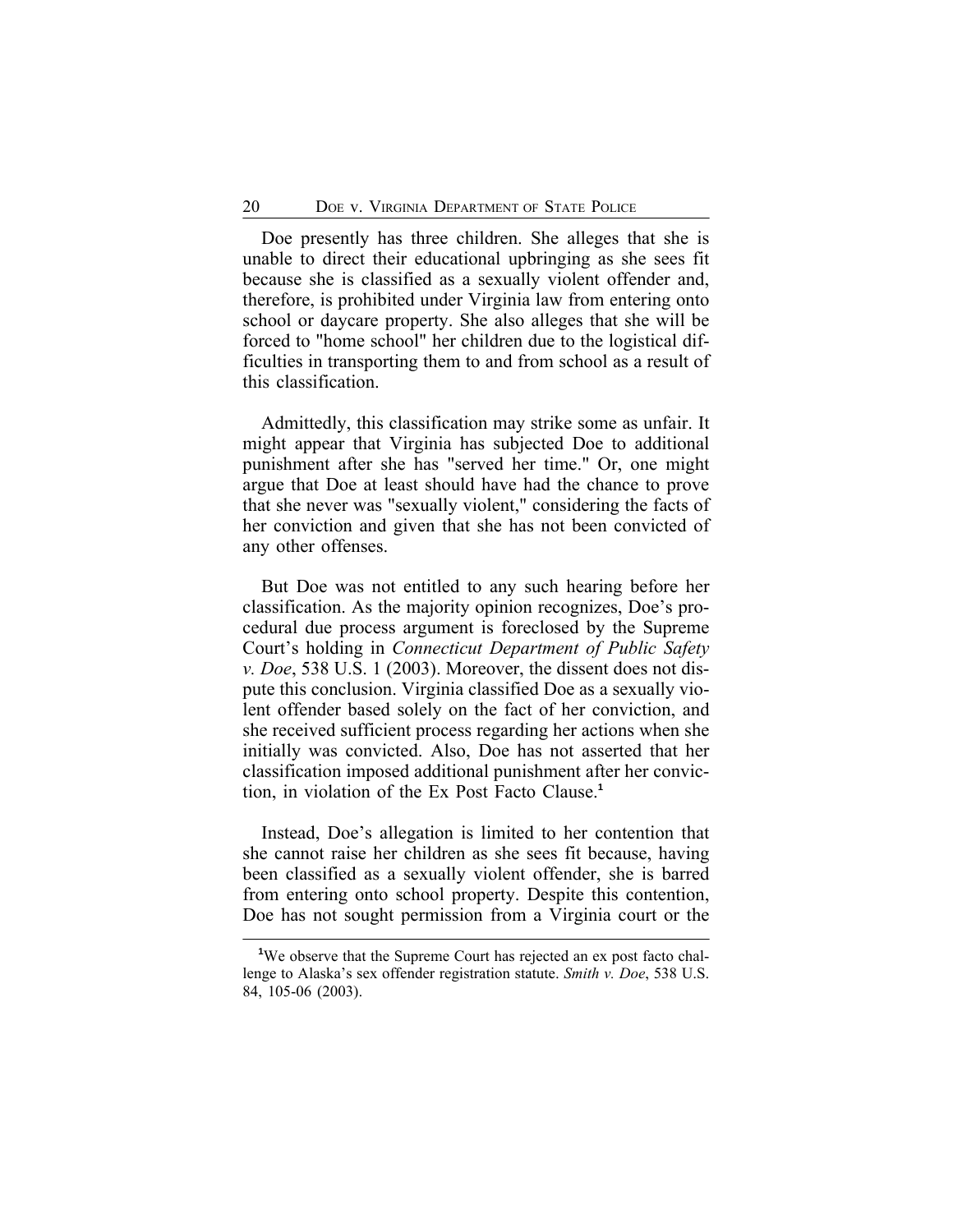local school board to obtain access to school property, as permitted by Virginia law. *Ante* at 4. Rather than avail herself of these options provided under the very law she challenges, Doe has filed this suit in federal district court asserting numerous violations of her substantive and procedural due process rights, associational rights, and right to exercise her religious beliefs, all flowing from the effects of her classification.

As the majority opinion explains, before we consider the merits of Doe's constitutional claims, we first must be satisfied of our jurisdiction. The burden of proof lies squarely on Doe to show that she has standing to invoke federal jurisdiction, and that her claims are ripe. *See David v. Alphin*, 704 F.3d 327, 333 (4th Cir. 2013); *Miller v. Brown*, 462 F.3d 312, 319 (4th Cir. 2006). I fully agree with the majority opinion's analysis that Doe has not met her burden in either respect.**<sup>2</sup>**

While the nature of the injury that Doe asserts is something of a moving target, the question whether she suffers from any injury at all depends on the manner in which Section 18.2- 370.5 applies to the facts and circumstances of her case. The record in this regard is materially deficient.

Because Doe has not sought relief from a Virginia circuit court and the local school board, we have no way of knowing whether Doe ultimately will obtain unconditional access to her children's school, whether Doe will be granted access subject to certain conditions, or whether she will be allowed any access at all. We cannot conclude that Doe suffers a "concrete and particularized" injury necessary to show standing when her asserted injury may never materialize. *See Alphin*, 704 F.3d at 333 (citation omitted).

Similarly, due to her failure to seek relief provided by Vir-

**<sup>2</sup>**Doe has shown standing and ripeness with respect to her procedural due process claim. *Ante* at 17. Her remaining constitutional claims, however, encounter these justiciability hurdles.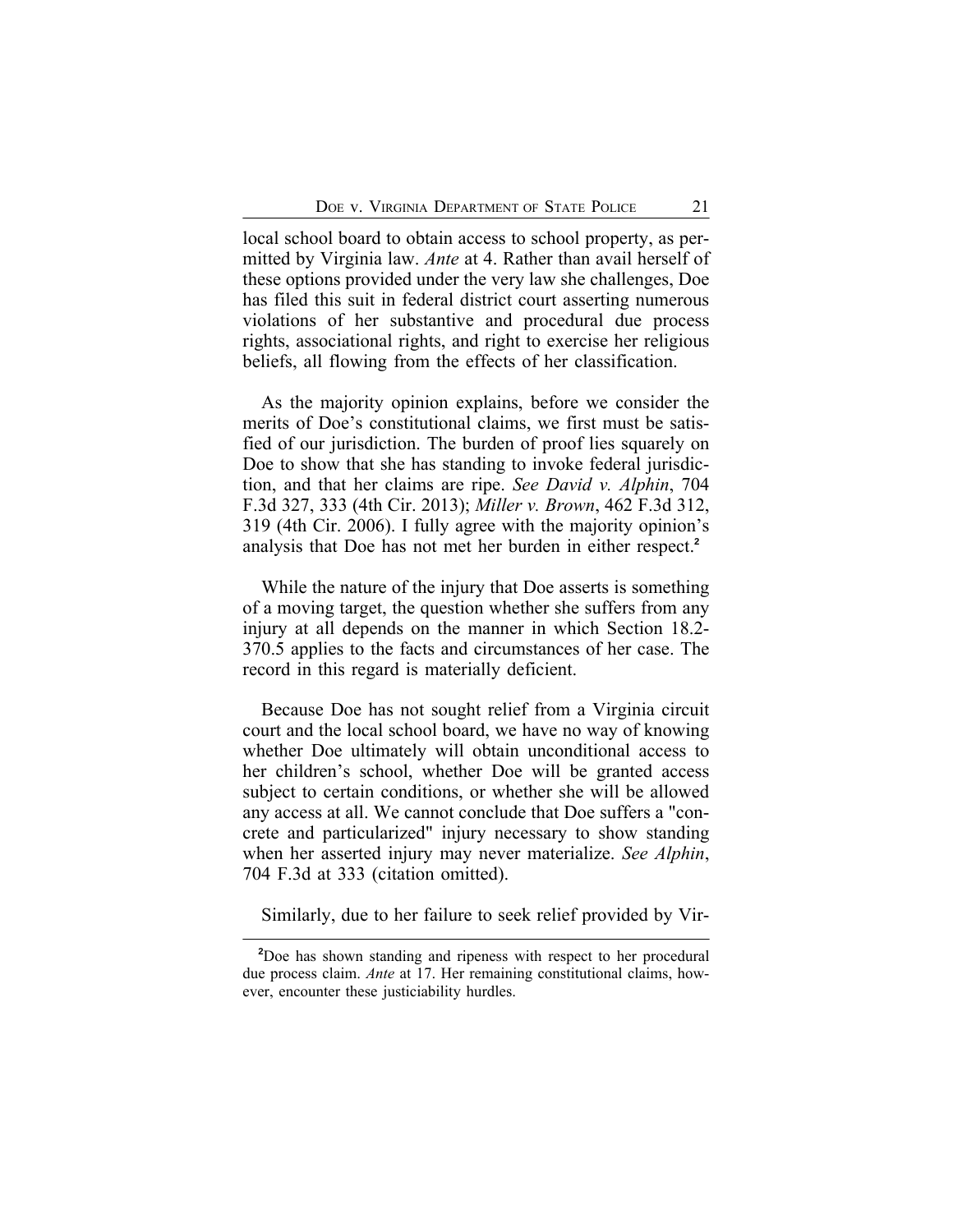ginia law, the controversy lacks finality and remains "dependent on future uncertainties" and, therefore, is not ripe. *See Miller*, 462 F.3d at 319. Doe's claims "rest[] upon contingent future events that may not occur as anticipated, or indeed may not occur at all," namely, whether she will be denied access to school property. *See Texas v. United States*, 523 U.S. 296, 300 (1998) (citation omitted). Accordingly, Doe has not met her burden of demonstrating standing and ripeness.**<sup>3</sup>**

Nor can we ignore the manner in which Doe has chosen to plead her case and her decision to raise as-applied, rather than facial, challenges. *See Harris v. Mexican Specialty Foods, Inc.*, 564 F.3d 1301, 1308 (11th Cir. 2009) ("Because the question of ripeness depends on the timing of the adjudication of a particular issue, it applies differently to facial and asapplied challenges.") (citation omitted). An as-applied challenge attacks the constitutionality of a statute "based on a developed factual record and the application of a statute to a specific person." *Richmond Med. Ctr. for Women v. Herring*, 570 F.3d 165, 172 (4th Cir. 2009) (en banc). By contrast, a litigant asserting a facial challenge contends that a statute always operates in an unconstitutional manner. *Wash. State Grange v. Wash. State Republican Party*, 552 U.S. 442, 449 (2008).

Although Doe has asserted as-applied constitutional challenges, we can do little more than guess at this time how the Virginia statutes and the school board policy would be applied to her circumstances. Indeed, the factual record required for us to render a decision on Doe's as-applied challenges cannot be developed without action on her part seeking relief under Virginia law.**<sup>4</sup>** *See Harris*, 564 F.3d at 1308 (as-

**<sup>3</sup>**Doe's challenge to the school board's lack of a procedure to permit anonymous applications suffers from the same standing and ripeness infirmities, because it is not clear at present that Doe will be unable to petition the school board anonymously simply based on the absence of a written policy.

**<sup>4</sup>**A remand for further discovery, which the dissent argues is appropriate in this case, will not remedy the deficiency in Doe's failure to show stand-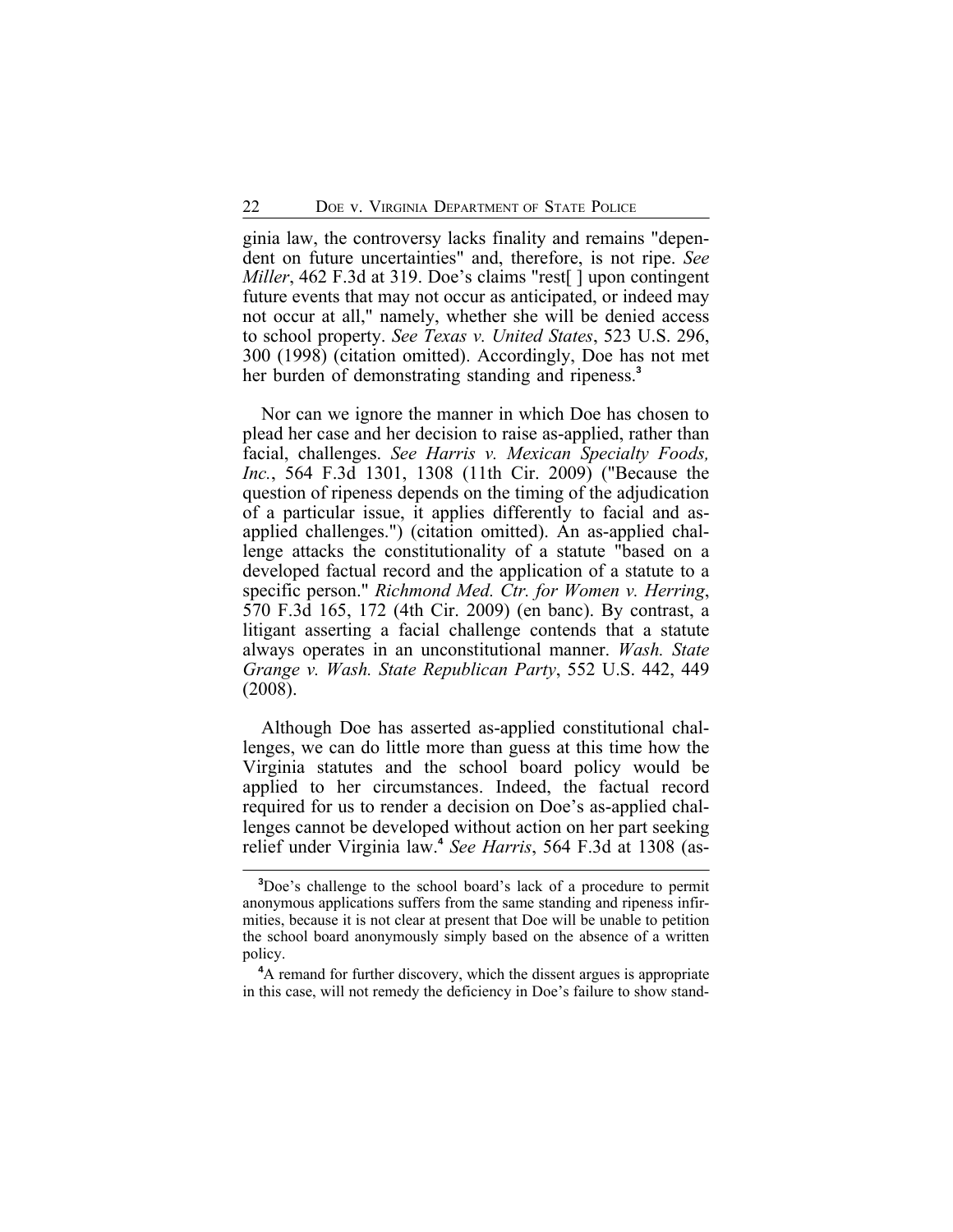applied challenge "necessarily requires the development of a factual record" on how statute applies "in particular circumstances").

The dissent argues, nevertheless, that Virginia law interferes with Doe's right to raise her children and thus renders her claims justiciable. In support of this position, the dissent cites *Patsy v. Board of Regents*, 457 U.S. 496 (1982), an inapposite decision on which Doe has not relied.

The decision in *Patsy* stands for the principle that plaintiffs invoking 42 U.S.C. § 1983 generally "need not exhaust state administrative remedies before filing suit." 457 U.S. at 516. This principle is undisputed but, tellingly, is immaterial to the resolution of this appeal.

There is a clear distinction between the requirement that administrative remedies be exhausted and the requirement that a challenged action be final before it is judicially reviewable. *Williamson Cnty. Reg'l Planning Comm'n v. Hamilton Bank of Johnson City*, 473 U.S. 172, 192 (1985). As the Supreme Court explained in *Williamson County*,

the finality requirement is concerned with whether the initial decisionmaker has arrived at a definitive position on the issue that inflicts an actual, concrete injury; the exhaustion requirement generally refers to administrative and judicial procedures by which an injured party may seek review of an adverse decision and obtain a remedy if the decision is found to be unlawful or otherwise inappropriate.

ing and ripeness. *Post* at 28, 42. Further discovery would not enlighten the parties or this Court on the issue whether and to what extent Doe's ability to enter onto school property would be restricted by a Virginia court and her local school board. Rather, this record can be developed only upon Doe's application to those entities.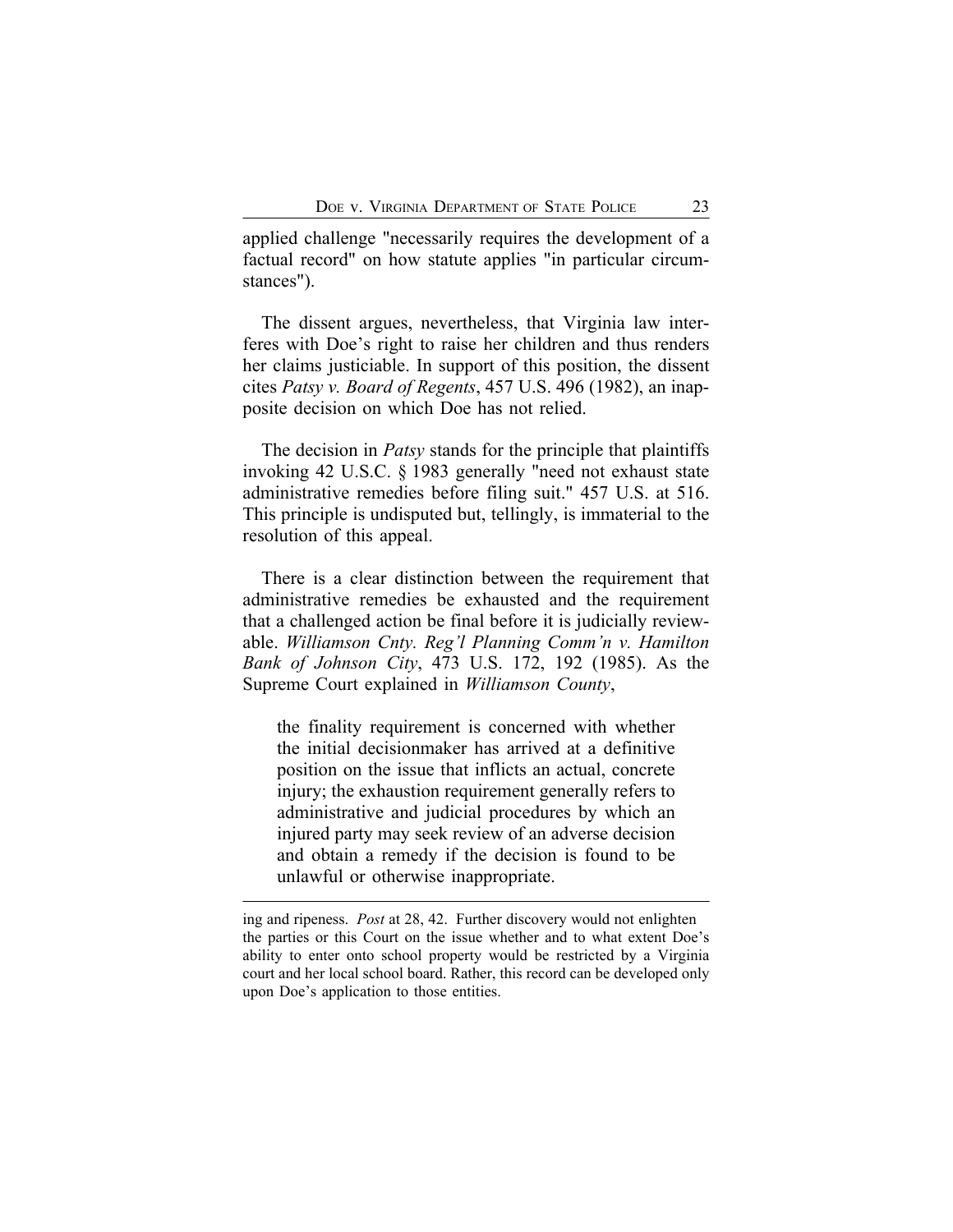473 U.S. at 193. The holding in *Patsy* addressed the principle of exhaustion of administrative remedies, not the requirement before us that a litigant must be aggrieved from a final, reviewable decision. *See Williamson Cnty.*, 473 U.S. at 193.

Doe is not required to seek a determination in a Virginia forum that her rights were violated before filing a § 1983 action in federal court. *See id.* For example, Doe was not required to file suit in a Virginia court seeking a declaratory judgment that her classification as a sexually violent offender was unlawful, or that the Virginia sex offender statutes at issue here are unconstitutional. *Cf. id.* (litigant not required to seek a declaratory judgment in state court to contest zoning action taken by county authorities). Nor was Doe required to appeal a rejection from the school board to a Virginia circuit court. *Cf. id.* (litigant not required to appeal from planning commission to the board of zoning appeals).

Doe is required, however, to petition a Virginia circuit court and the local school board, in their capacities as "initial decisionmaker[s]," to determine whether and under what conditions she will be granted access to school property. *Cf. id.* at 193-94 (litigant required to pursue procedure to obtain variance, which "would result in a conclusive determination by the Commission whether it would allow" construction of a development). Unless Doe resorts to the process afforded her, those entities will not "arrive at a definitive position on the issue that inflicts an actual, concrete injury." *See id.* at 193.

The Virginia legislature expressly has designated the Virginia circuit courts and the local school boards as the initial decisionmakers in cases of this nature. The reason underlying this legislative choice is plain. In considering such issues, the Virginia circuit courts and the local school boards are uniquely situated to consider questions of child safety and school administration. Manifestly, federal courts do not possess such expertise, and should not serve as vehicles for par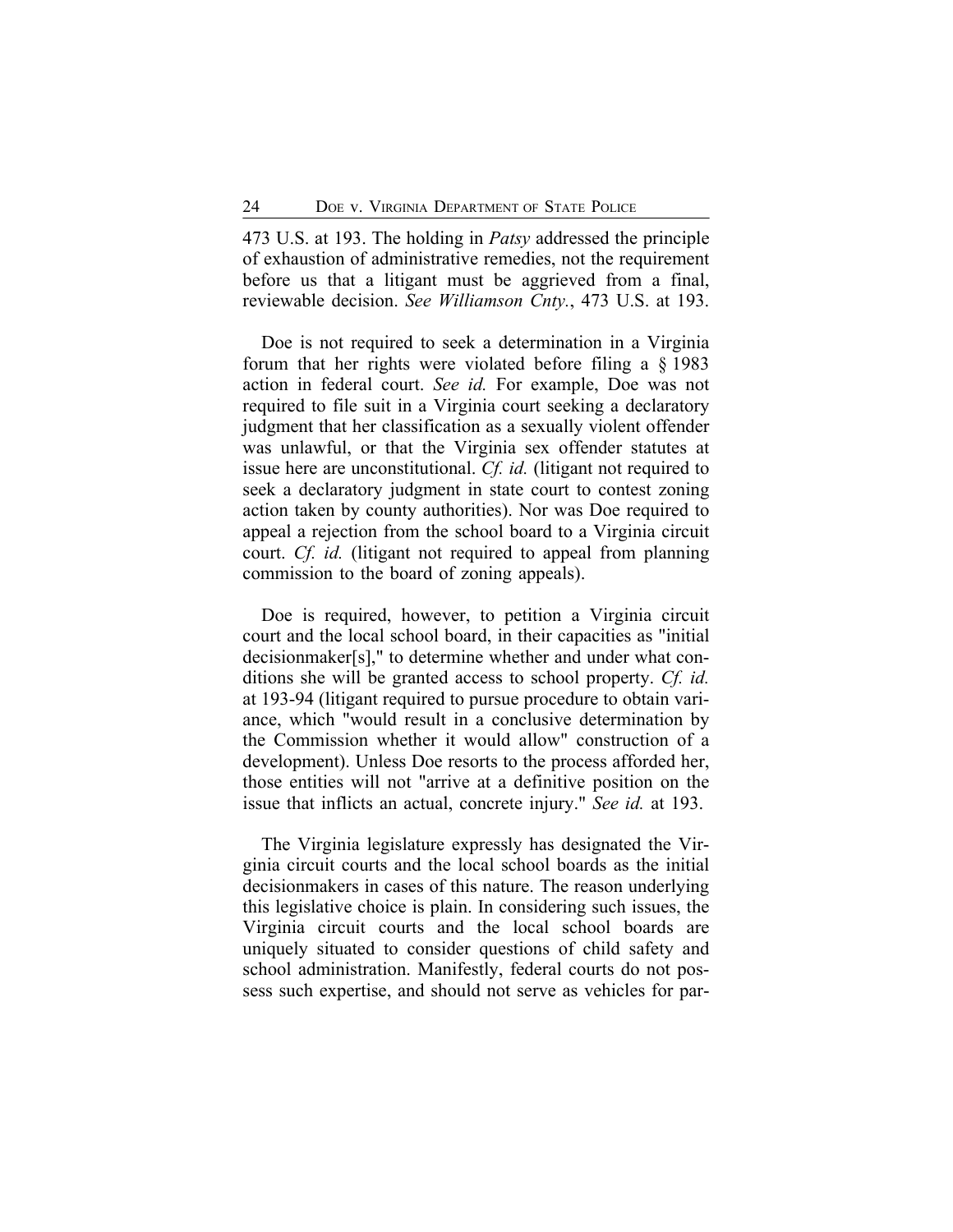ties to circumvent state law by considering premature constitutional challenges.

Far from "stonewall[ing]" Doe's access to the courthouse, *post* at 27, the majority merely requires that Doe meet her burden of showing that her injury is concrete, and that her claim is final, before filing suit in federal court. To date, Doe has not made this required showing, but need take only limited additional steps before her claims will be justiciable in federal court. *Ante* at 17 n.11. For these reasons, I fully concur in the majority opinion.

## KING, Circuit Judge, dissenting:

A Virginia criminal statute forbids carnal knowledge of a child thirteen or fourteen years old, "without the use of force" on the part of the offender. *See* Va. Code § 18.2-63. Not long ago, we determined that this statutory offense is not, for federal sentencing purposes, a violent felony. *See United States v. Thornton*, 554 F.3d 443 (4th Cir. 2009). Jane Doe was convicted of the offense in 1993, for which she was actually incarcerated a grand total of thirty days. Fifteen years later, in 2008, without further wrongdoing on her part, the Commonwealth statutorily reclassified Ms. Doe's 1993 conviction as one for a "[s]exually violent offense." Va. Code § 9.1-  $902(E)(1)$ .

On June 25, 2010, Ms. Doe filed this § 1983 action seeking declaratory and injunctive relief, and alleging in no uncertain terms that "*[b]ecause of her 2008 reclassification*, [she] . . . is prohibited from 'entering and being present, during school hours and during school-related and school-sponsored activities' on any property that is a public or private school." Complaint ¶ 16 (emphasis added) (paraphrasing Va. Code § 18.2-  $370.5(A)$ ). The prohibition applies to "[e]very adult who is convicted of a sexually violent offense," with a violation "punishable as a Class 6 felony." Va. Code § 18.2-370.5(A), (D).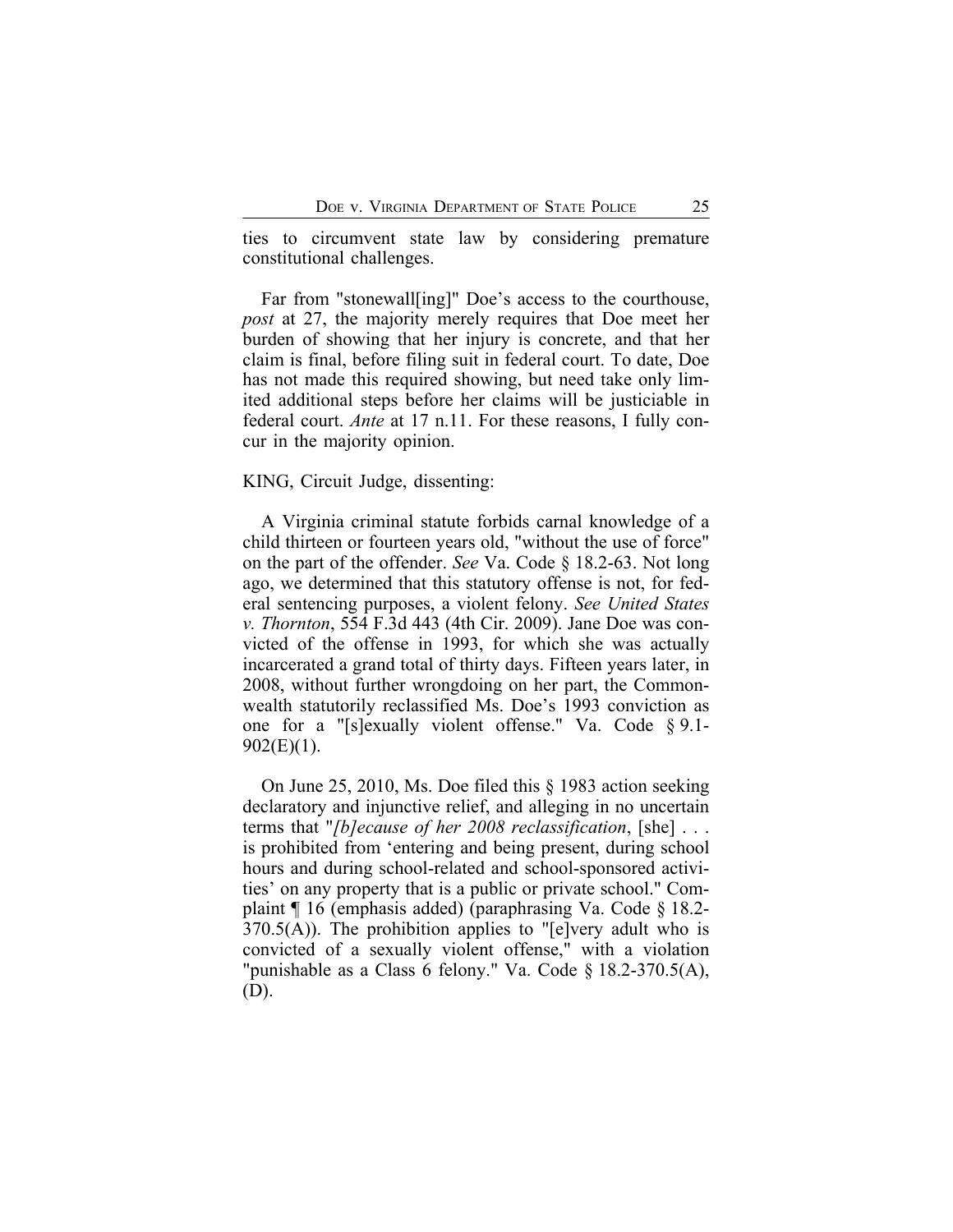Ms. Doe elaborates that she "has two biological minor children, James Doe, age four, and Judy Doe, age two, and one minor stepchild who is under her care and control, John Doe, age nine." Complaint ¶ 20. Before being reclassified, Ms. Doe "was involved in John Doe's education at private and public schools in the Commonwealth of Virginia, including attending parent-teacher conferences and school activities." *Id.* Following her 2008 reclassification, however, Ms. Doe has not set foot on school property. *See id.* Apart from no longer being able to attend school conferences or John's extracurricular events, Ms. Doe cannot drive John to school when he misses the school bus or pick him up when he needs to leave early because of illness or medical appointments, *see id.* at ¶¶ 24-26, a state of affairs that, she insists, will compel her "to home school James Doe and Judy Doe, contrary to her preference that they attend public school." *Id.* at ¶ 31.

To briefly recap, then, Ms. Doe has alleged (1) state action, in the form of a specific legislative enactment, that (2) is interfering — and will continue to interfere — with her prerogative to have her children educated in the manner that she sees fit. In *Meyer v. Nebraska*, the Supreme Court long ago acknowledged "the natural duty of the parent to give his [or her] children education suitable to their station in life." 262 U.S. 390, 400 (1923). The Court identified the discharge of this duty as a "fundamental right[ ]," *id.* at 401, nestled within those liberties protected by the substantive due process component of the Fourteenth Amendment, none of which may "be interfered with, under the guise of protecting the public interest, by legislative action which is arbitrary or without reasonable relation to some purpose within the competency of the state to effect," *id.* at 400.

Armed with our decision in *Thornton*, Ms. Doe appears well positioned to argue her entitlement to § 1983 relief. The notion that Virginia could recast Ms. Doe as a violent offender for being convicted of a non-violent offense does, after all, seem counterintuitive; the legislative action taken by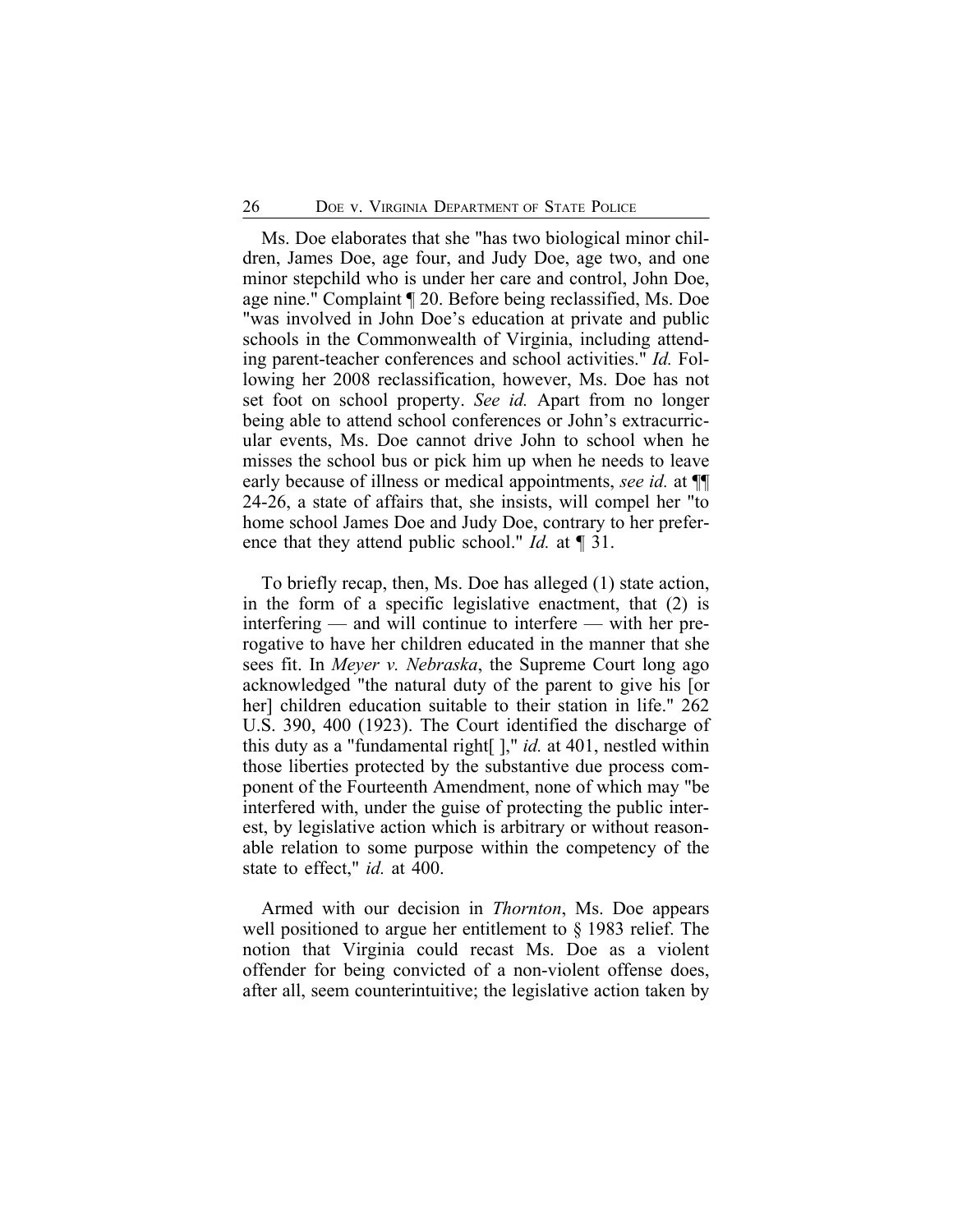the Commonwealth could plausibly be portrayed as arbitrary and unreasonable. My fine colleagues in the majority, however, have stonewalled Ms. Doe at the courthouse door, concluding that she lacks standing to pursue her substantive due process claim, and that, were it otherwise, the claim would yet be unripe for adjudication. The majority can defend its startling decision only by refusing to acknowledge that the starting point for Ms. Doe's federal challenge is the state statute that reclassified her, and not the means afforded by the Commonwealth to escape some of the consequences of that reclassification.

The majority makes no effort to conceal that its determination with respect to standing and ripeness rests solely on its observation that Ms. Doe has not petitioned the county circuit court or local school board to secure relief from the entry bar. The majority's insistence that Ms. Doe avail herself of state recourse as a necessary precursor to federal adjudication of her constitutional claim represents an unprecedented abdication of our judicial role, and its holding today is directly contrary to *Patsy v. Board of Regents of the State of Florida*, 457 U.S. 496 (1982). *Patsy* was a civil rights action alleging reverse discrimination in employment, in which the defendant state entity contended that it should be afforded the threshold opportunity to address and resolve the plaintiff's claim. The Supreme Court vigorously disagreed, revisiting established precedent to demonstrate that it had "on numerous occasions rejected the argument that a § 1983 action should be dismissed where the plaintiff has not exhausted state administrative remedies." *Id.* at 500 (citations omitted).

The majority pays little heed to *Patsy*, and it offers no justification for its neglect. The justiciability doctrines of standing and ripeness, though closely related to each other, are readily distinguishable from the procedural prerequisite of exhaustion. Following the misbegotten lead of the district court, the majority has erroneously cloaked a procedural exhaustion question (and not much of one at that) in the guise of substan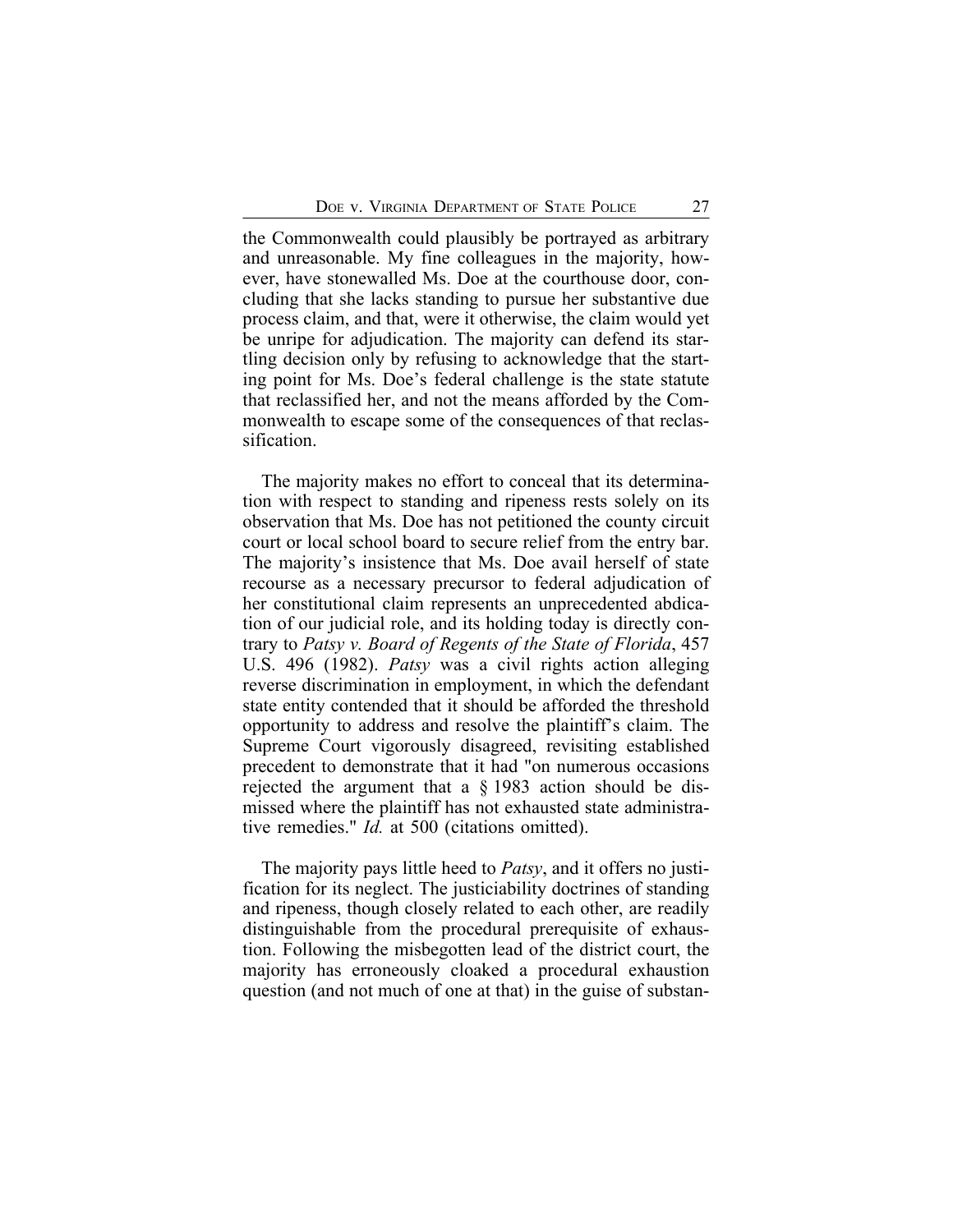tive justiciability, a concept alien and irrelevant to the facts at hand. As explained in more detail below, I would invoke *Patsy* and its progeny to reverse the district court's judgment with respect to Ms. Doe's substantive due process claim, remanding for discovery on her allegations of constitutional injury. Because the majority's decision represents a radical departure from binding precedent, I respectfully dissent.

I.

## A.

Ms. Doe straightforwardly contends that she has been unlawfully barred from her stepson's school and daycare facility. The majority admits as much: "[S]he does not allege harm merely from being placed on the [offender] Registry, but rather from the consequences her categorization entails for her ability to access school . . . property." *Ante* at 9. Indeed, the majority elsewhere acknowledges the gravamen of Ms. Doe's primary claim: "[O]ne may read her complaint as alleging that she is harmed by not being able to enter the school at all." *Id.* at 13. The majority's plain statements of Ms. Doe's case belie its caterwaul that her substantive due process claim "suffers from a lack of specificity and concreteness that makes it unsuitable for determination by this court." *Id.* at 9.

The majority correctly derives from the Complaint "that the injury she alleges arises from an outright denial of her ability to enter school property." *Ante* at 10. It asserts, however, that Ms. Doe has abandoned this contention on appeal by maintaining instead that her injury has arisen "from the lack of a policy by which she could petition for entry to the school anonymously." *Id.* Although Ms. Doe has, without question, urged our attention to the supposed defects in the school board's policy, and in particular the anonymous-petition aspect, she has done so as part and parcel of her subordinate procedural due process claim. *See* Complaint ¶ 45.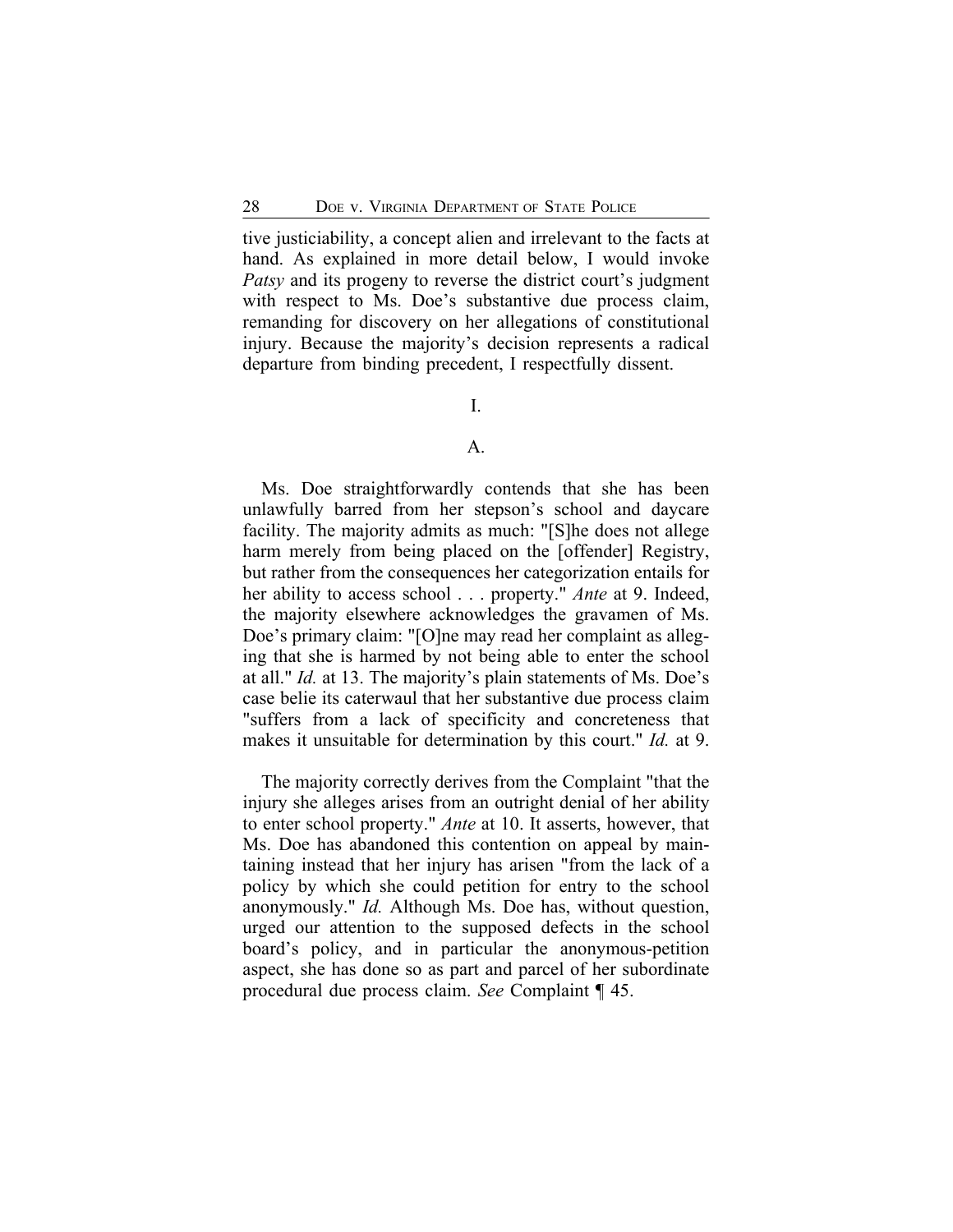Ms. Doe's supposed emphasis on the procedure provided by the Commonwealth to procure an exception to the statutory entry bar cannot be interpreted to suggest that she has surrendered her substantive due process claim, which, through repeated mention to this Court, remains alive and well on appeal. For example: "[Virginia's statutory] scheme denies her entry on school grounds . . . because her offense was redefined fifteen years after the case was over." Br. of Appellant 19. Again: "[T]hat Jane Doe has not applied to the School Board for permission to enter school grounds . . . does not excuse the statutory scheme's . . . unconstitutionality." *Id.* And again: "Jane Doe's suit sought to challenge the constitutional validity of the limits placed on her parenting by the statutory scheme *and* School Board policy." *Id.* at 29 (emphasis added). Once more: "The district court also never addressed whether the statutory scheme was narrowly tailored, which is part of Jane Doe's claim." *Id.* at 31. Finally, right off the bat at the argument of this matter, counsel for Ms. Doe explained the foundation of his client's grievance:

Fifteen years later, Virginia decides that they're going to classify her as a violent sexual offender, based on the status of her case — nothing to do with her or the facts of her case or anything else. . . . And the offense at the time was nonviolent in its own definition. The consequence of that is that there are restrictions on her for life.

Oral Argument at 1:04, Doe v. Va. Dept. of State Police (No. 11-1841), *available at http://www.ca4.uscourts.gov/ OAaudiotop.htm*.

The "statutory scheme" to which Ms. Doe repeatedly refers no doubt encompasses those discrete provisions requiring her lifetime registration, excluding her from school property, and establishing a procedure to permit her reentry. But it also surely includes Virginia Code section 9.1-902(E)(1), which reclassified her at the threshold as a violent offender and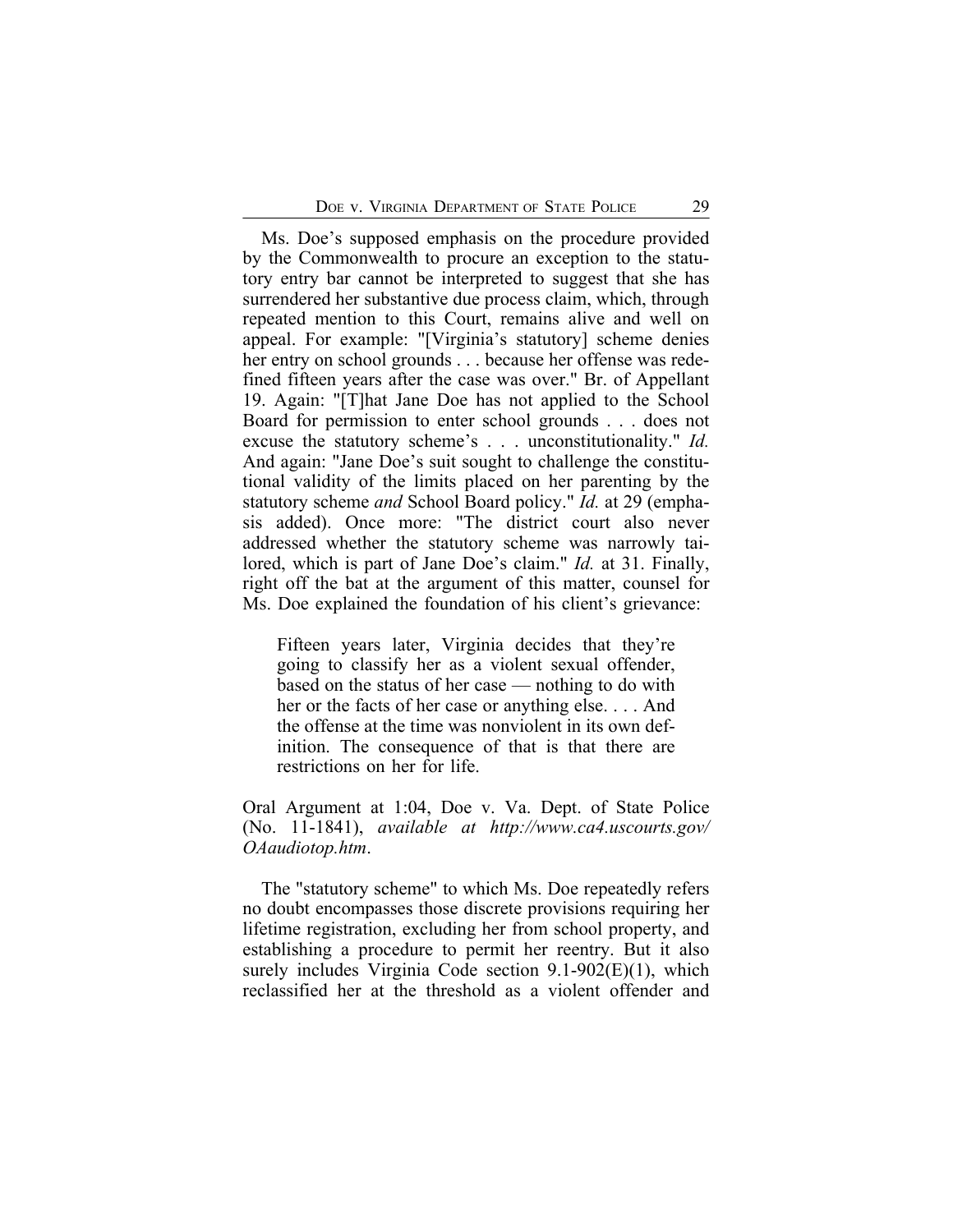brought each of the aforesaid provisions into play. Although the majority professes, in quite conclusory terms, that Ms. Doe's substantive due process claim "suffers from a lack of specificity and concreteness," *ante* at 9, the irony is palpable: it can point to no specific and concrete reason why that is so.**<sup>1</sup>**

#### B.

## 1.

The impetus driving the majority's decisionmaking is no mystery; the basis therefor is readily discerned from its discussion. Ms. Doe's substantive due process claim is nonjusticiable, declares the majority, "because *she has not yet attempted to undertake the requisite steps* to access these properties." *Ante* at 3 (emphasis added). According to the majority, the "consequences" to which it refers, suffered by Ms. Doe as the direct result of her reclassification, "do not affect her with finality, as *she has not taken any of the steps*

<sup>&</sup>lt;sup>1</sup>The majority's failure to properly compartmentalize Ms. Doe's claims, and to associate therewith the particular statute to which each relates, is manifest in my good colleague's concurring opinion. The concurrence scolds Ms. Doe for not pursuing the avenues of relief from the entry bar "provided under the very law she challenges." *Ante* at 21 (Keenan, J., concurring). These avenues of redress before the circuit court and the county school board are spelled out in Virginia Code section 18.2-370.5. But, more fundamentally, Ms. Doe also challenges her reclassification pursuant to Virginia Code section 9.1-902(E)(1). There is no avenue of redress in the reclassification statute; thus, the only way Ms. Doe can avoid its effects is to obtain a court injunction. Consequently, the concurrence misses the mark by maintaining that "the question whether [Ms. Doe] suffers from any injury at all depends on the manner in which Section 18.2- 370.5 applies to the facts and circumstances of her case." *Id.* at 21. To the contrary, the nature and extent of Ms. Doe's injury more proximately depends on the applicability of section 9.1-902(E)(1). Because a ruling in Ms. Doe's favor on her substantive due process claim stemming from her reclassification would moot the need for redress under section 18.2-370.5, the concurrence's protestations as to an underdeveloped factual record on Ms. Doe's procedural due process claim, *see id.* at 22-23, relating primarily to the latter statute, are quite beside the point.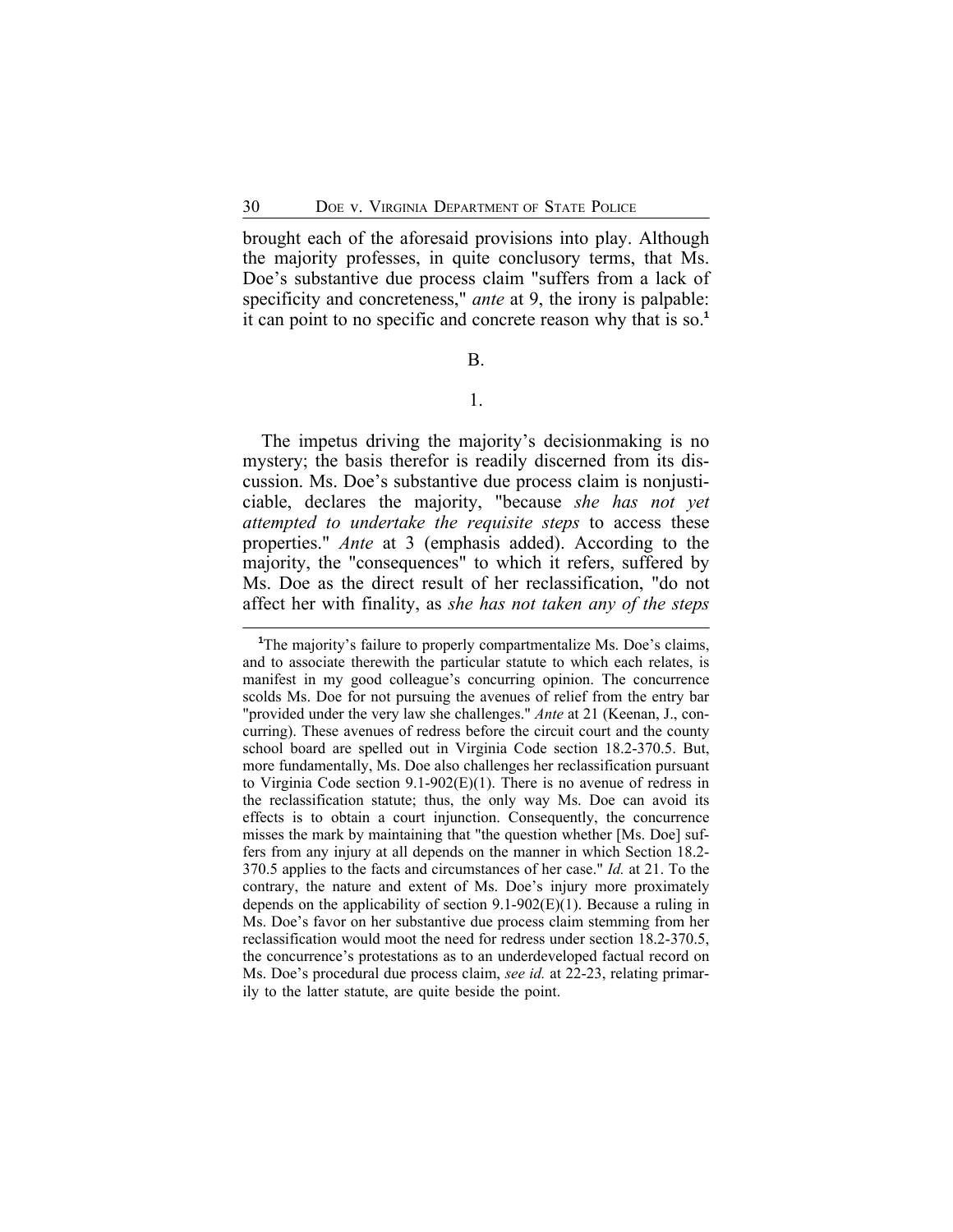*necessary* to access those properties." *Id.* at 9 (emphasis added). The majority thus determines that Ms. Doe lacks standing to sue, and it concludes further that "[b]ecause *Doe has yet to petition a Virginia circuit court* for permission to enter school . . . property, all of her constitutional claims except [her procedural due process claim against the State Police Superintendent] are dependent on future uncertainties and thus not ripe for judicial decision." *Id.* at 17 (emphasis added). Thus, the majority surmises that "it would appear that *were Doe to petition a Virginia circuit court*, the traceability, redressability, and ripeness concerns we have noted here would be addressed." *Id.* at 17 (emphasis added).

The fatal flaw in the majority's reasoning is that *Patsy v. Board of Regents of the State of Florida*, 457 U.S. 496 (1982), specifically prohibits interposing any administrative exhaustion requirement — such as petitioning a school board — as a roadblock to seeking resolution of a constitutional claim in a federal court. And while "state courts have inherent authority, and are thus presumptively competent, to adjudicate claims arising under the laws of the United States," *Tafflin v. Levitt*, 493 U.S. 455, 458-59 (1990) (citations omitted), those courts' concurrent jurisdiction of § 1983 actions has never been construed, expressly or impliedly, as conferring upon them exclusive or preferential domain. Hence, though I have no quarrel with the majority's presumption that the Virginia courts are "competent, reasonable, and fair," *ante* at 8, that is quite beside the point. It has always been the case that, when it comes to choosing from among available fora, "the plaintiff is the master of the complaint." *Lincoln Prop. Co. v. Roche*, 546 U.S. 81, 91 (2005) (citation and internal quotation marks omitted).

Exceptions to the rule in *Patsy* have subsequently been identified, but none of them applies here. The most significant development in the law occurred in *Ohio Civil Rights Commission v. Dayton Christian Schools, Inc.*, 477 U.S. 619 (1986), in which the Supreme Court invoked the abstention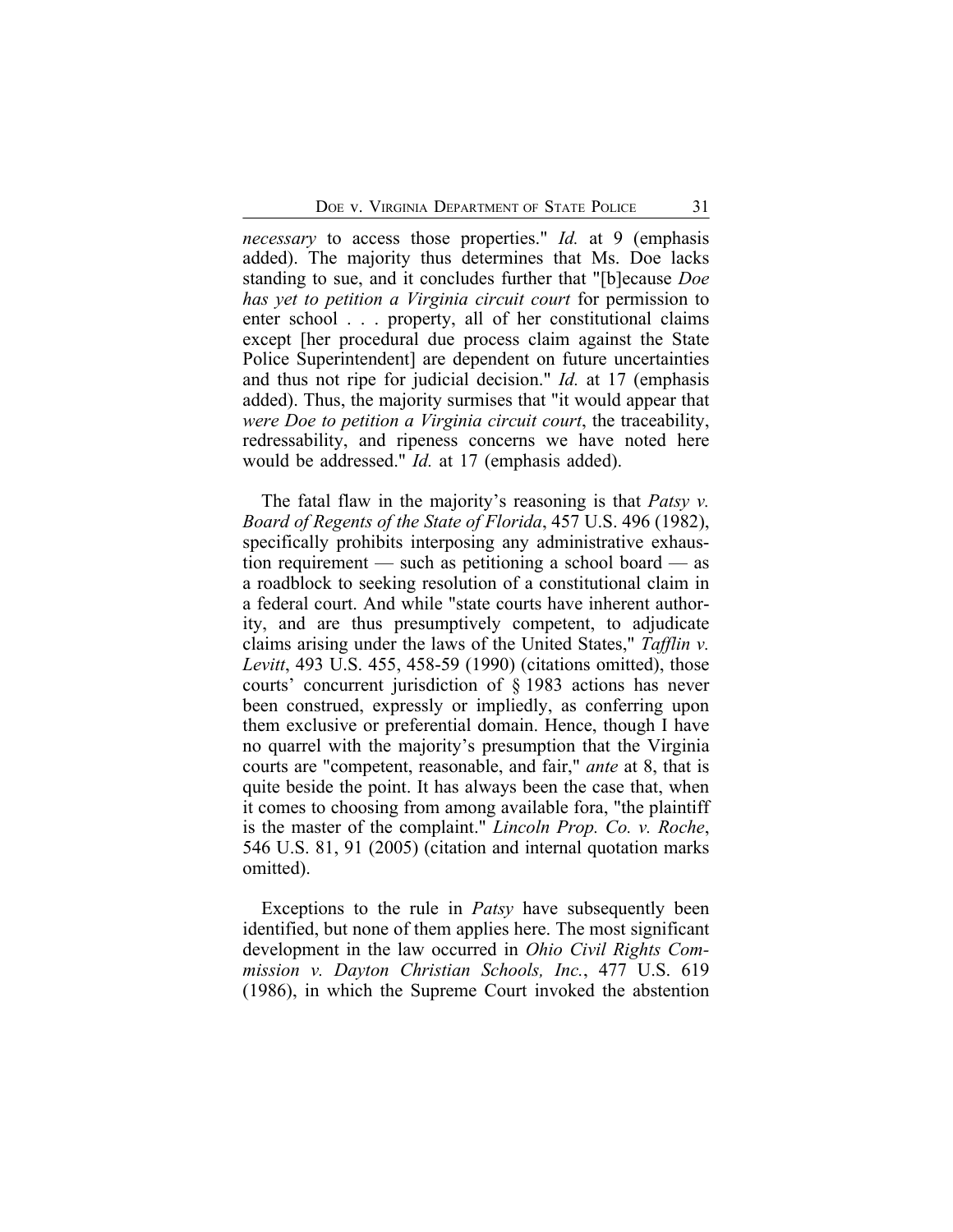doctrine of *Younger v. Harris*, 401 U.S. 37 (1971), to deny federal court access to a faith-based school seeking to enjoin the advancement of an administrative inquiry instituted by a state agency charged with investigating and punishing employment discrimination.

The Court distinguished the coercive proceedings at issue in *Ohio Civil Rights Commission* from those in *Patsy*, in which the plaintiff had sought recourse in the federal courts strictly to remedy the alleged discrimination against her. *See Ohio Civil Rights Comm'n*, 477 U.S. at 627 n.2. In *Moore v. City of Asheville*, 396 F.3d 385 (4th Cir. 2005), we acknowledged the general rule that "claimants bringing suit in federal court under 42 U.S.C. § 1983 need not exhaust their administrative remedies," while noting the Supreme Court's exception for "pending state administrative proceedings that are coercive in nature." *Id.* at 395 n.4 (citing *Patsy* and *Ohio Civil Rights Comm'n*).**<sup>2</sup>**

We affirmed in *Moore* the district court's reliance on *Younger* abstention to forestall federal intervention prior to final resolution of coercive state criminal proceedings against the plaintiff. Notwithstanding that no such proceedings were technically pending — the plaintiff had been issued citations and paid the fines assessed thereon, but had foregone appeal beyond the initial stage — we determined the plaintiff's situation to be the functional equivalent of that in *Ohio Civil Rights Commission*, and we remanded for dismissal of his

**<sup>2</sup>***Patsy* similarly does not apply where Congress has explicitly or implicitly provided for the exhaustion of state administrative remedies as a prerequisite to suit in federal court. *See Talbot v. Lucy Corr Nursing Home*, 118 F.3d 215, 219 (4th Cir. 1997). Congress's intent in this regard may be discerned as implicit whenever it "may be fairly understood from congressional action." *Id.* (citations and internal quotation marks omitted). Importantly, "[i]f there is doubt as to whether an exception applies, courts should refrain from requiring exhaustion in § 1983 suits because *Patsy* leaves no doubt that the presumption is *strongly* in favor of no exception." *Id.* (citation and internal quotation marks omitted).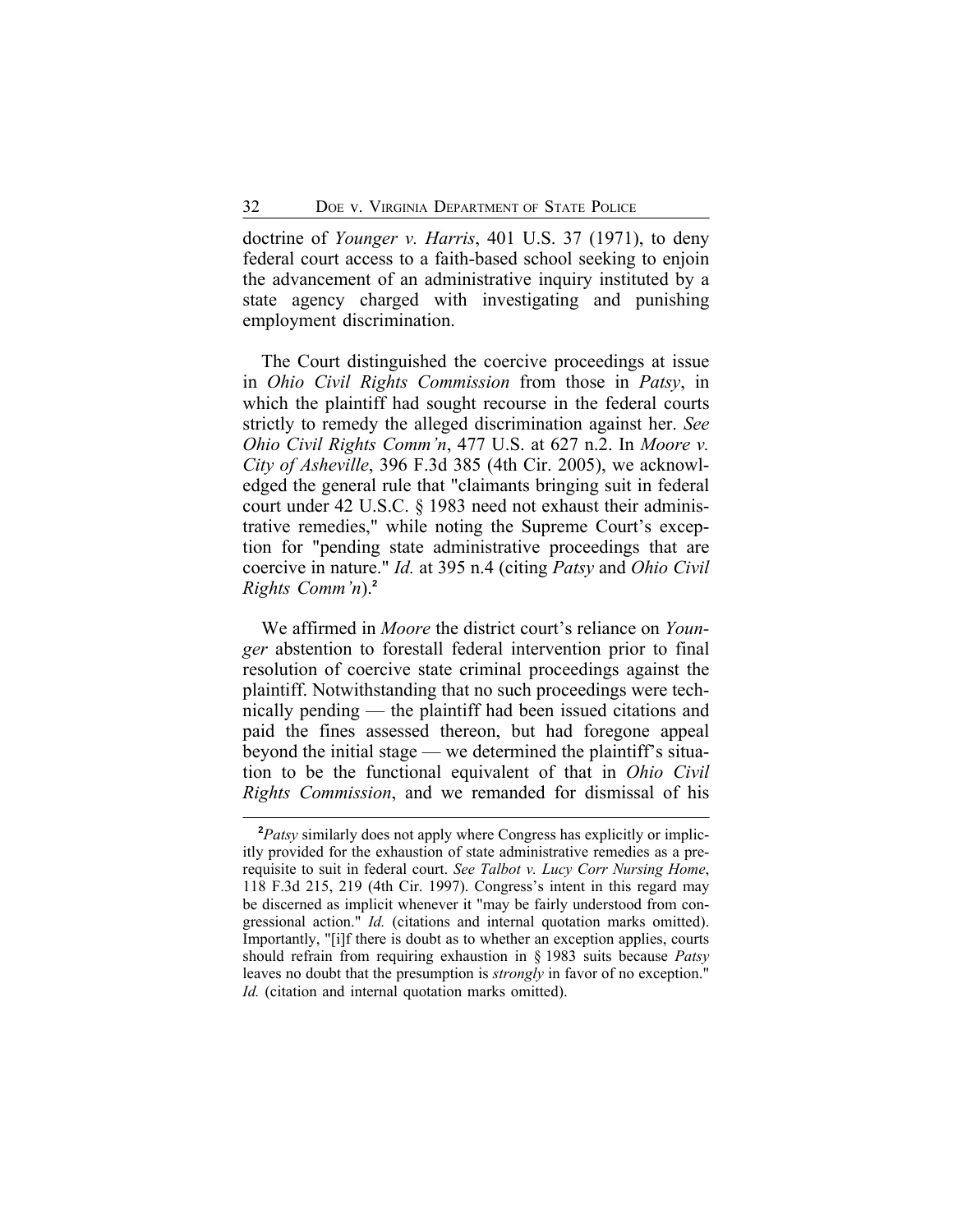complaint. *See Moore*, 396 F.3d at 395-96 ("We find the rationale behind the Court's holding . . . equally applicable where the administrative proceedings are no longer pending because of the plaintiff's failure to exhaust his administrative appellate remedies.").

Here, the majority faults Ms. Doe for declining to pursue what it considers the mandatory administrative course of filing a petition with the school board to set aside the entry bar. In so doing, the majority overlooks that a nonexistent proceeding could hardly be "pending" for abstention purposes. Further, seeking the school board's largesse as prescribed by the majority is patently a remedial proceeding squarely within the ambit of *Patsy*, and not in the nature of a punitive, coercive proceeding that would be governed by *Ohio Civil Rights Commission*. Finally, Ms. Doe's case is not at all like *Moore*, in that she has never acquiesced in, then opted out of, a state administrative regimen. I cannot emphasize enough that the majority has charted a new course with its decision today, one that infects with uncertainty any and all potential § 1983 actions in this circuit where any state actor in the decisionmaking chain arguably provides resort to even a cursory dispute resolution process.

2.

The majority ventures that *Patsy* has no application here, positing that compelling Doe to "seek permission from state entities prior to bringing suit in federal court does not amount to requiring exhaustion of state remedies for her constitutional claims." *Ante* at 8 n.5. With all respect to the majority, "seek[ ing] permission from state entities prior to bringing suit in federal court" precisely describes — to a "T" — the concept of exhaustion. According to the majority, Ms. Doe is required to submit to the authority of the school board before she can be considered to have suffered a "final" injury. *Id.* The majority relates that finality cannot exist until "'the initial decisionmaker has arrived at a definitive position on the issue that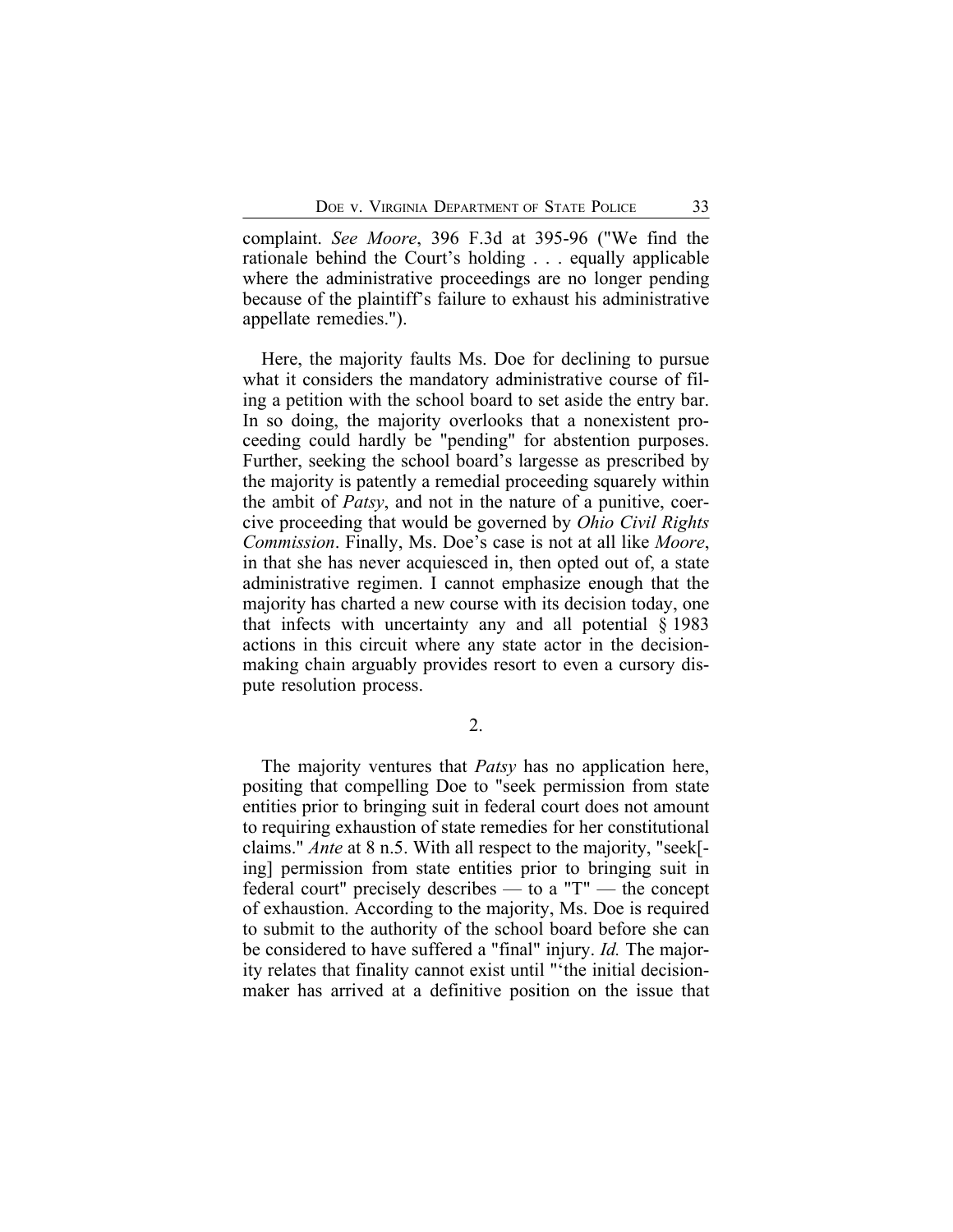inflicts an actual, concrete injury.'" *Id.* (quoting *Williamson Cnty. Reg'l Planning Comm'n v. Hamilton Bank of Johnson City*, 473 U.S. 172, 193 (1985)).**<sup>3</sup>**

<sup>3</sup>As the majority discerns, the requirement of finality, front and center in *Williamson County*, is distinguishable from that of exhaustion, around which *Patsy* revolved. Exhaustion "'generally refers to administrative and judicial procedures by which an injured party may seek review of an administrative decision and obtain a remedy if the decision is found to be unlawful or otherwise inappropriate.'" *Ante* at 9 n.5 (quoting *Williamson Cnty.*, 473 U.S. at 193). Thus, in *Williamson County*, the Supreme Court concluded that a planning commission's refusal to approve a preliminary plat was not a final decision, in that the developer had not followed through with the commission to request variances from the applicable zoning regulations. *See* 473 U.S. at 193-94. The Court contrasted that situation with the review procedures provided by the state in the event that the variances were denied, holding that "those procedures clearly are remedial," and if invoked "would result in a judgment whether the Commission's actions violated any of respondent's rights." *Id.* at 193. As such, the respondent in *Williamson County* "would not be required to resort to those procedures before bringing its § 1983 action." *Id.*

The school board petition that the Commonwealth provides to persons deemed sexually violent offenders is a remedial measure, designed to afford relief from draconian applications of the entry bar. It is just the sort of recourse that *Williamson County* confirms need not be exhausted as a predicate to federal litigation. Perhaps more importantly, *Williamson County* involved a Fifth Amendment takings claim, which is a special type of civil rights action, one in which "no constitutional violation occurs until just compensation [by the state] has been denied." *Williamson County*, 473 U.S. at 194 n.13. Hence, "the nature of the constitutional right . . . requires that a property owner utilize [state] procedures for obtaining compensation before bringing a § 1983 action." *Id.*; *see Daniels v. Area Plan Comm'n of Allen Cnty.*, 306 F.3d 445, 453 (7th Cir. 2002) (recognizing that "the additional ripeness requirements of *Williamson County* create a takings claim exception to *Patsy*'s general requirement that exhaustion is not required in § 1983 suits"). No such exception exists with respect to claims alleging due process violations. *See Front Royal & Warren Cnty. Indus. Park Corp. v. Town of Front Royal, Va.*, 135 F.3d 275, 283 n.3 (4th Cir. 1998) (noting absence of concern whether plaintiff's "Fourteenth Amendment due process and equal protection claims are ripe," because "[s]tate remedies need not be exhausted in order to pursue a § 1983 action claiming a violation of these federal rights" (citing *Patsy*)).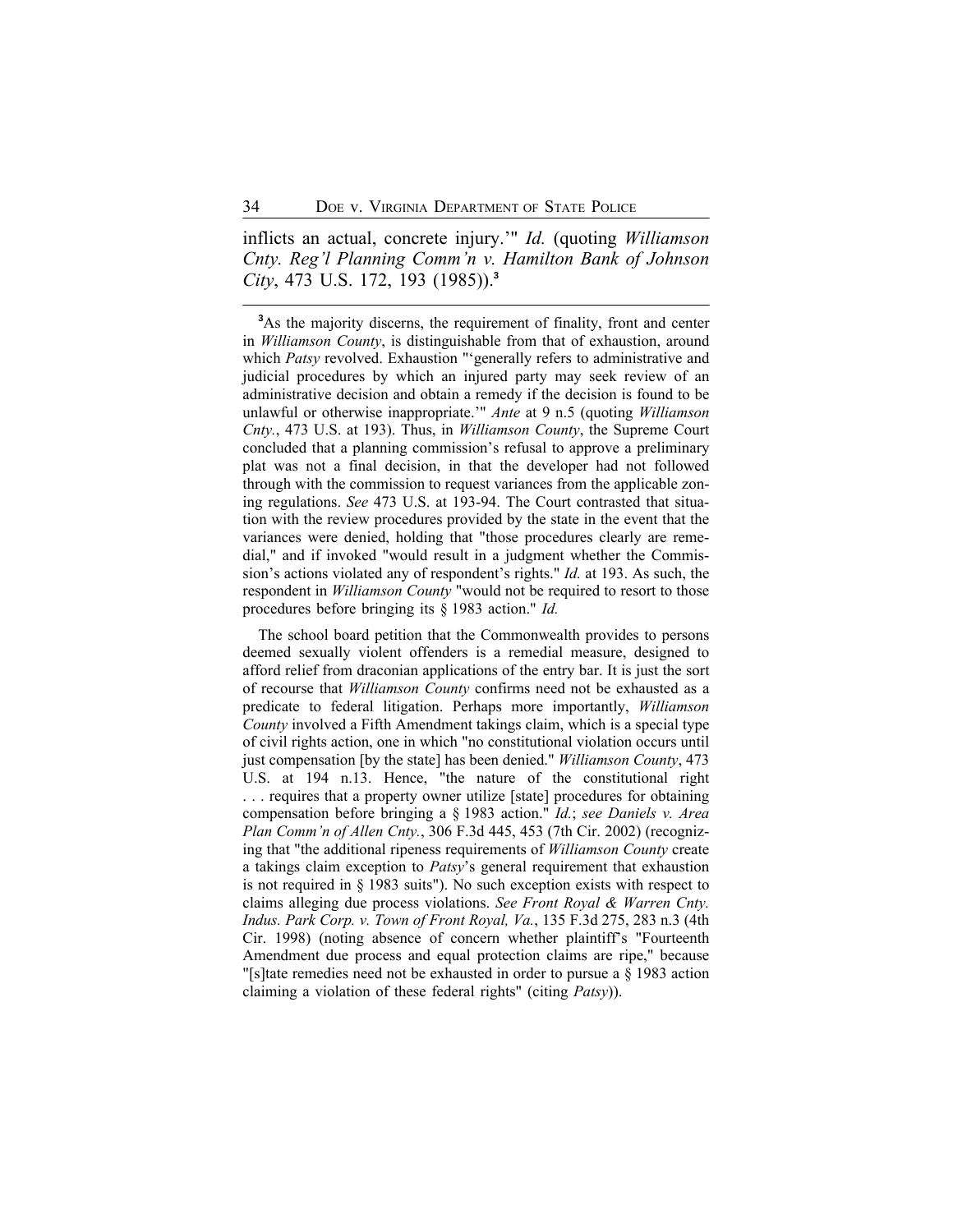The majority's general statement of the law — correct as far as it goes — begs two questions. First, who was this "initial decisionmaker" that needed to arrive at a definitive position? And second, what was "the issue" that needed to have been definitively decided? In this case, the initial decisionmaker was the Virginia General Assembly, which passed a law that is alleged to have inflicted actual and concrete injury on Ms. Doe. The issue before the legislature, which it answered in the affirmative, was whether a person previously convicted of the Commonwealth's carnal knowledge offense who was more than five years older than his or her victim should be reclassified as a sexually violent offender. The General Assembly's decision was definitive, and it was final; no school board has the authority to overturn it.

Nonetheless, the majority appears to be operating under the misconception that the school board is properly the initial decisionmaker for purposes of our finality analysis. The majority's assumption might be plausible were Ms. Doe to concede that she had been accurately reclassified as a violent offender and simply wished to litigate her eligibility for dispensation from the entry bar. The school board would be uniquely qualified to decide that particular issue, because it would possess institutional expertise on such matters as, for example, Ms. Doe's reputation within the school community, the need for and adequacy of security on school grounds and at school events, and its past experiences in similar situations.

But Ms. Doe has not so conceded. She indeed advances a constitutional issue with respect to the procedure afforded by the school board, but that argument is made as an alternative in the event that we reject her primary contention that she was unconstitutionally reclassified. Put most simply, if Ms. Doe should not have been categorized as a sexually violent offender — which is exactly her claim — then the school board has no legally cognizable interest in her exclusion from school grounds, and no business in this case. At the end of the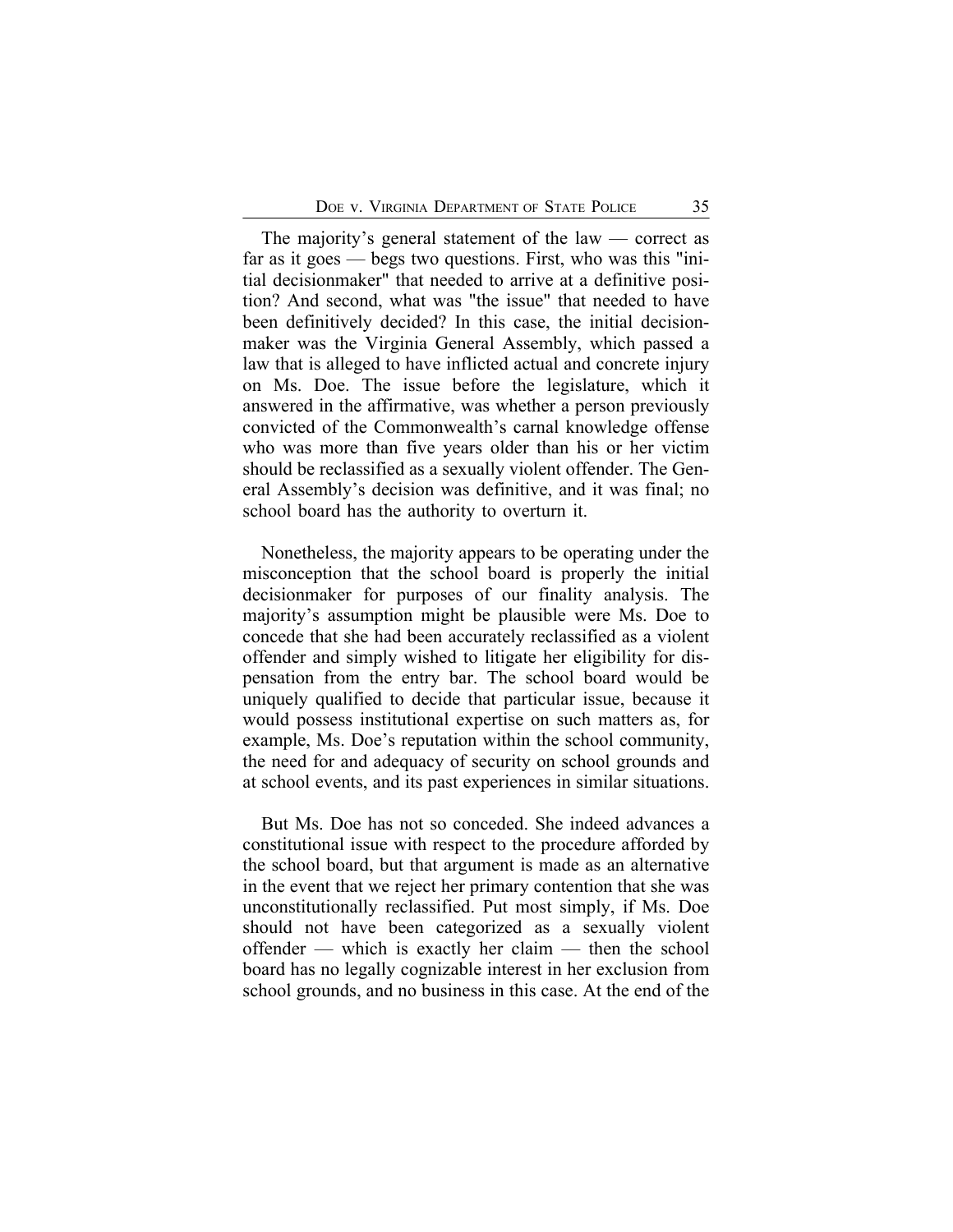day, the majority simply cannot justify its decision to flout Supreme Court precedent.

#### II.

Having set forth the reasons why Ms. Doe's appeal should be resolved by a pedestrian application of exhaustion (and, possibly, abstention) principles, I move on to addressing why this matter has nothing to do with justiciability, and specifically the doctrines of standing and ripeness. The majority properly notes that "[r]ipeness analysis holds much in common with standing analysis," *ante* at 16 n.10 (citations omitted), but it is no Herculean feat to ascertain the salient distinction between the two:

When determining standing, a court asks whether these persons are the proper *parties* to bring the suit, thus focusing on the qualitative sufficiency of the injury and whether the complainant has personally suffered the harm. . . . When determining ripeness, a court asks whether this is the correct *time* for the complainant to bring the action.

*Ouachita Watch League v. Jacobs*, 463 F.3d 1163, 1173-74 (11th Cir. 2006) (citation and internal quotation marks omitted); *see Texas v. United States*, 497 F.3d 491 (5th Cir. 2007) ("[S]tanding is concerned with whether a proper party is bringing suit, while ripeness is concerned with whether the suit is being brought at the proper time." (citation omitted)).

## A.

The majority acknowledges that if Ms. Doe were to first avail herself of the remedial options provided under state law, the second and third standing elements (traceability and redressability), together with the "ripeness concerns we have noted here[,] would be addressed." *Ante* at 17. By conceding that her case could become ripe under certain circumstances,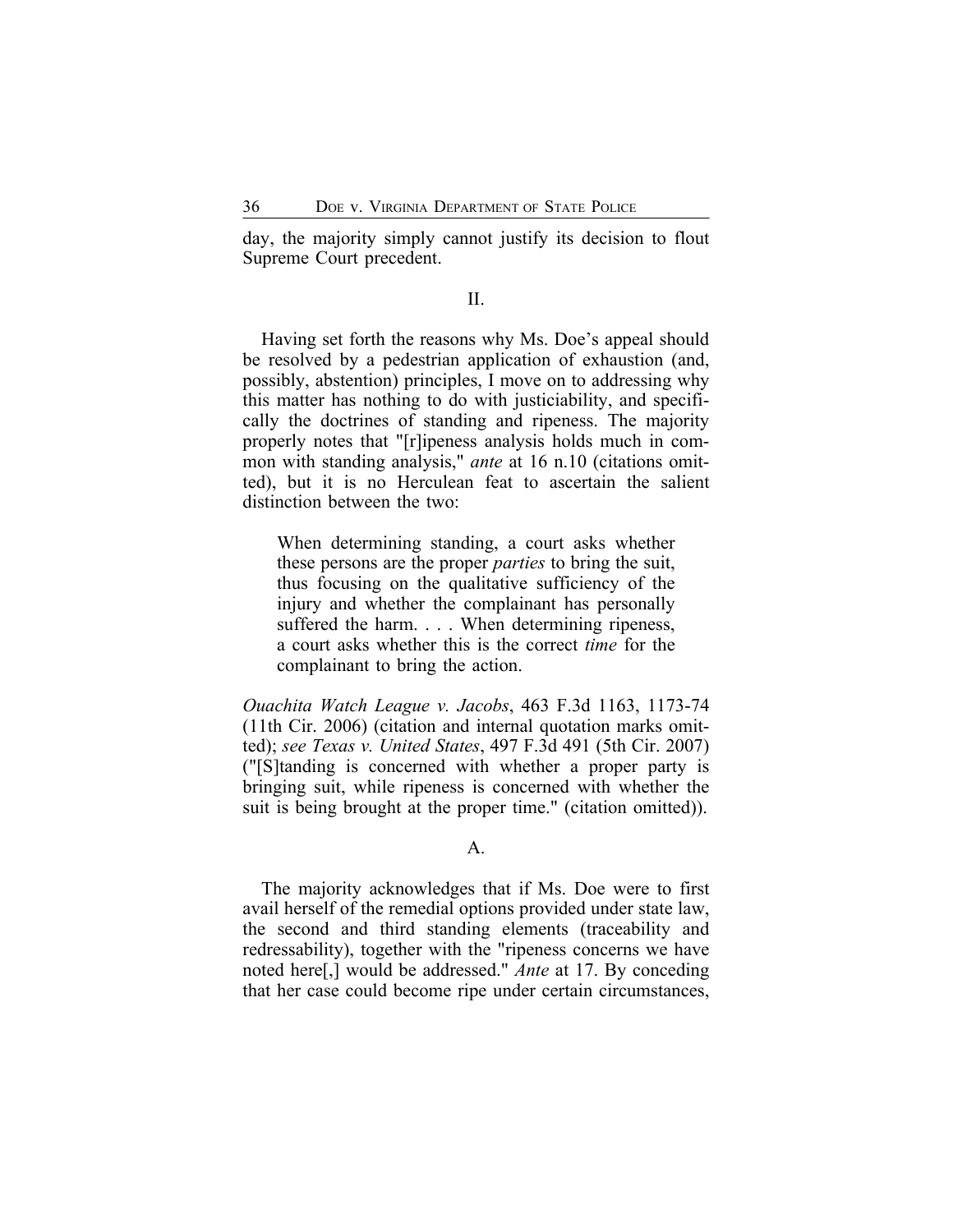i.e., that the correct time may arrive whereby Ms. Doe can bring this action, the majority effectively concedes that she is a proper party and thus has standing.

The majority may have intended, however, to hang its hat on the first element of standing, that is, "the plaintiff must have suffered an injury in fact — an invasion of a legally protected interest which is (a) concrete and particularized, and (b) actual or imminent, not conjectural or hypothetical." *Lujan v. Defenders of Wildlife*, 504 U.S. 555, 560 (1992) (citations and internal quotation marks omitted). If so, the majority is sorely in need of a different hook, because Ms. Doe has alleged that she is *now* prohibited from entering her stepson's school to attend parent-teacher conferences and extracurricular activities, which means that her ability to offer meaningful input and support with respect to John Doe's education is impaired, right now, at least to a degree. Moreover, Ms. Doe has contended that the defendants' actions will result in the undesired homeschooling of her younger children, who, three years following the filing of the Complaint, are now of school age.

We know that the freedom to direct and control the education of one's children is a constitutionally protected fundamental right, because the Supreme Court told us so — nearly a hundred years ago — in *Meyer v. Nebraska*, 262 U.S. 390 (1923). Ms. Doe's right in that regard, according to her Complaint, is currently being interfered with in a manner that she plausibly maintains violates the substantive due process protections of the Fourteenth Amendment. Moreover, a key component of the majority's suggested remedy for the violation — petitioning the school board to lift the entry bar — is itself alleged to be injurious to the degree that Ms. Doe must reveal her identity as a condition of approach. How could there ever be a more plain statement of an actual, concrete injury in fact?

The injury-in-fact case primarily relied on by the majority fails to support its sweeping assertions. In *Valero Terrestrial Corp. v. Paige*, 211 F.3d 112 (4th Cir. 2000), we concluded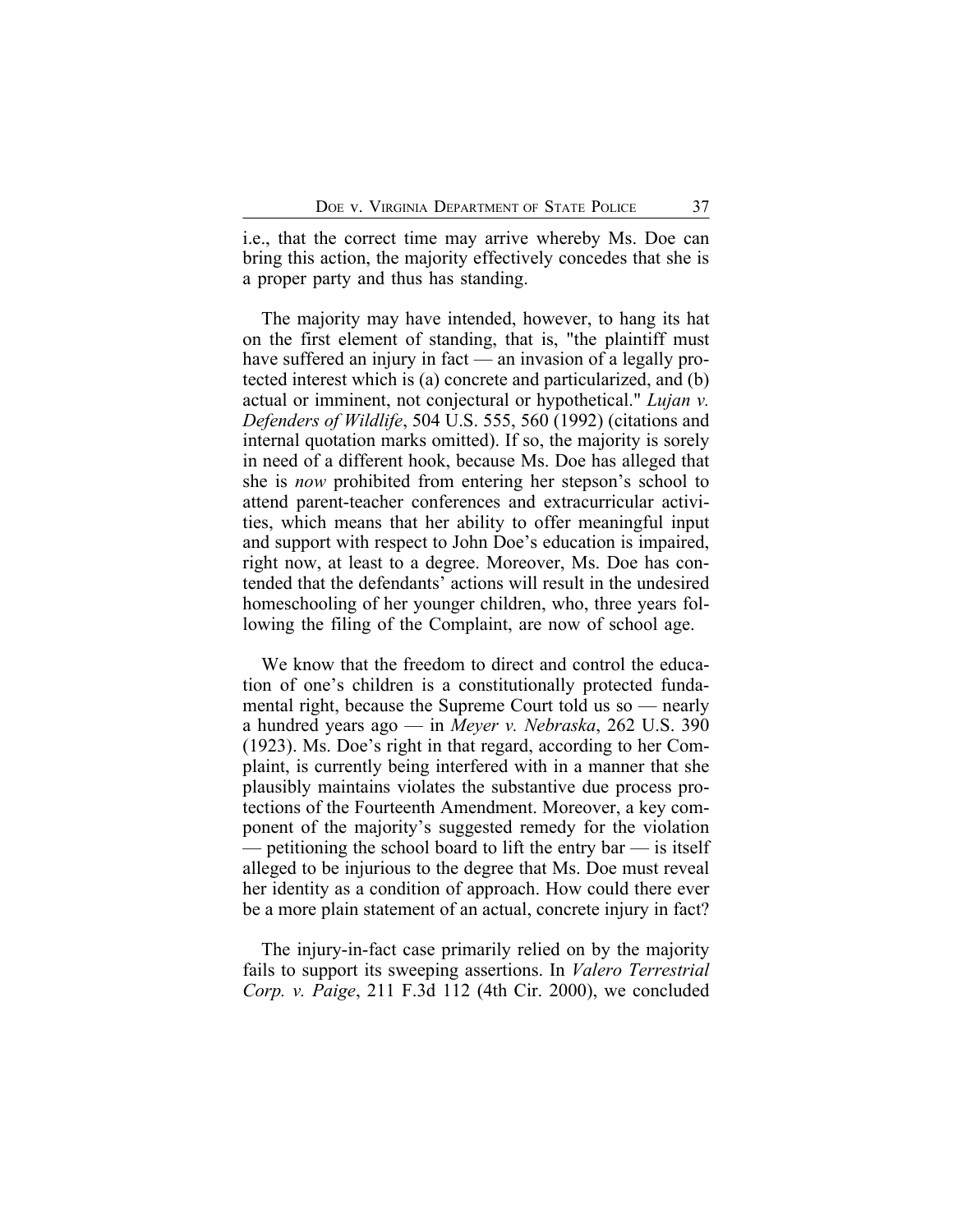that the plaintiff waste disposal company possessed no standing to challenge a state statutory provision permitting a referendum on the creation of large dumpsites or the expansion of existing ones. Our decision was founded on the absence of any allegation that the plaintiff intended to build a qualifying site; we likewise deemed speculative the prospect that an expansion referendum would actually occur. The *Valero* plaintiff therefore lacked an injury in fact, which is certainly not the case here. Every act necessary to inflict injury upon Ms. Doe has already happened: (1) she was reclassified as a violent offender; (2) one or more of her children began to attend school; and (3) her ability to meaningfully interact with her children's school environment has been encumbered by the reclassification. Having her petition denied by the state circuit court or the county school board would not injure her further; such an outcome would merely represent a withholding of relief for her injury.

Nor is it difficult to trace the source of Ms. Doe's injury: the reclassification of her offense became effective on July 1, 2008, by virtue of the Commonwealth's amendment of its statutory scheme relating to sex offenders.**<sup>4</sup>** There is, therefore, a direct link between the challenged enactment and the injury complained of. That direct link is missing in each of the traceability cases cited by the majority, distinguishing those authorities. *See Allen v. Wright*, 468 U.S. 737, 757-59 (1984) (ruling that plaintiffs were without standing to sue Treasury Secretary and IRS Commissioner where complaint did not allege that general neglect to revoke tax-exempt status of racially discriminatory private schools had directly resulted in plaintiffs' children being discriminated against); *Simon v. E.*

**<sup>4</sup>**The legislators of the Commonwealth are, of course, immune from suit under § 1983, *see Whitener v. McWatters*, 112 F.3d 740, 742 (4th Cir. 1997), with the result that the official ultimately responsible for enforcing the relevant statutes — Colonel W. Stephen Flaherty, Superintendent of the Virginia Department of State Police — is the appropriate stand-in, and he is, in fact, a named defendant.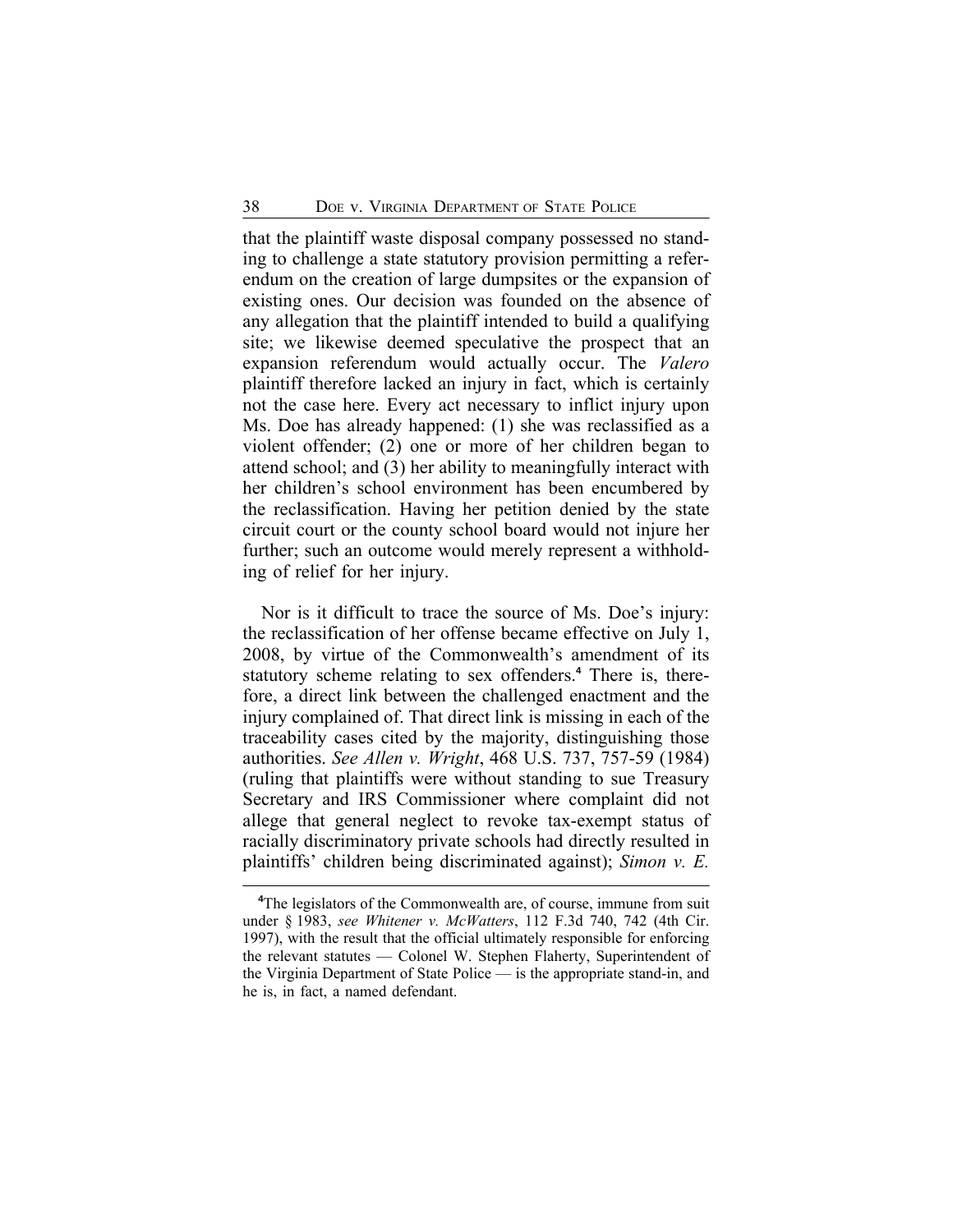*Ky. Welfare Rights Org.*, 426 U.S. 26, 42-46 (1976) (directing dismissal of claims against Secretary and Commissioner where complaint alleged only that IRS Revenue Ruling encouraged hospitals generally to withhold indigent services, without asserting that plaintiffs had been denied treatment as a direct result); *Mirant Potomac River, LLC v. EPA*, 577 F.3d 223, 229-30 (4th Cir. 2009) (concluding that plaintiff lacked standing to challenge federal approval of state environmental compliance plan where alleged injury traceable instead to separate state regulatory scheme); *Frank Kasner Enters., Ltd. v. Montgomery Cnty., Md.*, 401 F.3d 230, 235-36 (4th Cir. 2005) (ascertaining that injury described in complaint was too indirect to confer standing where gun show promoter and gun exhibitor alleged county code amendment influenced thirdparty venue owner to cease leasing them space).

The majority fares no better on redressability. In both *Iota Xi Chapter of Sigma Chi Fraternity v. Patterson*, 566 F.3d 138 (4th Cir. 2009), and *Covenant Media of South Carolina, LLC v. City of North Charleston*, 493 F.3d 421 (4th Cir. 2007), on which the majority premises its reasoning, the futility of the sought-after judgments was evident. In *Iota Xi*, the plaintiffs contested certain university sanctions imposed upon their fraternity, some alleged to have been in violation of the First Amendment. We concluded that those free speech claims were incapable of redress, inasmuch as "other adequate grounds existed" justifying the sanctions. 566 F.3d at 148. Similarly, in *Covenant Media*, we deemed untenable a challenge to certain provisions of a city regulation governing billboard permits, because the permit at issue had also been denied on alternative, unchallenged grounds. *See* 493 F.3d at 429-30.

Ms. Doe, by contrast, seeks a simple declaration from a federal court that the Virginia statute reclassifying her carnal knowledge offense as sexually violent is unconstitutional as applied to her, insofar as it is insufficiently tailored to her circumstances and thereby impinges upon her substantive, fun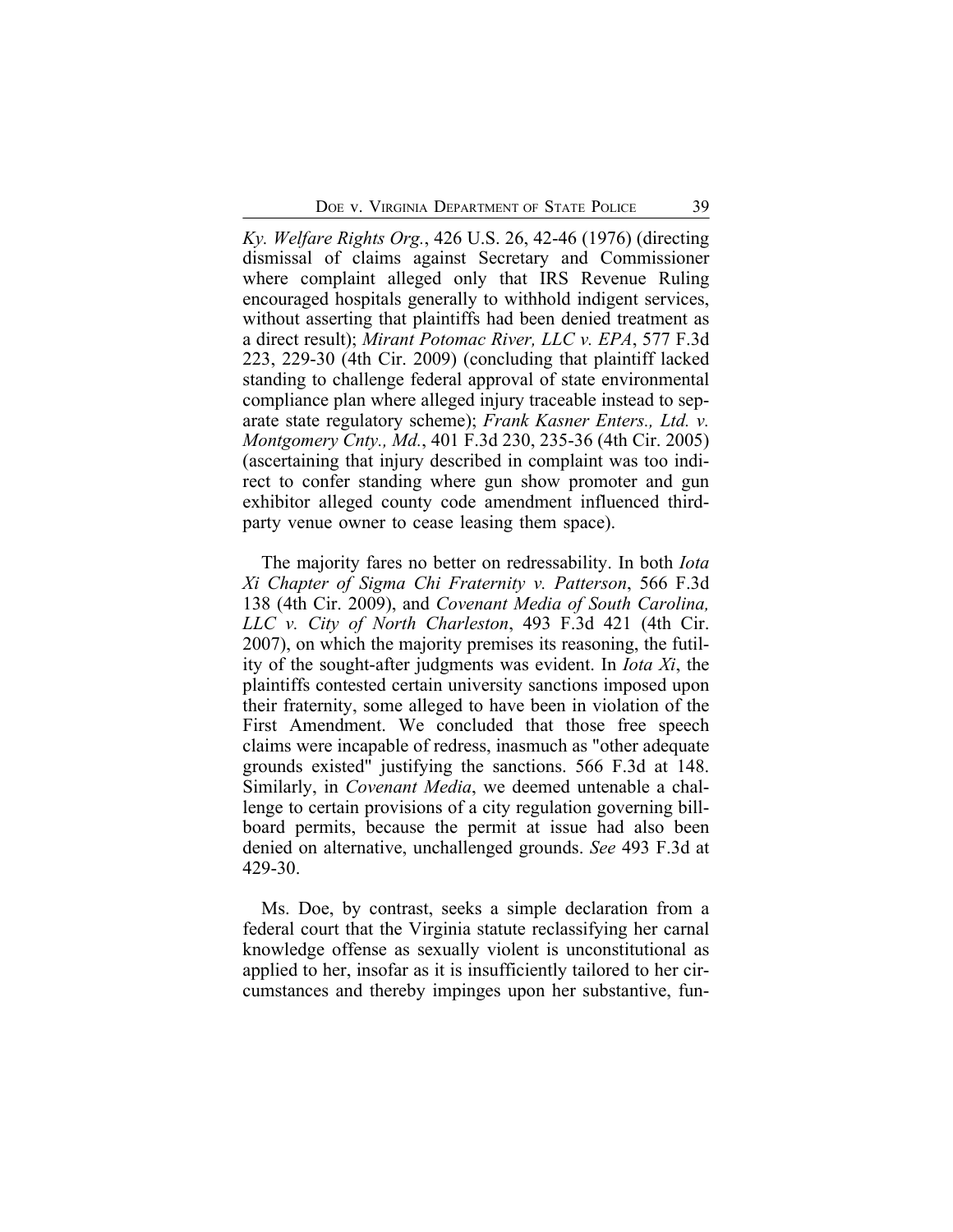damental right under the Due Process Clause of the Fourteenth Amendment to educate her children in the manner she would prefer. On the merits of the issue, Ms. Doe either is or is not entitled to the relief she requests, depending on the facts of the case yet to be developed; there is no alternative ground whereby she may be denied her constitutional rights if she otherwise prevails. The opinion of the school board cannot alter Ms. Doe's entitlement. The opinion of the state circuit court — having not been solicited — has no bearing upon the question.

A judgment from the district court in Ms. Doe's favor would permit her the immediate liberty to enter her children's schools without credible threat of prosecution, while also affording her the means to petition the circuit court to have her name removed from the offender registry. *See Townes v. Jarvis*, 577 F.3d 543, 548-49 (4th Cir. 2009) (rejecting argument that plaintiff's habeas claim lacked redressability, in that federal judgment would provide immediate declaratory relief as an important precursor to subsequent state proceedings). Such an outcome would restore Ms. Doe to the position she enjoyed prior to the reclassification, and that is sufficient redress under the Constitution to confer standing. A return to normalcy is, from Ms. Doe's perspective, the prize at the bottom of the Cracker Jack box.

B.

Given that Ms. Doe need petition neither the state circuit court nor the school board to begin with, her case at present is about as ripe as it is ever going to get. The majority's insistence that Ms. Doe submit to an irrelevant state administrative procedure will, if anything, risk the dispute becoming overripe. Even if the school board grants Ms. Doe permission to enter school property, she will still be legally designated a violent sexual offender, and she will yet be compelled to continue registering with the State Police for the rest of her life, with no hope of cessation.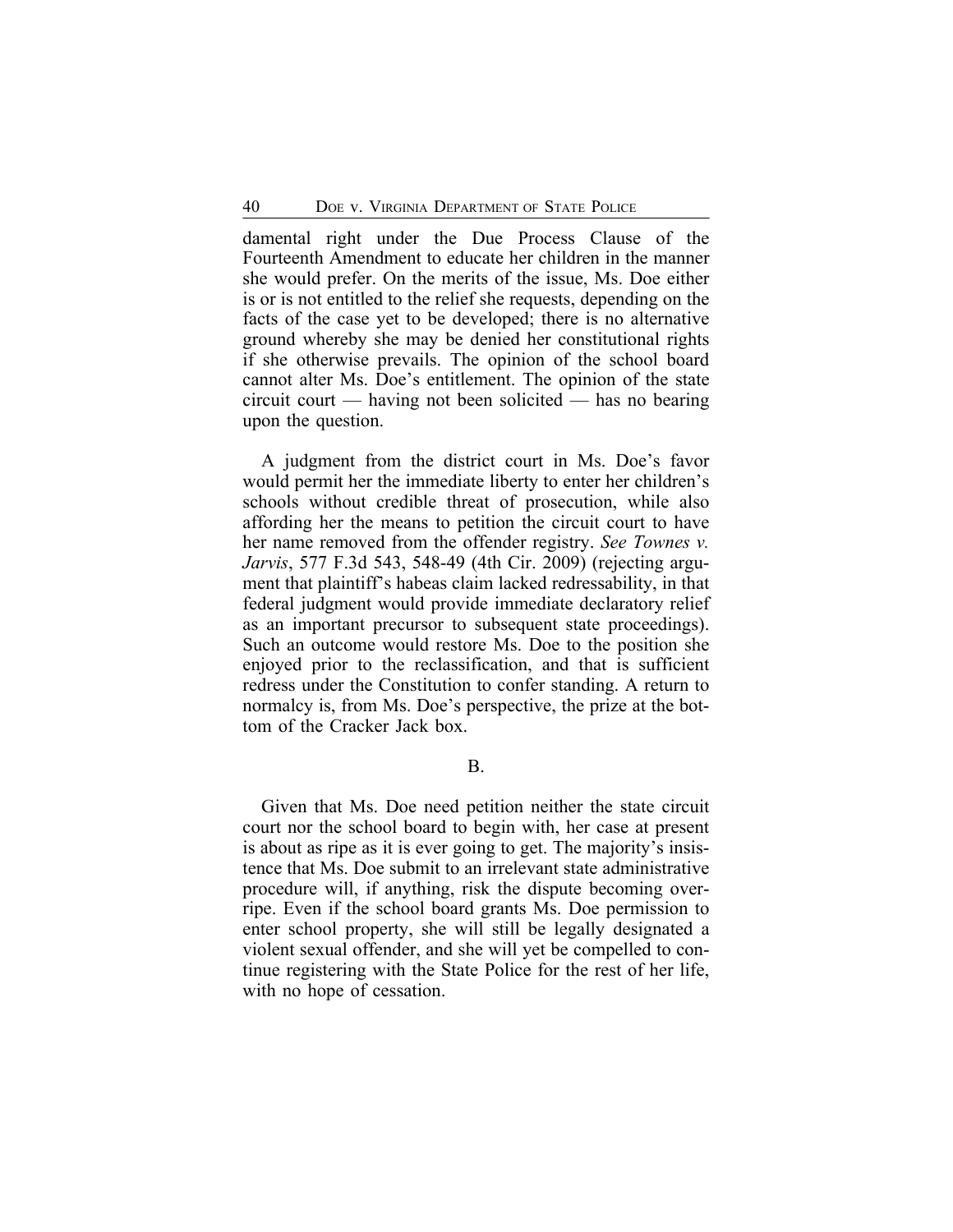But even under the majority's analysis of ripeness, as to which it employs the traditional framework established by our precedents, a voluntary petition before the school board is not a proper contingency that must be resolved as a condition to suit. The issue of ripeness was only indirectly before us in *Franks v. Ross*, 313 F.3d 184 (4th Cir. 2002), a landfill siting dispute, but it was nonetheless a key component in determining whether the plaintiffs' claims had been filed within the applicable limitations period. We ascertained that the time for filing suit had not ripened until the permitting agency had "conclude[d] the decisionmaking process on the project." *Id.* at 195-96; *accord Charter Fed. Sav. Bank v. Office of Thrift Supervision*, 976 F.2d 203, 209 (4th Cir. 1992) (deeming plaintiff bank's claims against FDIC unripe where agency had not been appointed bank's conservator or receiver, and where agency was required to complete administrative process prior to taking final, definitive action of terminating bank's status as insured depository). Ms. Doe's dispute is not with an administrative agency — here, the school board. She is awaiting no final decision affecting her rights. To the contrary, her rights were affected with finality on July 1, 2008, when the amendments to the Commonwealth's sexual offender statutory scheme took effect, as passed by the Virginia General Assembly.

In determining ripeness, "we balance the fitness of the issues for judicial decision with the hardship to the parties of withholding court consideration." *Miller v. Brown*, 462 F.3d 312, 319 (4th Cir. 2006) (citation and internal quotation marks omitted). The fitness prong is fulfilled "when the issues are purely legal and when the action in controversy is final and not dependent on future uncertainties." *Id.* at 319 (citing *Charter Fed. Sav. Bank*, 976 F.2d at 208). On the other side of the equation, "'[t]he hardship prong is measured by the immediacy of the threat and the burden imposed on the plaintiffs.'" *Id.* (alteration omitted) (quoting *Charter Fed. Sav. Bank*, 976 F.2d at 208-09).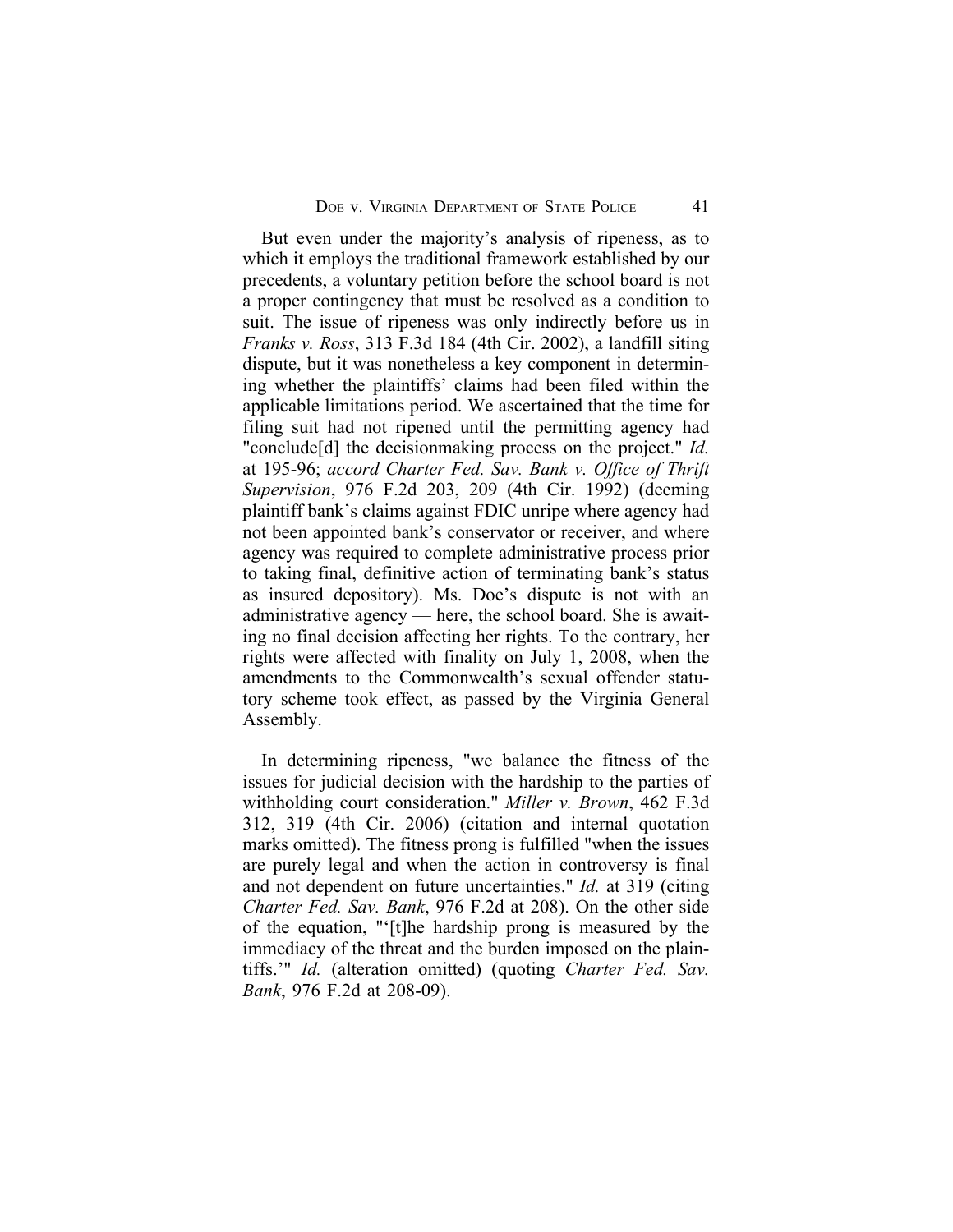This case presents the "purely legal" issue of whether the final action of the Commonwealth of Virginia, as applied to Ms. Doe's situation, contravenes her due process guaranty under the Constitution. The threat to the liberty interest asserted by Ms. Doe in participating in her children's education is immediate and ongoing, and, she alleges, oppressive. It is simply beyond cavil that Ms. Doe's substantive due process claim is ripe for adjudication. I would vacate the judgment below and remand for discovery on that claim.**<sup>5</sup>**

#### III.

I must admit that I am nonplused — floored, even — that we would turn away someone in Ms. Doe's position, straining to forgo involvement for the nonce, while affording precious little hope for the future that her modest request for federal adjudication of a federal constitutional claim will be fulfilled. I fully appreciate that, twenty years ago now, Ms. Doe engaged in a serious offense, though, as the district court mused, she "seems to have maybe not committed the worst sex crime in the world." Transcript of May 12, 2011 Motions Hearing at 54 (J.A. 184). Nonetheless, Ms. Doe is a proper party — perhaps the archetypical party — to bring a suit of this nature. Moreover, the time for litigation is plainly now, and not after precious years have slipped away as Ms. Doe's children advance through the elementary and middle-school grades.

By refusing to insist that this case be decided in a federal forum, the majority stands one hundred eighty degrees from Supreme Court precedent, effectively abandoning our constitutional mandate. Our decision today will inevitably rain chaos down upon our previously settled jurisprudence governing standing and ripeness.**<sup>6</sup>** I do not think it an overlong

**<sup>5</sup>**Because Ms. Doe would obtain all the relief she seeks were she to prevail on her substantive due process claim, I take no position as to the majority's disposition of her remaining claims.

**<sup>6</sup>**One may well suppose that the majority's groundbreaking decision in this case will serve to block immediate federal court access for plaintiffs